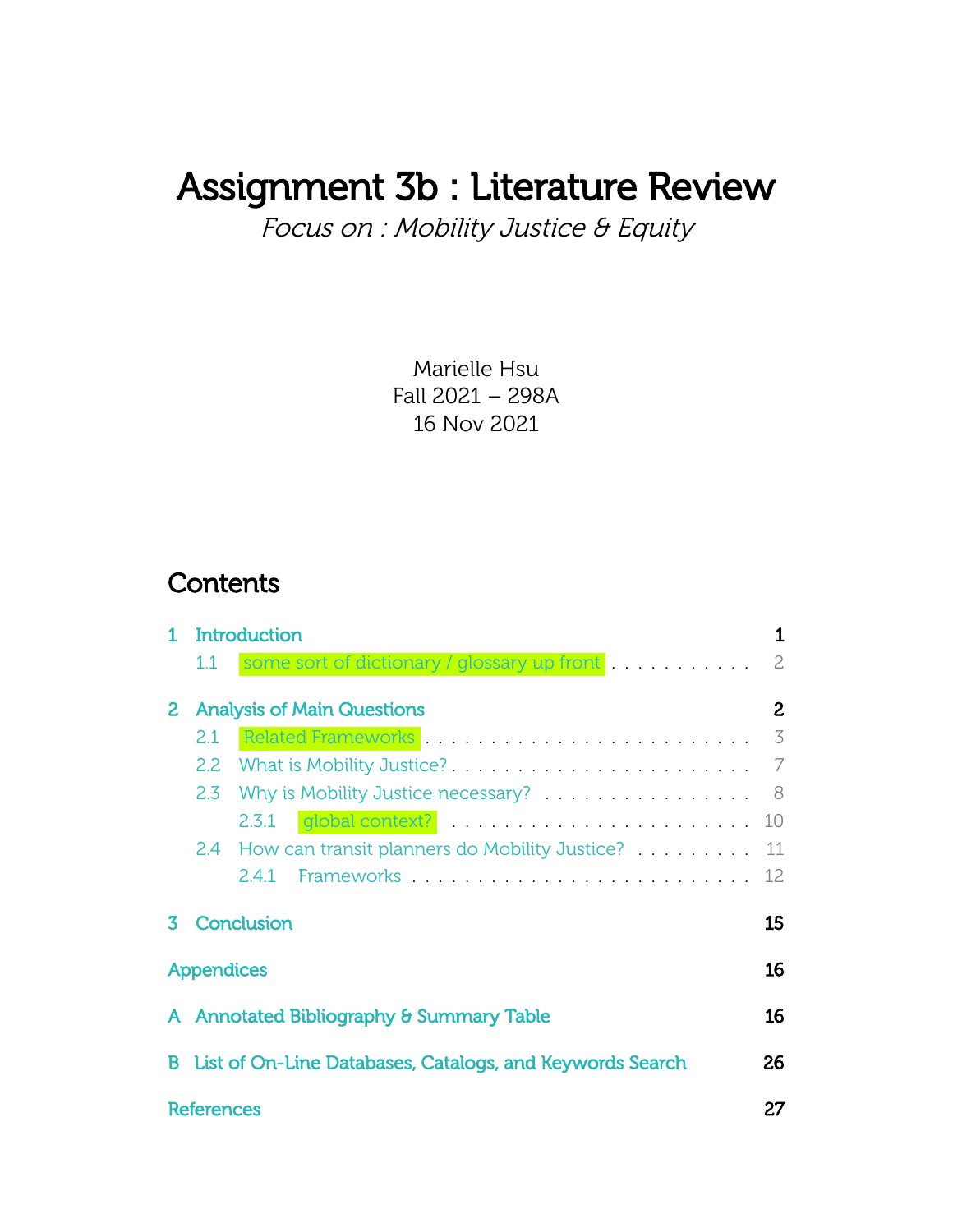# <span id="page-1-0"></span>1 Introduction

It is cost-effective for transit agencies to operate equitable systems. Transit service designed without addressing the needs of people who depend on it is destined to be inaccessible or not useful for them, therefore failing on metrics of both equity and ridership. ... The success of these actions [to advance M J/E] hinges on the transit agency committing significant, sustained financial resources. 1

people are mobile and we have to help them do that – even digitally, with different types of engagement points and a changing role of who is "connected" to the issues at hand : it's a broader audience now, with digital connection options  $^2$ 

importance of M J/E in planning, how it can be used to evaluate projects – justice has always been at the core of mobilities research, and various other threads eventually tied into it, of climate and environmentalism and social inequity with more details in the Sheller:  $MJ$ -book citation  $3$ 

transportation and accessibility have been demonstrated since the early 1970s to play a key role in social outcomes, both in its presence and its absence <sup>4</sup> and that there are direct as well as indirect ways that lack of transport interacts negatively in a downward spiral for those who are already socially disadvantaged <sup>5</sup>

as stated in Lucas:SocialExclusion2012, there is no one-size-fits-all solution and any work will need to be customized to local needs. This is where the frameworks I am going to review come in – they allow communities to help build their own recommendations for what works for them.

ensuring that community voices are incorporated into the process is crucial : "nothing about us without us" mentality. <sup>6</sup>

the point of this report is to provide tools to planners to **"elevate community**" needs and power in transportation planning, decisions, and funding" <sup>7</sup>

<span id="page-1-2"></span> $^1$  "Equity in Practice : A guidebook for transit agencies," 2021

 $2\text{ S}$  Sandra Ponzanesi, "Migration and Mobility in a Digital Age: (Re)Mapping Connectivity and Belonging," Television & New Media 20, no. 6 (September 1, 2019): 547–557

<span id="page-1-1"></span><sup>&</sup>lt;sup>3</sup> Mimi Sheller, "Chapter 1 : Mobility Justice," in Handbook of Research Methods and Applications for Mobilities, ed. Monika Büscher et al. (Cheltenham, UK: Edward Elgar Publishing, August 18, 2020), pg 11.

<sup>&</sup>lt;sup>4</sup> Martin Wachs and T. Gordon Kumagai, "Physical accessibility as a social indicator," Socio-Economic Planning Sciences 7, no. 5 (October 1, 1973): 437–456

<sup>&</sup>lt;sup>5</sup> Karen Lucas, "Transport and social exclusion: Where are we now?," Transport Policy, URBAN TRANS-PORT INITIATIVES, 20 (March 1, 2012): 105–113

<sup>6</sup> Rachel Garaghty, ""Nothing About Us Without Us" ... including the use of this slogan," via archive.org, November 2019

<span id="page-1-3"></span><sup>&</sup>lt;sup>7</sup> Mobility Equity Framework (Oakland: Greenlining Institute, 2018)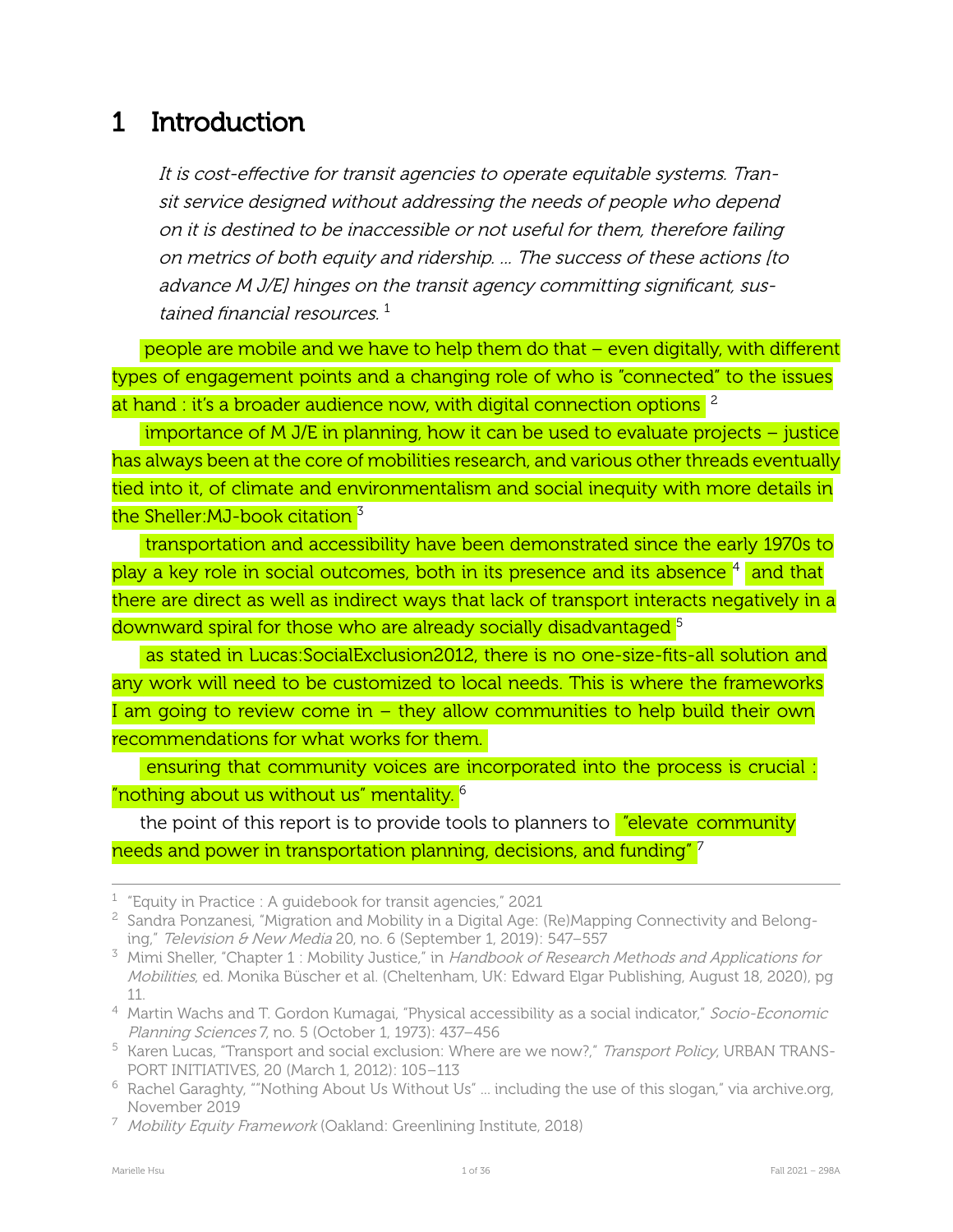### <span id="page-2-0"></span>1.1 some sort of dictionary / glossary up front

- Equity vs Equality Equality is when resources are distributed equally; it ignores that many people are starting from unequal footing. Equity recognizes this and sends a majority of resources to those who have less currently, with the understanding that only the individuals or communities affected who can say what it is that they need. Sometimes this means that those in positions of privilege get nothing.<sup>8</sup> This report advocates for equity in service planning, based on a needs assessment generated by the community itself, to ensure that the voices of those who have been systematically under-served are now prioritized.
- justice
- mobility
- racism
- oppression
- disenfranchisement
- white supremacy
- BIPOC
- redlining

# <span id="page-2-1"></span>2 Analysis of Main Questions

Breaking my project down into two core components, Mobility Justice / Equity (M J/E) and BRT implementation, I looked at current and past research into both of these areas. Understanding the multiple approaches to and history of M J/E – both the frameworks themselves and why they're needed in planning.

understanding the theory behind the frameworks that I will be using to analyze and make suggestions

However, before I dive into M J/E, I wanted to be clear about what it *isn't*. Within federal and local regulations, there are requirements for "community engagement" around particular planning decisions – federally, CITE ME FTA Title VI (1964 Civil Rights Act) Circular 2012 stipulates a minimum of analysis of "major" changes to

 $8$  Khanyi Mlaba, "Equity vs Equality: What's the Difference?," Global Citizen, March 19, 2021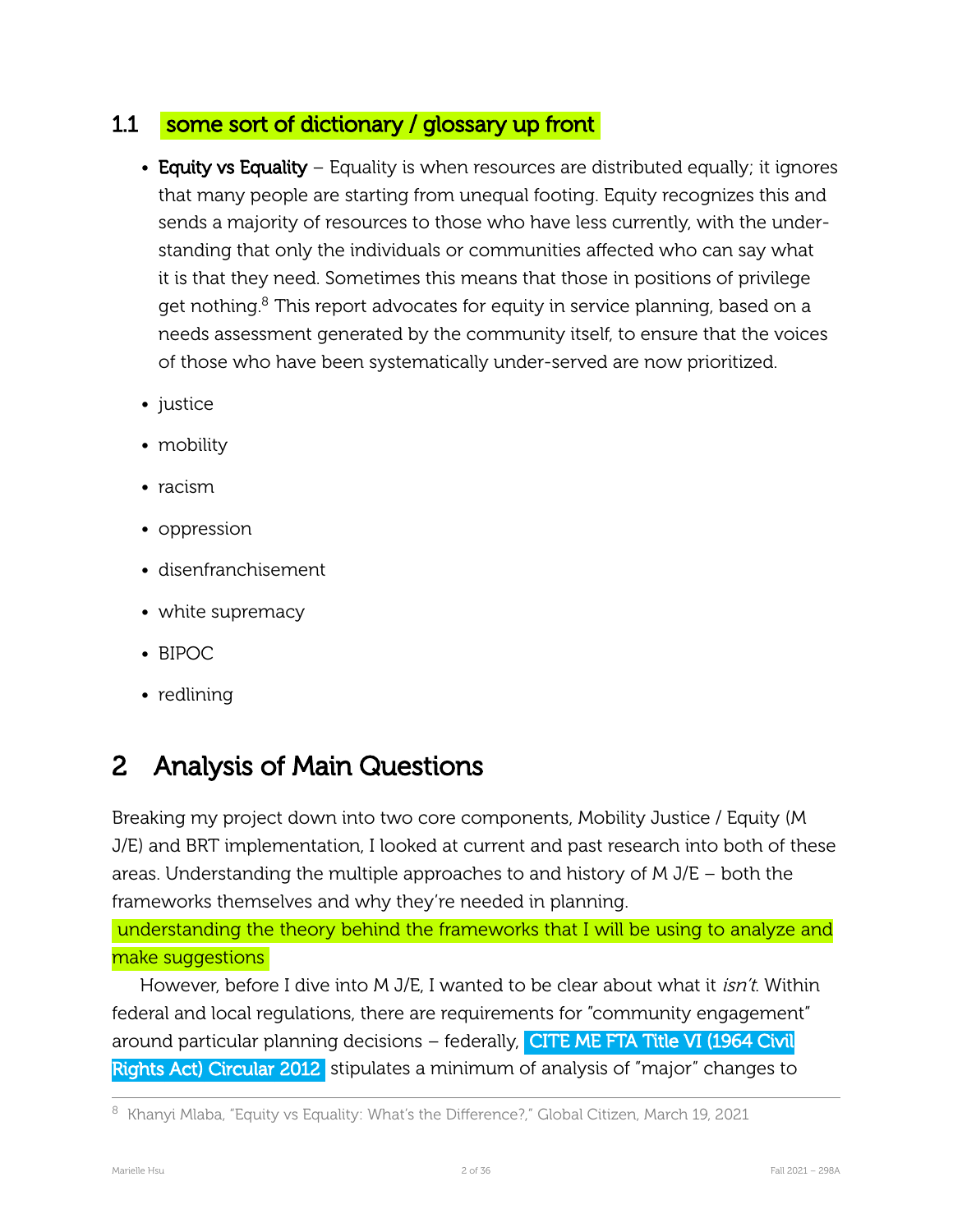fare or service by a transit agency to ensure it does not have a "disparate impact" on communities of color. In California, there's a whole chapter on community engagement in the General Plan documents.<sup>9</sup> However, neither of these documents examine the specifics of building community power or empowering communities to start planning processes themselves based on needs within that community; everything is still based on top-down planning by professionals and relies on their level of interest in engaging with affected communities. Both local and federal regulation documents lay out a series of steps that go from basic "inform about decisions that have been made" to "let the community help make decisions." In addition to **CITE ME** "sunshine laws" , most local municipalities have other laws for citizen comment on plans in progress.<sup>10</sup> This requires action on the part of individual community members, though, to both be aware of the local laws and opportunities to comment as well as taking the initiative to make comments. What these systems do not include by default are options for building community power to address issues of racism or the systematic disenfranchisement of non-white groups within communities. It is through M J/E frameworks that we can take that final step and dive deeper into building community power to expand "community engagement" to include addressing these historical injustices within communities.

it's a framework of building community power, not just ticking the "community engagement" box of requirements CITE ME Teo's video, Four Degrees to the Streets podcast

### <span id="page-3-0"></span>2.1 Related Frameworks

#### QUESTION : Should this be its own section rather than a sub-section?

moving beyond reliance on state or other top-down planning to actually build these concepts of justice requires community involvement and power in the process 11

The frameworks that I will be exploring are not simply recommendations for community engagement. In 2020, the Centering Equity in the Sustainable Building Sector (CESBS) Initiative of the NAACP released "a deep toolkit of explainers, principles, tips and tactics for everyone seeking to bring justice and equity to buildings and de-

<sup>&</sup>lt;sup>9</sup> General Plan Guidelines and Technical Advisories (Sacramento, CA: Office of Planning and Research, 2017), Chapter 3 : Community Engagement and Outreach.

<span id="page-3-1"></span><sup>&</sup>lt;sup>10</sup> How-to: Make community engagement work for you, in collab. with Nimo & Jas (November 1, 2021), podcast, 11:10-12:20.

<sup>&</sup>lt;sup>11</sup> Alex Karner et al., "From Transportation Equity to Transportation Justice: Within, Through, and Beyond the State," Journal of Planning Literature 35, no. 4 (November 1, 2020): 440–459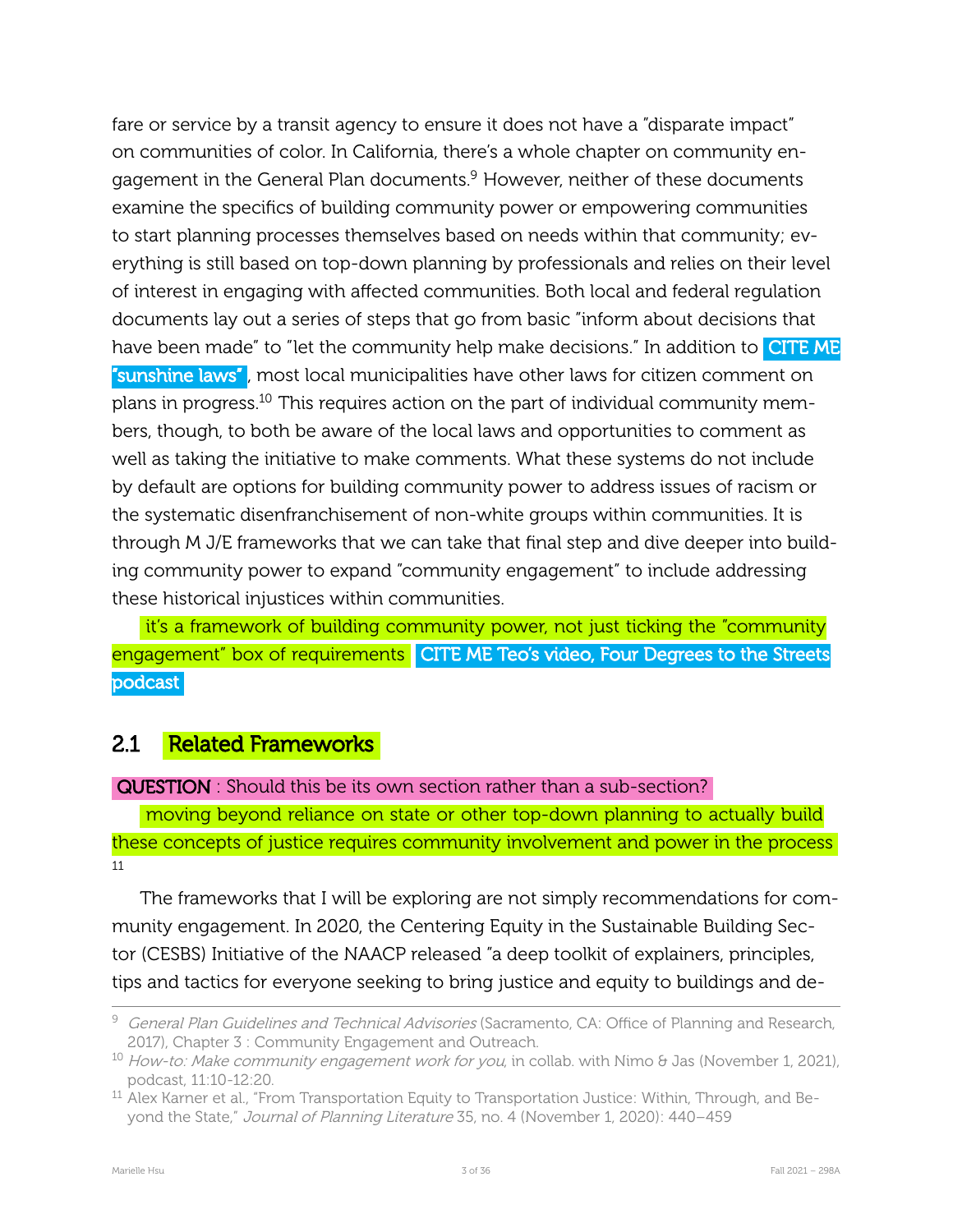velopment."<sup>12</sup> This document walks through five "developmental stages" that range from simply providing information about existing decisions to the ability for communities to make those decisions. By framing steps towards equity as developmental, this report encourages communities to understand how to continue moving forward through them to build equity and community power.<sup>13</sup> However, it can be difficult to understand how to get to the final stage without more concrete actions for ensuring that all community members are involved. M J/E frameworks expand upon those ideas and provide those specific actions that ensure that historically marginalized perspectives are centered in the process.<sup>14</sup> More particularly, I will be looking at recommendations that are tailored for transportation, in order to then evaluate past projects.

Another important lens for examining citizen participation in planning processes is Arnstein's 1969 "Ladder of Citizen Engagement." <sup>15</sup> The eight rungs of her ladder move through three steps of nonparticipation, tokenism, and finally into three types of true citizen power. The purpose of M J/E work is to keep all projects in those top three rungs, to create opportunities not just for "input" from the community but true opportunities for community needs to shape priorities. Although Arnstein specifically calls out "racism and resistance to power distribution" as issues on the powerholder's side of the conversation, she also specially states that her Ladder of Citizen Participation does not address those issues.<sup>16</sup> She is very clear that the Ladder she presents is a simplistic linear version of a much more complicated system that depends on the motives behind the powerholder's actions, rather than just the actions themselves.<sup>17</sup>

While still very relevant in community engagement work, Arnstein's Ladder also has its limits – namely that it is only a linear process, best for one-time use. There are no opportunities or suggestions in Arnstein's framework for building and continuing the movement that it starts.<sup>18</sup> Encouraging consistent involvement is the only way to build longevity in these movements and ensure that planning projects, which can frequently take decades, are finished in the same spirit that they are started. Once the

<sup>&</sup>lt;sup>12</sup> Guidelines for Equitable Community Involvement in Building & Development Projects and Policies (NAACP, July 26, 2021)

<span id="page-4-2"></span><sup>&</sup>lt;sup>13</sup> Spectrum of Community Engagement to Ownership (Facilitating Power, August 4, 2020), pg 2.

<sup>&</sup>lt;sup>14</sup> Make community [engagement](#page-3-1) work

<span id="page-4-0"></span><sup>&</sup>lt;sup>15</sup> Sherry R. Arnstein, "A Ladder of Citizen Participation," Journal of the American Planning Association 35, no. 4 (1969): 216–224

<sup>16</sup> [Arnstein,](#page-4-0) pg. 25.

<sup>&</sup>lt;sup>17</sup> [Arnstein,](#page-4-0) pg 26.

<span id="page-4-1"></span><sup>&</sup>lt;sup>18</sup> Alex Karner et al., "The View From the Top of Arnstein's Ladder: Participatory Budgeting and the Promise of Community Control," Journal of the American Planning Association 85, no. 3 (July 2019): pg 238.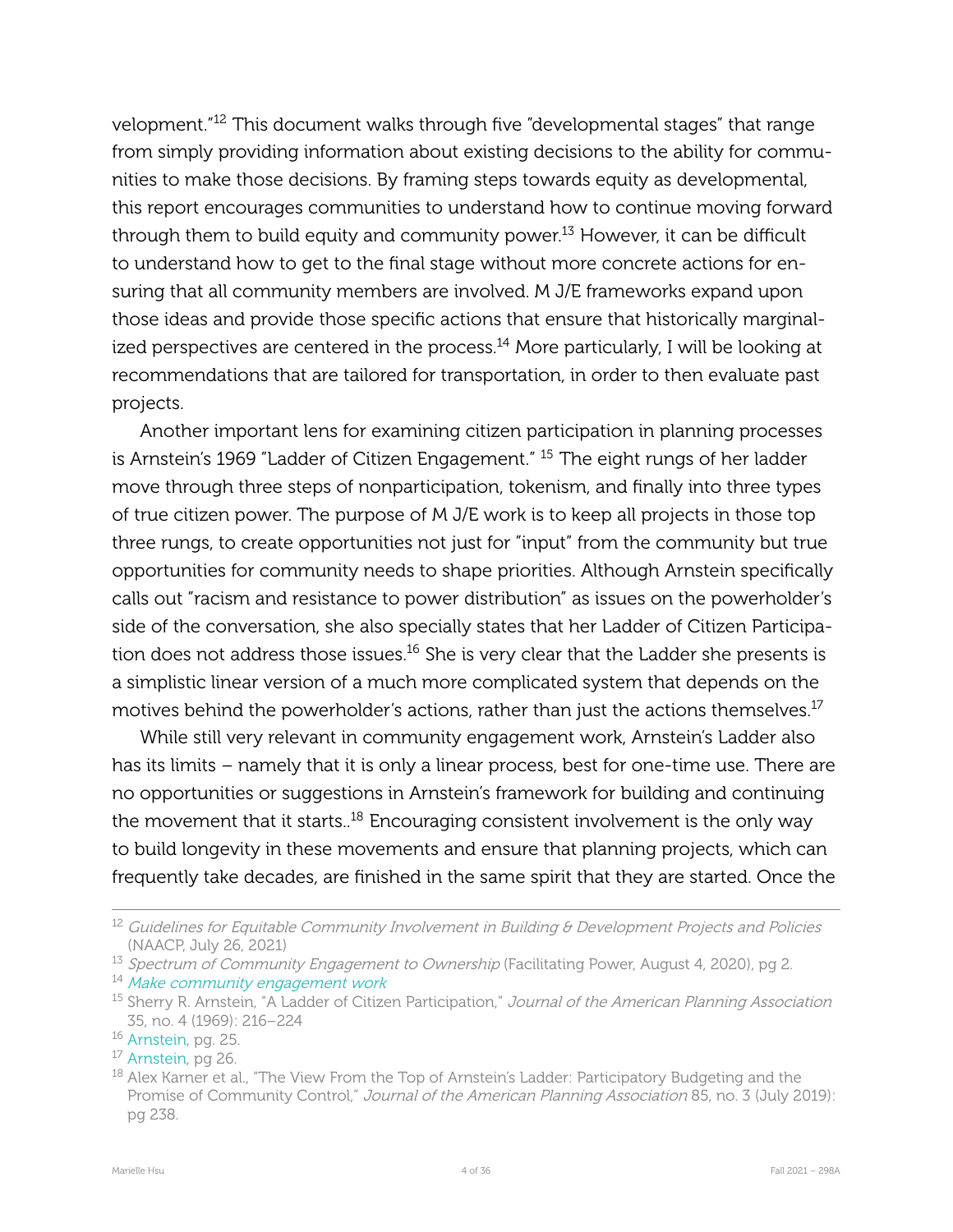process has been started by a small group, it's critical that other members be brought on board in order to spread it throughout the whole community. The clearest example of the need for this need for continuity and longevity emphasizes that any project that is designed to build community power "depends as much on the broader political context as on the strength of the ... process itself."<sup>19</sup> Political support is critical for PB, M J/E, or any other process to shift the existing (im)balance of power, since the current political powers are the ones maintaining that (im)balance. In order to also avoid burnout or simply creating a new structure of political power, sustaining momentum for changes requires a step beyond Arnstein's "citizen control." Drawing on labor and organizing writings, <sup>20</sup> proposes that extension to consist of "professional organizers... develop[ing] rank-and-file leadership" and "organic leaders" rather than relying on a small group of the same individuals. These options provide a stepping stone that leads directly into the M J/E frameworks – once citizens have decisionmaking powers, what do they do next with them?

The other interconnected idea here is that of psychological ownership (PO). Initially defined an organizational management context, PO starts with the basic human desire for control in any context – objects, concepts, organizations, or other individuals  $-$  that may or may not involve formal structures of ownership.<sup>21</sup> Despite the difficulty of translating evaluation criteria that have developed over the years for quantifying PO into languages and cultural settings other than those they were developed within, the basics of understanding what creates a sense of ownership over a place or a process is hugely valuable to transportation planning.<sup>22</sup> Working from the assumption that "[p]eople identify themselves through the things over which they feel ownership," and that feelings of ownership stem from personal involvement and an investment of an individual's time,<sup>23</sup> planners can understand the fundamental need for equitable citizen power and true community involvement in the development process. Autonomy and control form the building blocks for PO; that this is available in most situations for whites only is the basis of white supremacy, and the only way to push back against it is to give power to others to allow them to develop PO in places

<sup>&</sup>lt;sup>19</sup> Karner et al., ["The View From the Top of Arnstein's Ladder,](#page-4-1)" pg 237.

<sup>&</sup>lt;sup>20</sup> Jane F. McAlevey, No Shortcuts: Organizing for Power in the New Gilded Age (New York: Oxford University Press, 2016), ISBN: 978-0-19-062471-2 as referenced in Karner et al., ["The View From the](#page-4-1) [Top of Arnstein's Ladder,](#page-4-1)" pg 238

<span id="page-5-1"></span><span id="page-5-0"></span><sup>&</sup>lt;sup>21</sup> Jon L Pierce, Tatiana Kostova, and Kurt T Dirks, "Toward a Theory of Psychological Ownership in Organizations," Academy of Management Review 26, no. 2 (April 2001): 298–310 as summarized in Helen Campbell Pickford, Genevieve Joy, and Kate Roll, "Psychological Ownership: Effects and Applications," Mutuality in Business research team Briefing Number 2 (October 20, 2016): pg 3

<sup>22</sup> [Pickford, Joy, and Roll](#page-5-0)

<sup>&</sup>lt;sup>23</sup> [Pickford, Joy, and Roll,](#page-5-0) pg 3.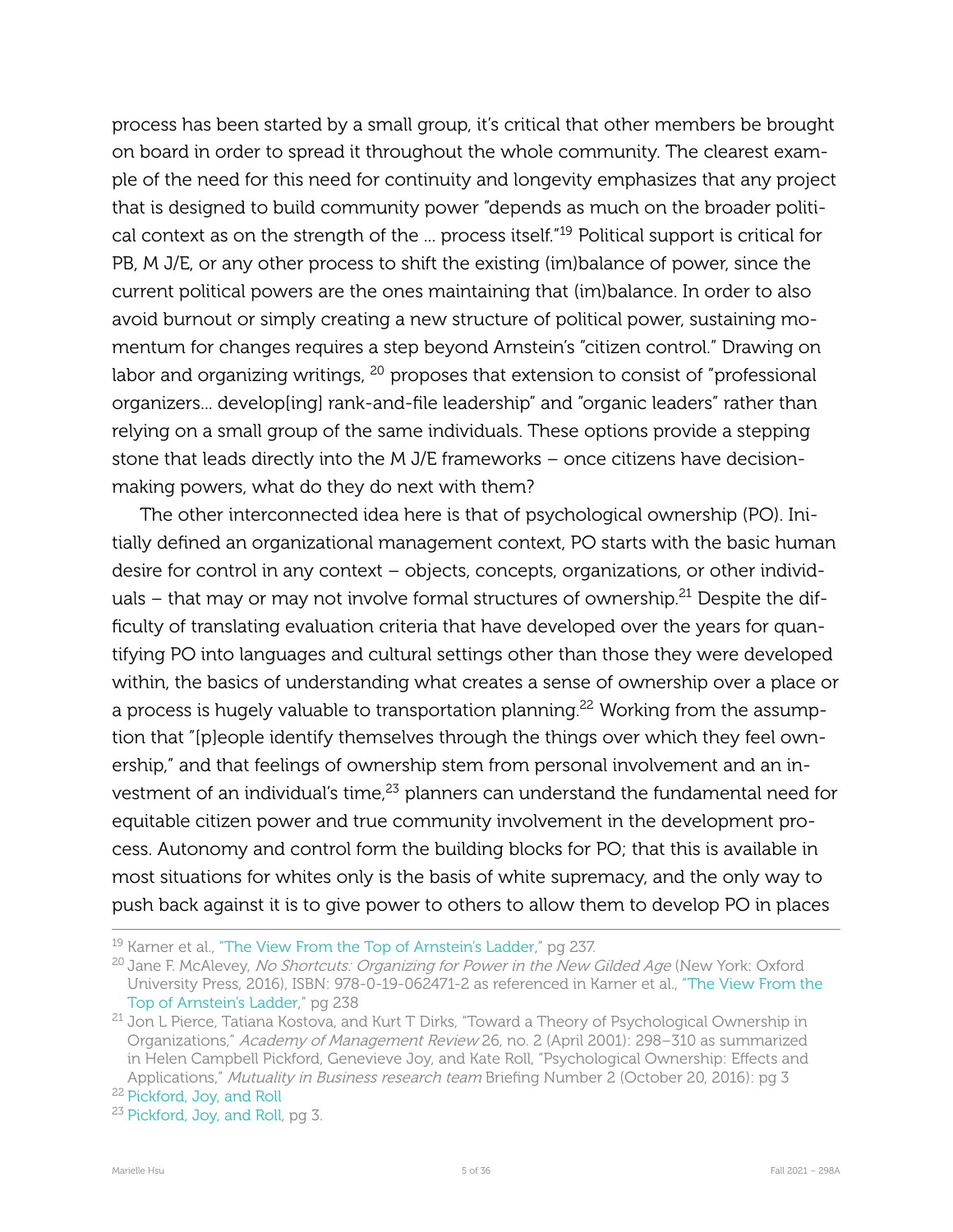where it has been historically and systematically denied. All of the M J/E frameworks that I found, including those that are not explicitly written up here, are fundamentally based on the ideas of building citizen power from marginalized communities. When individuals are genuinely involved in local planning processes, they are able to exercise control over what happens in their communities, which ultimately leads to PO and feelings of broader responsibility for that community as a whole. Involvement leads to more PO which leads to more involvement, $^{24}$  in a self-perpetuating cycle that builds community power. Building these self-sustaining movements within communities is the best way to create systems that are able to challenge the systemic issues of injustice and inequity.



Figure 1. Relationship between Arnstein's ladder (Arnstein, 1969) and contemporary perspectives on social change. Shades desig nate correspondence between labor and organizing perspectives on social change and rungs on Arnstein's ladder. Arnstein's (1969) categories (nonparticipation, tokenism, and citizen power) do not map directly onto McAlevey's (2016a) three models. The mobilizing model, for example, encompasses elements of both partnership and delegated power. McAlevey's (2016a) organizing model goes further than the highest run of Arnstein's ladder in that it sets forth a broader vision for social reform and power redistribution. Note that McAlevey's (2016a) use of the term advocacy differs from its common usage in the planning literature (e.g., Davidoff, 1965).

from Alex Karner et al., "The View From the Top of Arnstein's Ladder: Participatory Budgeting and the Promise of Community Control," Journal of the American Planning Association 85, no. 3 (July 2019): 236–254 QUESTION : How best to include the info in the original caption?

<sup>&</sup>lt;sup>24</sup> Pickford, Joy, and Roll, ["Psychological Ownership](#page-5-0)," pg 4.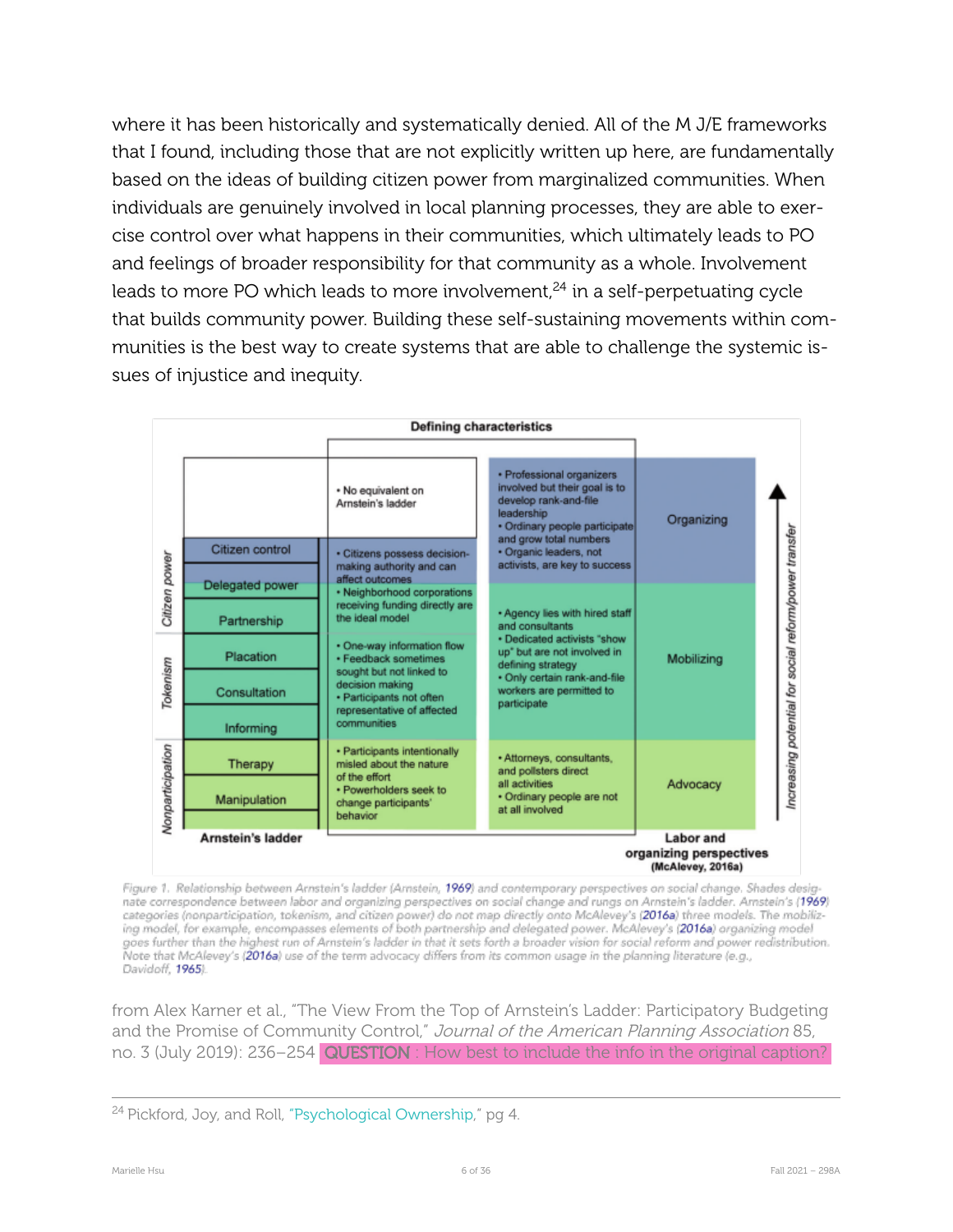### <span id="page-7-0"></span>2.2 What is Mobility Justice?

There are many shades of definition but the ones I'm using here are most accurately encapsulated by Rooted in Rights' ideas of working together in coalition to ensure that everyone, especially those without access to private vehicles, have access to the same opportunities.<sup>25</sup> More specifically, Adonia Lugo's description of "address[ing] how street safety goes beyond car-based violence" adds the need to address why individuals feel safe or unsafe using streets in a community at the local level,<sup>26</sup> and not just through an automotive-centric lens.<sup>27,28</sup> Both of these introductions start to get at why M J/E is so critical for planners to address and hint at the reasons that the frameworks in the next section all begin with community.

QUESTION : Is this Google Trends bit ok? (I really can't think of much else to add here, but this section seems thin.)

Using a Google Trends analysis, the interest in both the phrases "mobility justice" and "mobility equity" has been overall fairly consistent but slowly gaining momentum for the last 11 years. It seems to have really gotten going in October of 2010, but still doesn't top 100 searches per month. This is so minuscule in Google's eyes that it has no other related data available. Running the same searches in Google Scholar, also starting in 2010, gives nearly 1500 for "mobility justice" and just shy of 500 results for "mobility equity" – while these numbers may be large on an academic scale, and indicate interest in the field, they are still small when compared with the nearly two million results for "mobility". However, research into transportation and M J/E has increased steadily over the last few years, and it is clearly a field of great interest.<sup>29</sup>

<sup>25</sup> "Mobility Justice," Rooted in Rights

 $26$  Lynda Lopez, "What does mobility justice mean? Reflections on last weekend's Untokening event," StreetsBlog Chicago, October 11, 2019

<sup>&</sup>lt;sup>27</sup> Cara Hamann, Corinne Peek-Asa, and Brandon Butcher, "Racial disparities in pedestrian-related injury hospitalizations in the United States," BMC Public Health 20, no. 1 (September 25, 2020): 1459

 $28$  CDCMMWR, "QuickStats: Age-Adjusted Pedestrian Death Rates, by Race/Ethnicity  $-$  National Vital Statistics System, United States, 2009 and 2018," MMWR. Morbidity and Mortality Weekly Report 69 (2020)

<span id="page-7-1"></span><sup>&</sup>lt;sup>29</sup> Ersilia Verlinghieri and Tim Schwanen, "Transport and mobility justice: Evolving discussions," Journal of Transport Geography 87 (July 2020): 102798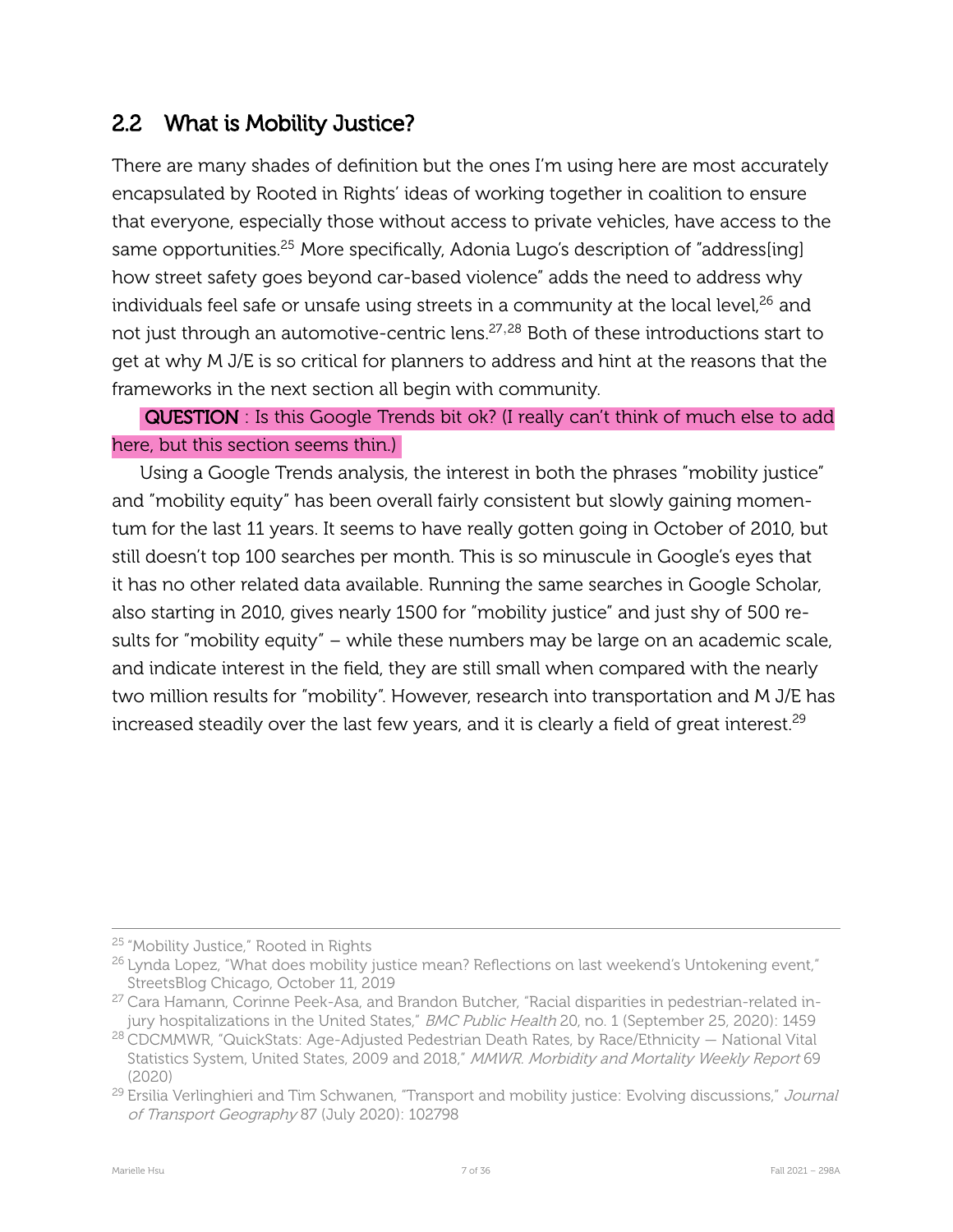## **Google Trends Analysis**

Comparison of search frequency in the US from 1 Jan 2010 to 1 Nov 2021



### <span id="page-8-0"></span>2.3 Why is Mobility Justice necessary?

It is critical that planners engage in the work of understanding the role that our profession has played in upholding racism, oppression, and white supremacy.<sup>30</sup> Without understanding this legacy, we cannot move forward in the field towards equity and justice.<sup>31</sup> This type of work necessarily involves approaching communities who have been neglected to ask what they need; to do anything else is paternalistic and perpetuates the same issues of oppression and disenfranchisement. It is clear that class, race, sexuality, gender expression, and other social constructs impact an individual's capacity for movement within their environment $^{32}$  and planners have the power to bring voices into the conversation that are otherwise unheard.<sup>33</sup>

Mobility justice / equity is not something that happens in a vacuum, and neither are the injustices that make it necessary. Because we are operating today in a place of structural inequality, segregation, and white supremacy that is upheld by state political power, the only alternative to perpetuating these systems is to build equally-

<span id="page-8-1"></span><sup>&</sup>lt;sup>30</sup> Ascala Sisk et al., Confronting power and privilege for inclusive, equitable, and healthy communities, technical report (April 2020)

<sup>31</sup> Tamika Butler, "We Must Talk About Race When We Talk About Bikes," June 9, 2020

 $32$  Louis Everuss, ""Mobility Justice": a new means to examine and influence the politics of mobility," Applied Mobilities 4 (February 17, 2019): 1–6

 $33$  For an overview of literature about the consequences of the lack of equity in transit systems, see page 32 of Matthew Palm et al., "Equity Analysis and New Mobility Technologies: Toward Meaningful Interventions," Journal of Planning Literature 36, no. 1 (February 1, 2021): 31–45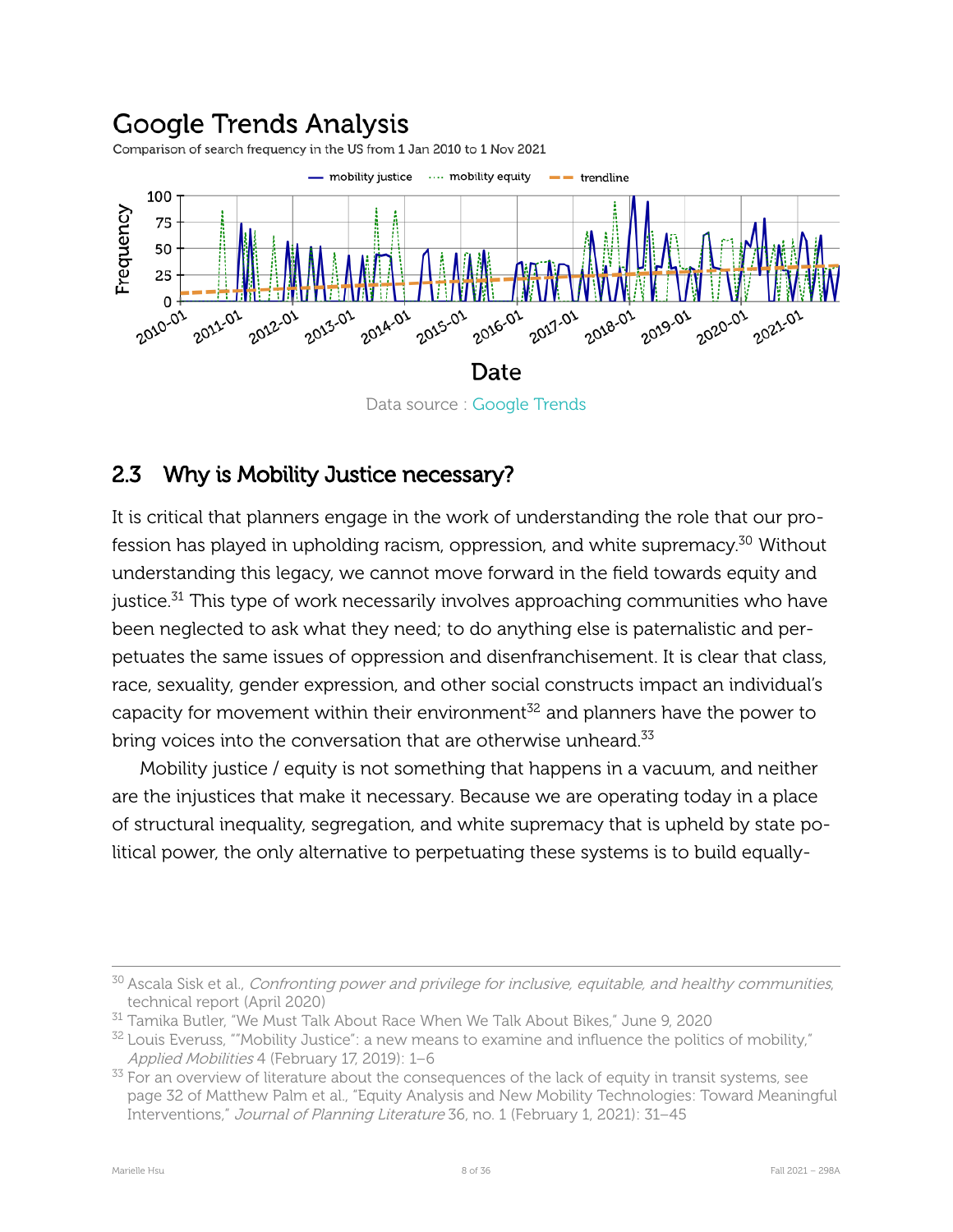powerful systems to counter it.<sup>34</sup> Access, transportation, and mobility are not an end goal in themselves, but a way of jump-starting efforts towards racial justice and equity by providing historically under-served communities with power and agency. $35$ 

... if we don't talk to [BIPOC folks], ask them, and listen to them until after transportation decisions are already made, then we're just doing things exactly the way we did them before. We are trying to retrofit equity without having to confront the role our industry plays in maintaining the status quo of racism and oppression. 36

If we planners don't focus on understanding the immediate issues these communities are facing, we cannot begin to address roots of the problems adequately. QUESTION : Can I just make this statement? Community members are experts in the issues in their communities, and should be consulted as such. These issues are also not unique to the US and proposals for alternatives to address specifically the exclusion of particular communities from transportation planning is a long-studied problem.<sup>37</sup> Stories about projects that don't succeed are usually stories of a lack of connection to the local community needs.  $\overline{\text{QUESTION}}$  : Can I just make this statement? Agencies and governments that are able to work together to co-create plans that address local needs are more likely to see those projects though the planning process with minimal community opposition and show better ROI. These types of success stories are only possible when the community feels like they have been instrumental in guiding a project, and deep community engagement processes form the core of all of the frameworks discussed in the next section for this reason.

QUESTION : A paragraph about more of the core issues and how to actually do this, or is that what the next section is for?

As planners, we hold a very specific type of power that shapes communities and their access to services. All types of planning must be done with an eye to understanding potential disproportionate impacts on disadvantaged communities. It is crucial that we create ways for these communities to access that power by specifi-

<sup>&</sup>lt;sup>34</sup> For a brief introduction to these concepts, please see Mark Lopez, Segregated By Design (Silkworm Studios, April 5, 2019). The book the video is based on provides a fuller context : Richard Rothstein, The Color of Law: A Forgotten History of How Our Government Segregated America (New York: Liveright, May 2018), ISBN: 978-1-63149-453-6

<sup>&</sup>lt;sup>35</sup> Verlinghieri and Schwanen, ["Transport and mobility justice"](#page-7-1)

<span id="page-9-0"></span><sup>36</sup> Tamika Butler, "Confronting Power and Privilege," December 2020

<sup>&</sup>lt;sup>37</sup> F. C Hodgson and J Turner, "Participation not consumption: the need for new participatory practices to address transport and social exclusion," Transport Policy, Transport and Social Exclusion, 10, no. 4 (October 1, 2003): 265–272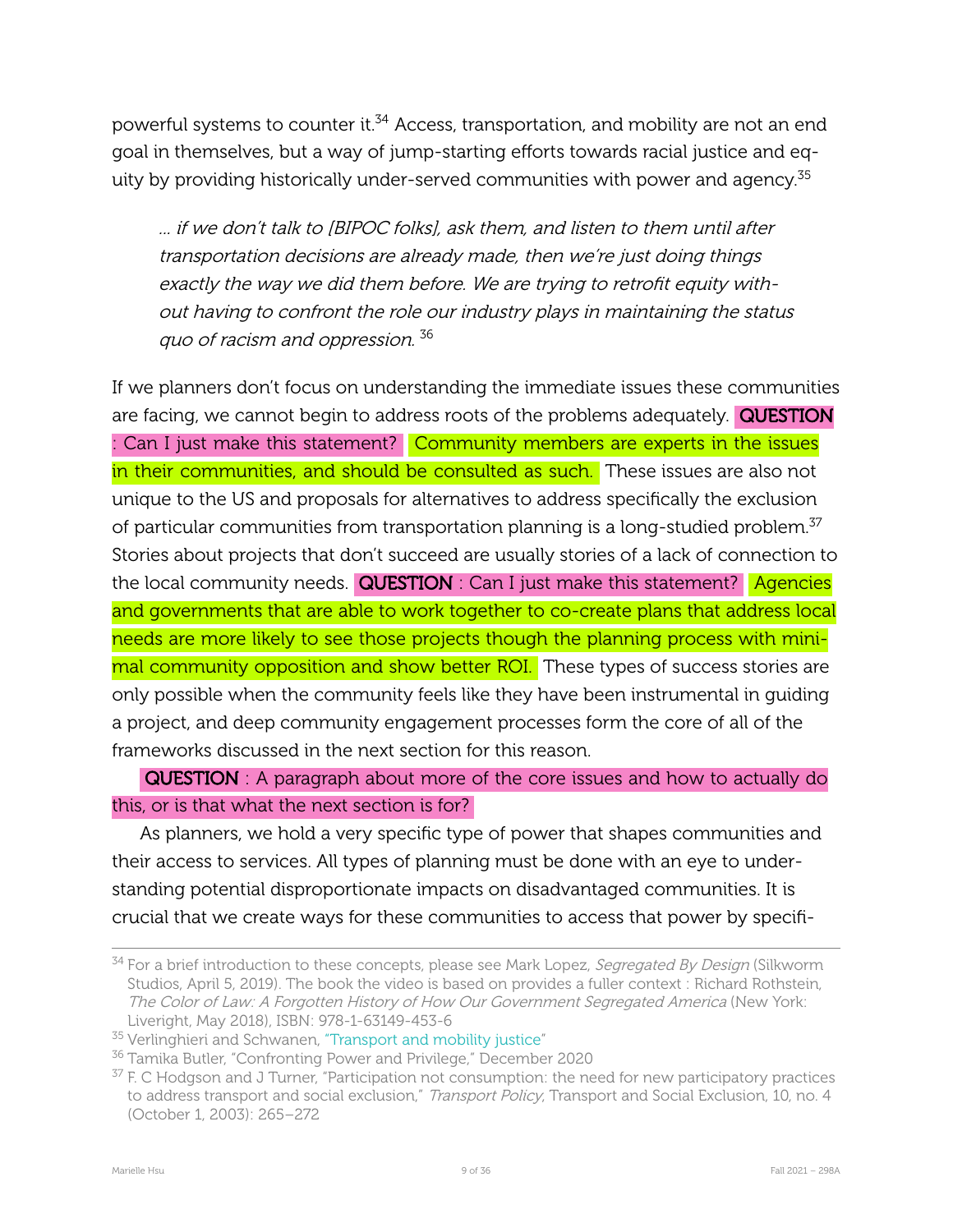cally giving them a say in the planning process. In order to build "healthy and inclusive communities" we have to understand our own power and privilege so that we can understand how to co-create with those who do not have access to the same systems.<sup>38</sup> This broader approach to building community power allows individuals to build their own connections and relationships within communities that create resilience and a sense of ownership and responsibility within the community that leads to increased positive outcomes.<sup>39</sup> Because transportation is an issue that cuts across all others, it is even more important that transit projects are organized and planned in line with M J/E principles.

#### <span id="page-10-0"></span>2.3.1 global context?

QUESTION : This seems again like a bit of a wander off the topic, but I still think it's important and I'm not sure where else to put these ideas.

How, when, and where people, goods, and capital moves is, in all respects, a political question.

Above all, these groups call for space and resources for people of color, women, and others historically excluded from transport planning to envision and implement actions from their own knowledge base, and to contribute to theorizing justice as well as bringing about real transformations toward more equitable mobility and urban planning. 40

In reading the book, I'm finding quotes about the importance of understanding MJ in a planning context that could be useful for background information and wider implications, but perhaps not this project exactly. **a paragraph about connecting to** broader global movement and mobilities?

Issues of M J/E do not stop at the local scale; we are globally connected and internationally mobile, and need to be planning our projects with that in mind.

Mobility injustices, however, do not stop at the urban scale. They also have a national, <sup>a</sup> transnational and, even, <sup>a</sup> planetary dimension. When <sup>a</sup> nation builds <sup>a</sup> fence on its borders, and implements regulations and controls of movement that lead some potential entrants to meet their death at sea or in the desert, there is a mobility injustice, especially if we still believe in a human right to mobility.<sup>41</sup> CITE ME texts about borders – Teo, Crimethinc

 $38$  Sisk et al., *[Confronting](#page-8-1) power and privilege for inclusive, equitable, and healthy communities* 

<sup>&</sup>lt;sup>39</sup> Pierce, Kostova, and Dirks, ["Toward a Theory of Psychological Ownership in Organizations](#page-5-1)"

<sup>&</sup>lt;sup>40</sup> Mimi Sheller, *Mobility Justice : The Politics of Movement in an Age of Extremes* (Brooklyn, NY: Verso, 2018)

<sup>41</sup> Sheller, ["Chapter 1 : Mobility Justice"](#page-1-1)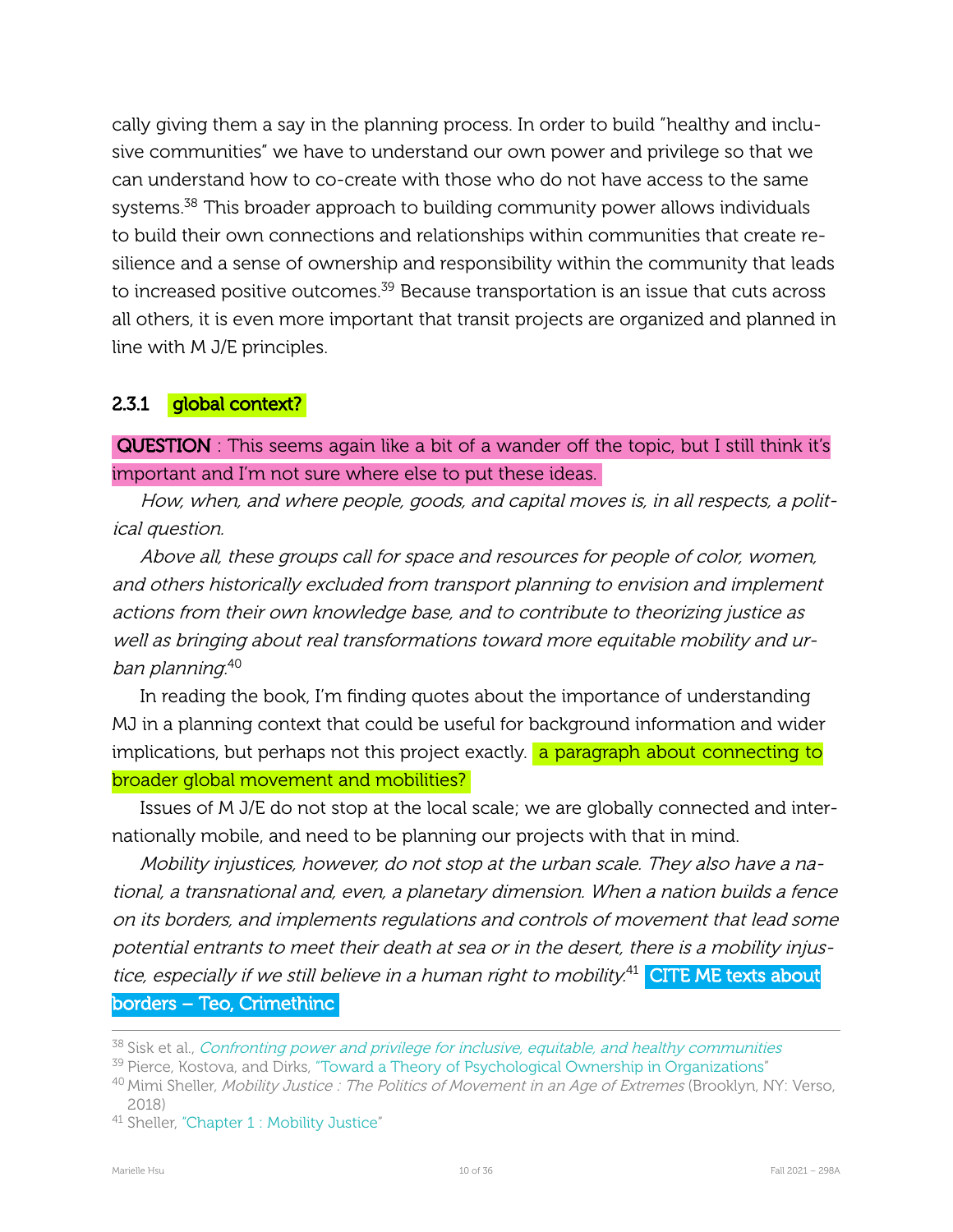### <span id="page-11-0"></span>2.4 How can transit planners do Mobility Justice?

So why is this so important for transportation planners specifically to address? Because access to transportation is how each of us is able to access basic human services and fulfill our needs, and therefore issues of individual transportation needs cut across all other sectors.<sup>42</sup> CITE ME page / line number for quote Understanding a community's transportation needs has the potential to tie into global issues like climate change, as well as individuals' ability to access basic medical services. Providing good bus service, particularly Bus Rapid Transit, has been shown to improve economic prospects all along the corridor.<sup>43</sup>

On a practical level, there are several frameworks that have been published over the years as guidelines for "doing" M J/E on the ground that are applicable to all kinds of projects. Both TransitCenter<sup>44</sup> and the Untokening<sup>45</sup> explicitly address transportation and M J/E. The Greenlining Institute<sup>46</sup> lists general guidelines for ways of building authentic community engagement practices to support any project.

As a bit of background, the Greenlining Institute is an Oakland, CA, organization that "address[es] the root causes of racial, economic, and environmental inequities in order to meaningfully transform the material conditions of communities of color in California and across the country." <sup>47</sup> While their main focus is on economic opportunity, transit is necessary to connect people to those opportunities. The Untokening is a collective effort of mobility justice advocates from all over the US who produced the "10 Principles of Mobility Justice" document at their first convening in 2016. Since then, they have created several other documents about issues of race and transportation.<sup>48</sup> In contrast, TransitCenter is an advocacy organization that focuses on issues of transportation all across the country, though with the understanding that the hurdles are primarily human rather than technical. While their Transit Justice Principles guide all of their work, there is no specific emphasis on race.<sup>49</sup> These three organizations' work aims to bend the arc of transportation planning towards justice,<sup>50</sup> which is why

<sup>46</sup> Mobility Equity [Framework](#page-1-3)

<sup>42</sup> Butler, ["Confronting Power and Privilege](#page-9-0)"

<sup>&</sup>lt;sup>43</sup> Arthur C. Nelson and Joanna Ganning, National Study of BRT Development Outcomes (University of Utah and the National Institute for Transportation and Communities, December 2015)

<sup>&</sup>lt;sup>44</sup> "Equity in Practice : A quidebook for transit agencies"

<sup>&</sup>lt;sup>45</sup> Principles of Mobility Justice, 1st ed. (Atlanta: The Untokening, 2016)

<sup>47</sup> "Our Vision & History," The Greenlining Institute, 2021

<sup>48</sup> "Resources," Untokening, 2020

<sup>&</sup>lt;sup>49</sup> Transit Justice Principles (New York: TransitCenter, September 22, 2021)

<sup>50</sup> Used with apologies to Rev. Dr. Martin Luther King, Jr. and Rev. Theodore Parker. For more history of the quote, please see Garson O'Toole, "The Arc of the Moral Universe Is Long, But It Bends Toward Justice," Quote Investigator, November 15, 2012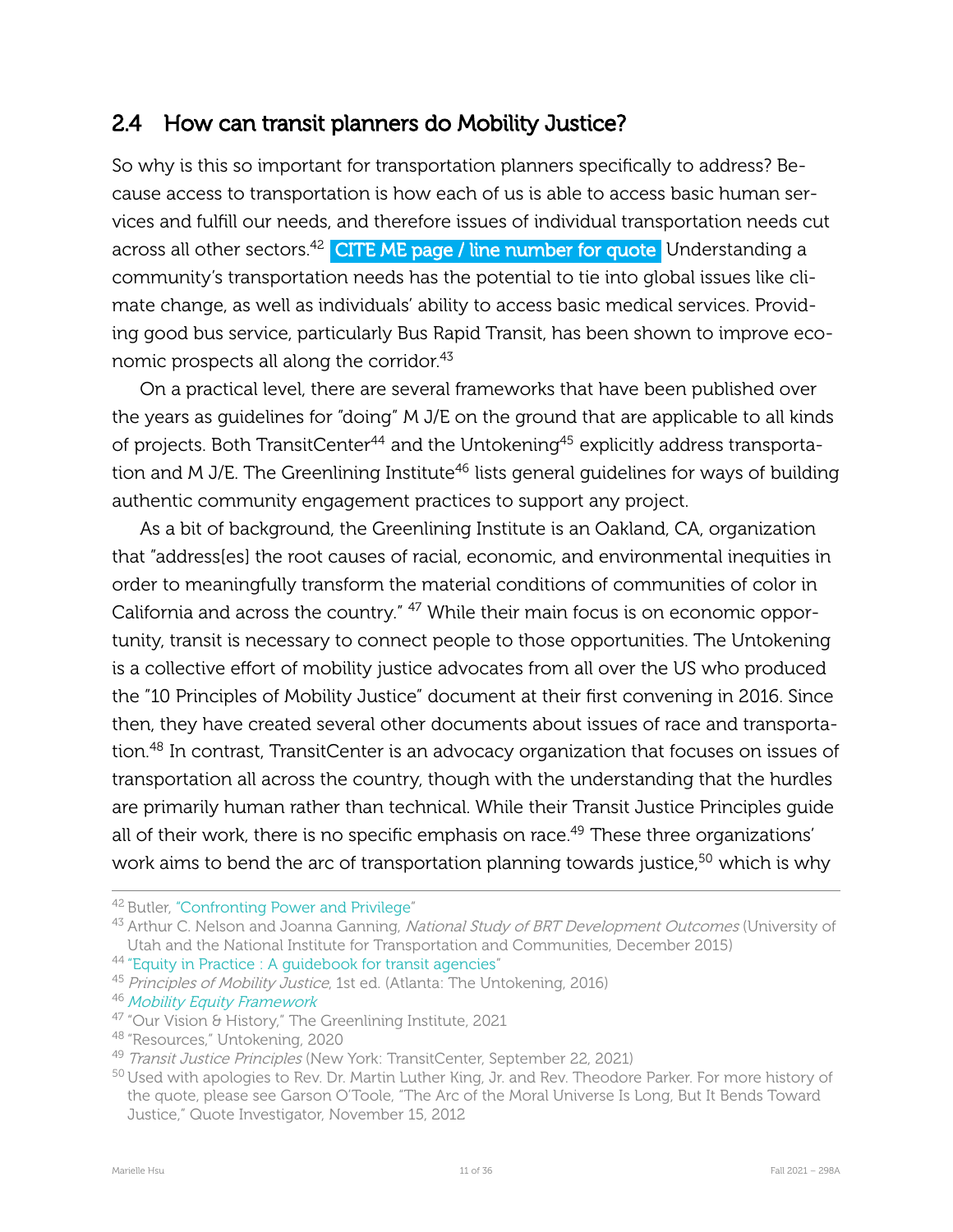I'm focusing on these three specific documents.

#### <span id="page-12-0"></span>2.4.1 Frameworks

Each of the documents I've examined set out clear steps that we can lean on to build these new processes. For communities to reclaim power in the planning process, everything must begin with a Community Needs Assessment (formally outlined in Greenlining's *Mobility Equity [Framework](#page-1-3)*) or other process that allows the community themselves to determine the focus and goals of a project  $-$  not top-down planning but a true understanding of what problems the community is facing and the solutions they want to those problems. True M J/E begins when historically marginalized communities are at the core of the planning process and are able to bring their ideas to the table in a collaborative and influential way.<sup>51</sup> This method can be scary for planners, because it introduces a level of uncertainty and chaos into the process. Planning is a field built on administrative control of lines and squares, but life – particularly human life – doesn't work that way.<sup>52</sup> Through the methods and principles outlined in each of these three frameworks, in combination with concepts like psychological ownership (PO) and the Ladder of Citizen Participation, we planners can help communities co-create new processes that actually address their needs rather than impose engineered solutions.

In particular the most recent document, Transit Center's Equity in Practice guidebook,<sup>53</sup> is specifically aimed at transit and public agencies, providing examples from across the US of equity statements that are baked into agency procedures, other ways that agencies are incorporating M J/E best practices into their projects, and a review of emerging tools for measuring equity. Transit Center also take a deep dive into lessons learned, and the lack of support for M J/E in Federal Title VI regulations. Throughout the report, Transit Center references specific local case studies and emphasizes the positive outcomes for everyone (communities and agencies) of transit planning with a focus on M J/E. Each of these three documents focus on moving through a particular planning process, though, and are very project-based. I also argue that building the staying power that communities will need to effect systemic change involves working beyond the project level, drawing on work around participatory budgeting

<sup>51</sup> Mobility Equity [Framework](#page-1-3)

<sup>&</sup>lt;sup>52</sup> For a thorough exploration of these concepts, please see James C. Scott, *Seeing Like a State: How* Certain Schemes to Improve the Human Condition Have Failed (Yale University Press, October 1, 2008)

<sup>&</sup>lt;sup>53</sup> "Equity in Practice : A quidebook for transit agencies"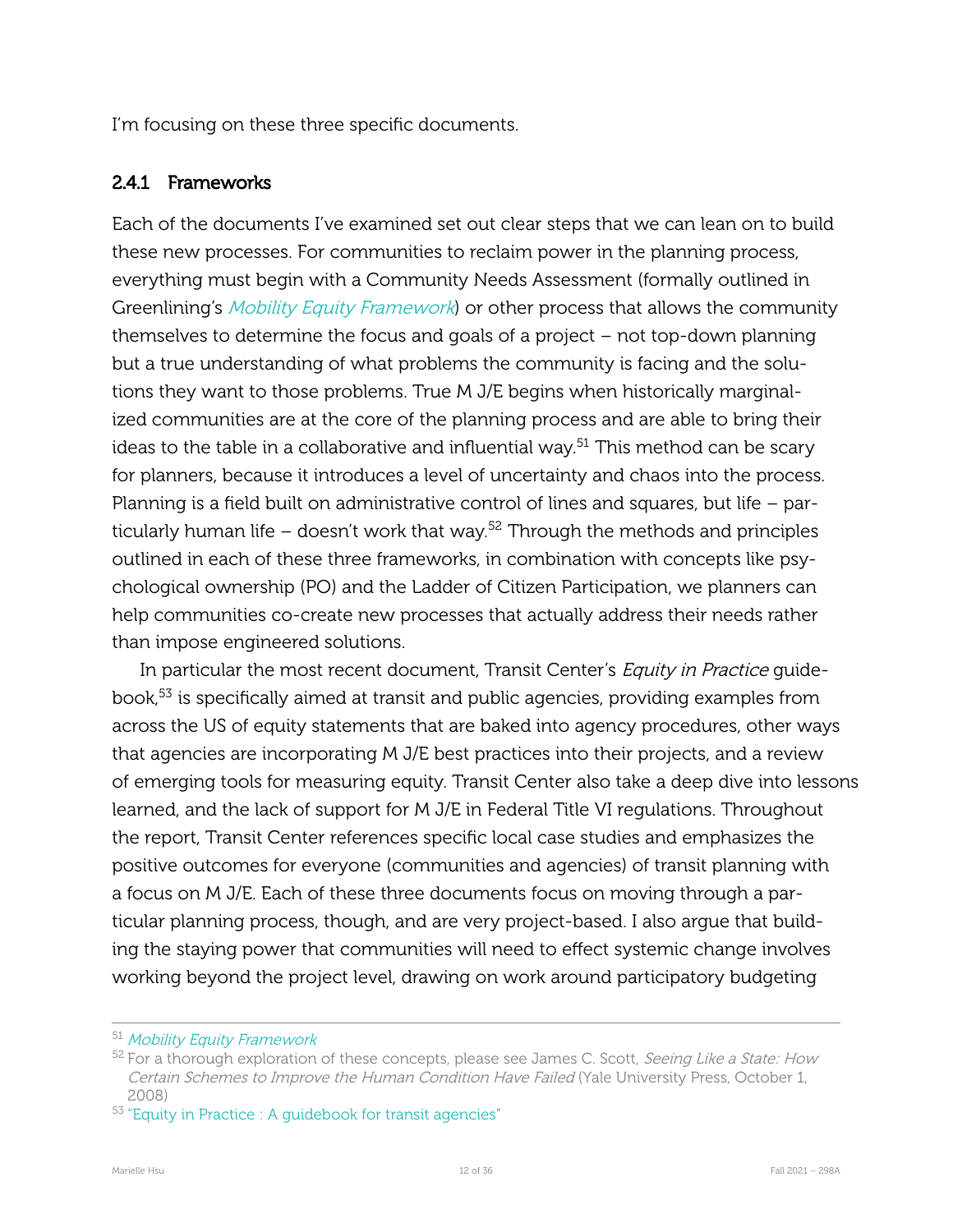and labor organizing for building the critical political power that will create both opportunity and resilience.

The Four Pillars that Transit Center lays out on pages 12-16 provide a concise summary of the concepts that are expressed in both the Greenlining and Untokening documents. The specific actions associated with each pillar helps clarify how planners, agencies, and even community members can engage with the concept and move towards M J/E including through the use of PO and organizing principles. Because of this specificity of these items, Transit Center have built a great framework both to look backwards at previous efforts and forward to implementations. in this report I will show how they can be used to address past injustice and move M J/E forward, and how each of the other two documents also follow the same recommendations.

• Pillar 1 : Articulate a vision of an equitable transportation system and explain why resources must be prioritized to benefit people who have been marginalized.

Acknowledge that specific groups of people have been historically and are currently marginalized, assert that transportation policy should seek to end this marginalization, and provide <sup>a</sup> positive vision of equitable access.

• Pillar 2: Connect transportation to other aspects of people's lives, recognizing that transportation exist within broader inequities.

Situate marginalization from transportation resources within a larger understanding of systemic inequity. Identify how transportation interacts with other systems (e.g., policing, housing, education, politics, public health) to multiply inequitable outcomes and account for those interactions in policy and processes.

• Pillar 3: Acknowledge past transportation decisions that have deepened inequity.

Agencies must acknowledge their own actions that may have bred distrust and marginalization of riders.

• Pillar 4: Measure equitable outcomes for people and the neighborhoods where they live and work.

Track outcomes of the transportation system for people who depend on transit and people facing marginalization wherever they live in the region as well as for neighborhoods with <sup>a</sup> high concentration of residents who depend on transit or who face marginalization.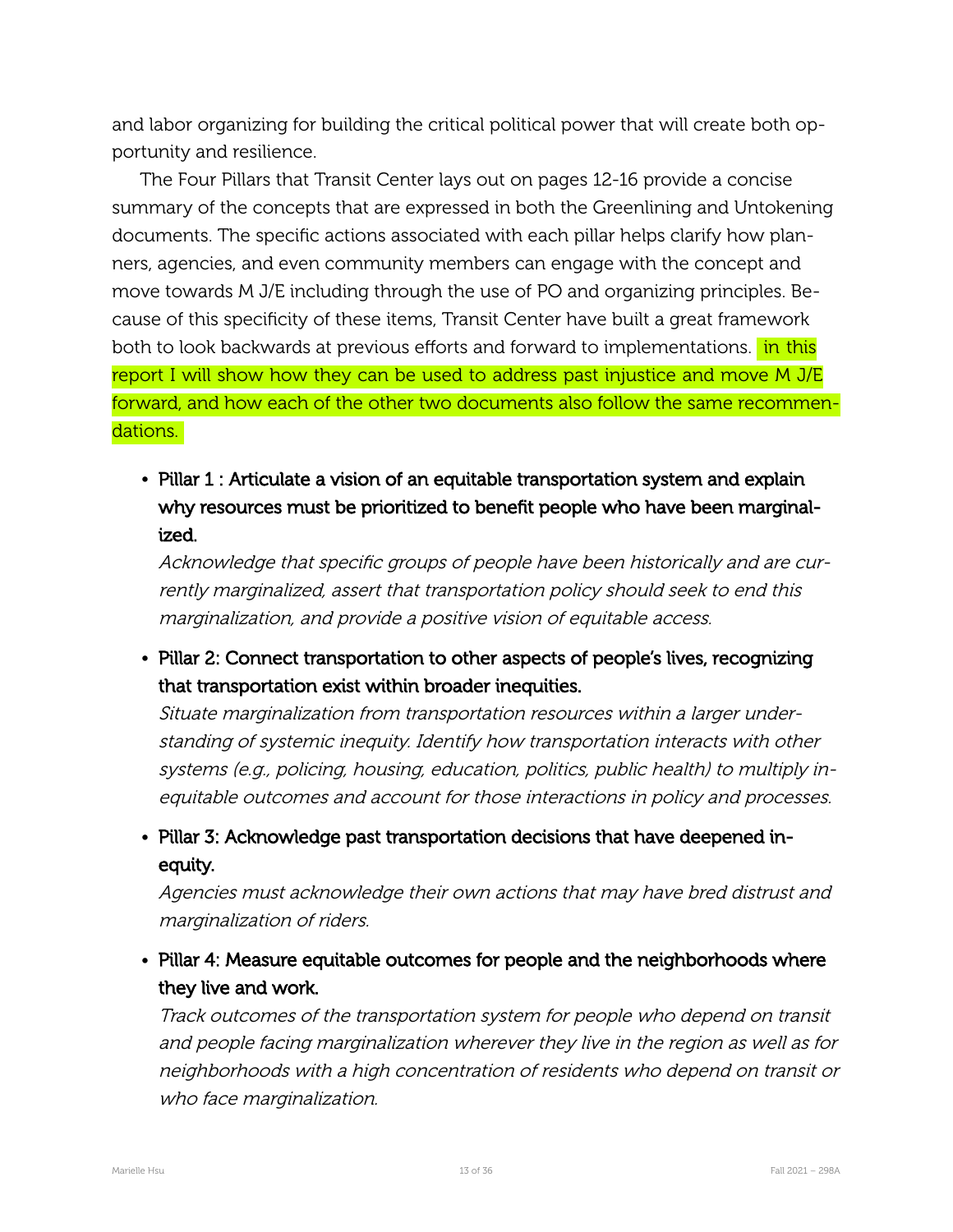Because Transit Center cite both the Greenlining and Untokening frameworks along with many others, and because it is one of the most recent and most comprehensive documents, I will be using these Four Pillars as a framework-within-a-framework to investigate other documents addressing M J/E in order to identify the best framework to use in a comparison of BRT projects in the main paper .

Untokening's Principles of Mobility Justice provides three aspects of each of their 10 Principles by breaking them down into the understanding barriers to mobility in marginalized communities and visioning new solutions, a foundational Principle based on that new vision of mobility justice, and ways that advocates can help work towards that new vision either within the community or in "white-centered planning spaces" (*i.e.* professional planning spaces). This last one serves to emphasize that this framework is aimed at activists and others who may not be part of formal planning spaces. Aspect one, Problem, requires that the principle be engaged in "challenging the current paradigm" and "illuminating the range of barriers to mobility access," Untokening is positioning each of their proposals under Pillars 2 and 3. one example principle, Ladder, PO The key Principle that they offer, aspect two, is a new vision that aligns with Pillar 1. one example principle, Ladder, PO Finally, the Practice in aspect three for each of their proposals to assist advocates in working towards that new vision spans Pillars 1, 2, and 4. one example principle, Ladder, PO These clearlyarticulated goals for mobility justice with their clearly stated Problem, Principle, and Practice are however much more focused on the ultimate dismantling of larger systemic issues that can be difficult to understand how to tackle in an individual project. It is important for both planners and communities to ensure that all of their work is striving towards these goals, but also to understand that they may be too big to solve in one project. Having these conversations within and with communities can help transit agencies target projects better, but in this document Untokening does not provide a clear framework for moving those projects forward.

#### this bit still in progress

The *Mobility Equity Framework* from Greenlining provides a series of steps that can be undertaken by advocates, agencies, or allies that are grounded in the idea that a community understands itself best and should be allowed to determine planning priorities. Their pyramid of seven elements, beginning with a Community Needs Assessment and ending with Voting on solutions, are grouped into three steps – broadly  $(1)$  identify needs,  $(2)$  conduct a mobility equity analysis, and  $(3)$  place decision-making power in the community's hands. The first two steps move through several Pillars in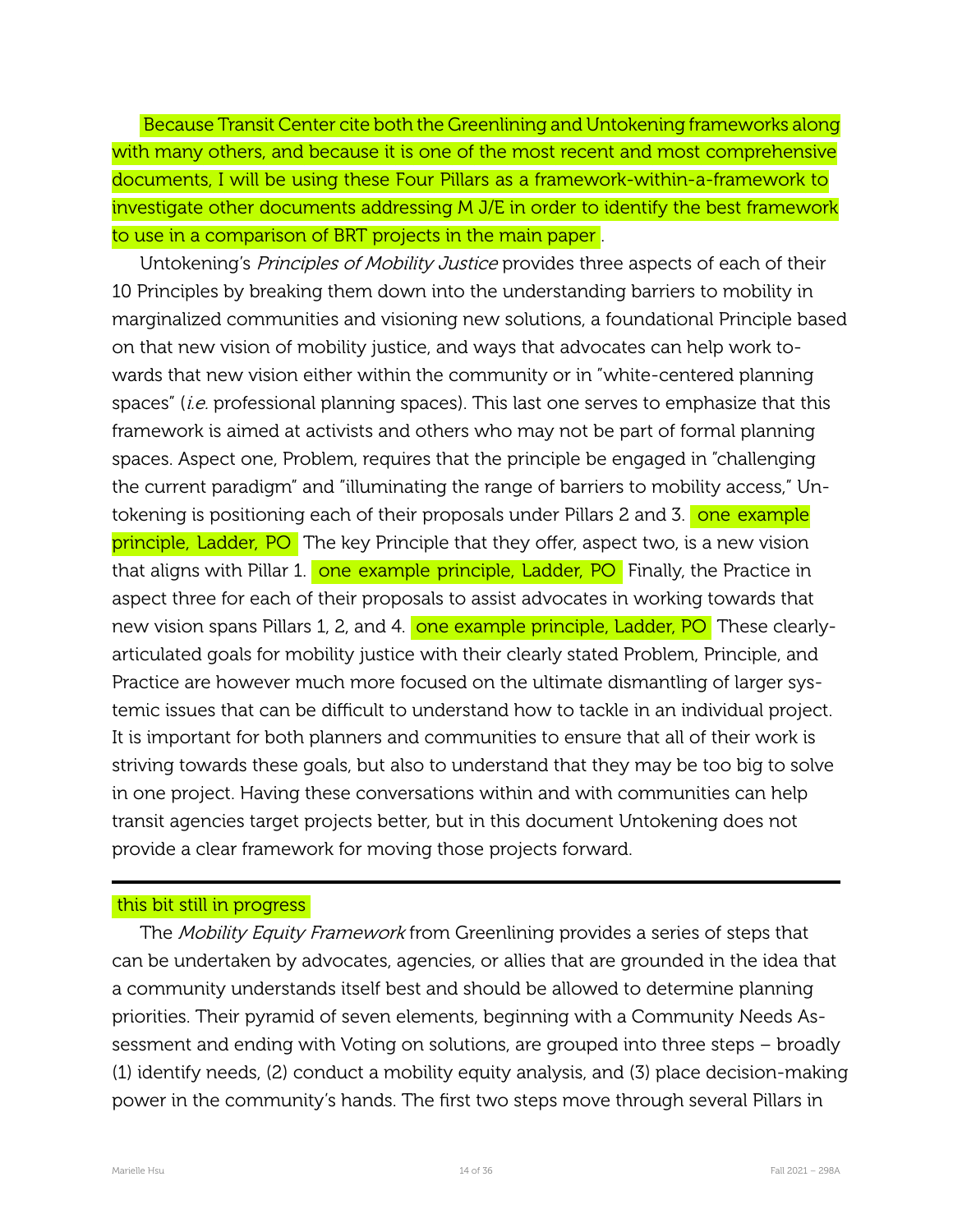a developmental fashion, similar to the NAACP CESBS toolkit.<sup>54</sup> Breaking Step 1 into its three components, Identify and Educate work under Pillar 2 while Brainstorm is very clearly Pillar 1. Step 2 has much more of a backwards look on analysis than Pillar 4, but it also provides groundwork on which to build measurable outcomes that can be compared. There is also a strong education component that connects Step 2 to to Pillar 2. Greenlining have put Voting as the entirety of Step 3 as the ultimate expression of community decision-making power to determine which plans actually move forward. However, as I have seen in previously discussed articles, this is not necessarily enough. how to address not having all the needed voices in the room, voting still leaves some people unhappy, this process does not continue to build community power / leadership

provides a very thorough breakdown with specific attention to transportation planning. They have identified 12 mobility equity indicators that support three successive goals – increasing access to mobility, reducing air pollution, and enhancing economic opportunity. Recommended metrics and specific examples are also included in the report (pages 12-13), creating a very robust toolkit for transit planners at any level to incorporate these M J/E concepts into their process.<sup>55</sup>

# <span id="page-15-0"></span>3 Conclusion

importance of M J/E in planning work, how PO and labor organizing can create sustainable movements needed to counter systemic injustices / inequities

rewrite this paragraph into conclusion, and how Transit Center pulls it all together Each of the documents provide specific steps for working through M J/E concepts in the context of a particular project that can be adapted to each unique local situation.

<sup>54</sup> Spectrum of Community [Engagement](#page-4-2) to Ownership

<sup>55</sup> Mobility Equity [Framework](#page-1-3), 6.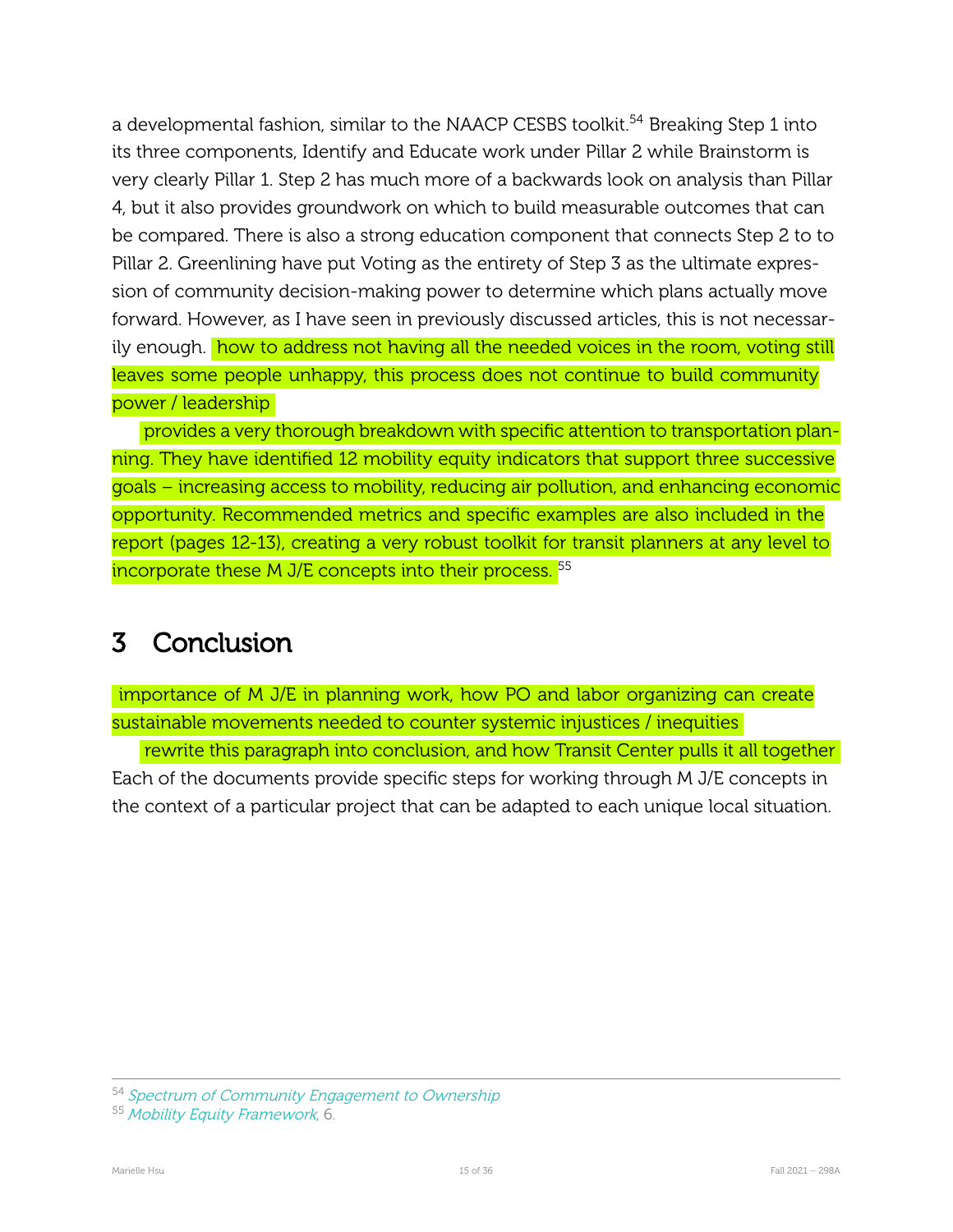# **A Annotated Bibliography & Summary Table**

|   | <b>Citation</b>                                                                                                                                                                                                                                 | <b>Type</b>                      | <b>Method</b>                                                                                                                                                                                                     | <b>Findings</b>                                                                                                                                                                                                                       | Limitations                                                                                                               | <b>Other Notes</b>                                                                                                              |
|---|-------------------------------------------------------------------------------------------------------------------------------------------------------------------------------------------------------------------------------------------------|----------------------------------|-------------------------------------------------------------------------------------------------------------------------------------------------------------------------------------------------------------------|---------------------------------------------------------------------------------------------------------------------------------------------------------------------------------------------------------------------------------------|---------------------------------------------------------------------------------------------------------------------------|---------------------------------------------------------------------------------------------------------------------------------|
| 1 | * Arnstein, Sherry R. "A Ladder of Citizen<br>Participation." Journal of the American<br>Planning Association 35, no. 4 (1969): 216-<br>224.                                                                                                    | Peer-reviewed<br>iournal article |                                                                                                                                                                                                                   | • Citizen engagement has<br>different types<br>• Inform & educate are a low<br>level<br>• How to actually build up to<br>the top rungs?                                                                                               | • How to sustain change?<br>• Linear process only.<br>• Actual steps for moving<br>up the ladder?                         | • Core text on citizen<br>participation /<br>engagement processes.<br>Still relevant today.                                     |
| 2 | Butler, Tamika. "Confronting Power and<br>Privilege," December 2020.                                                                                                                                                                            | Blog post<br>(Medium,<br>online) |                                                                                                                                                                                                                   | • Writeup of conference /<br>report-writing session.<br>• Find that report itself, too.                                                                                                                                               | • Requires people to be<br>ready to do the<br>confronting not just in<br>others but in<br>themselves.                     |                                                                                                                                 |
| 3 | ------. "We Must Talk About Race When We<br>Talk About Bikes," June 9, 2020.                                                                                                                                                                    | Magazine<br>article (online)     |                                                                                                                                                                                                                   | • Unable to disentangle issues<br>of race when discussing<br>bicycles and their<br>infrastructure more broadly.<br>• Racism does not exist in a<br>vacuum and the real work of<br>fighting back requires<br>addressing it everywhere. | • Very specific about<br>bicycles, but it's not<br>difficult to extrapolate<br>to other mobility and<br>transit planning. | • Transit planning does<br>not exist in a vacuum,<br>and racism in transit<br>planning must be<br>addressed to move<br>forward. |
| 4 | CDCMMWR. "QuickStats: Age-Adjusted<br>Pedestrian Death Rates, by Race/Ethnicity -<br>National Vital Statistics System, United<br>States, 2009 and 2018." MMWR. Morbidity<br>and Mortality Weekly Report 69 (2020). ISSN:<br>0149-21951545-861X. | National<br>statistics report    | National Center for<br>Health Statistics,<br><b>National Vital Statistics</b><br>System, mortality data,<br>2009 and 2018; CDC<br><b>WONDER online</b><br>database.<br>https://wonder.cdc.gov/<br>ucd-icd10.html. | • It's clear that non-white<br>populations are most<br>impacted.<br>• Is this because of the planning<br>of their neighborhoods?                                                                                                      | • Only reported incidents,<br>and only official data.                                                                     |                                                                                                                                 |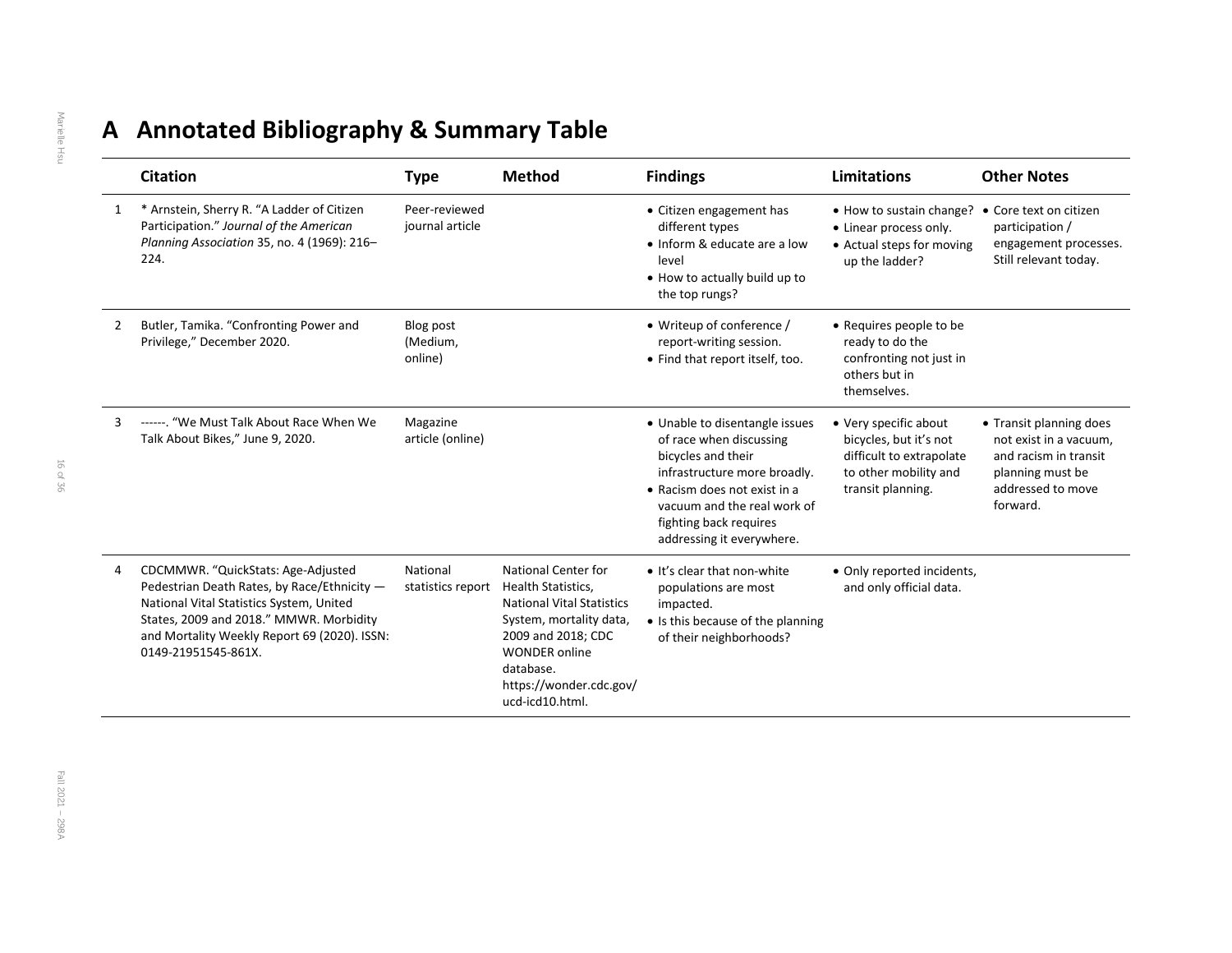|   | <b>Citation</b>                                                                                                                                            | <b>Type</b>                               | <b>Method</b> | <b>Findings</b>                                                                                                                                                                                                                                                                                                                                                                                                                                                                             | <b>Limitations</b>                                                                                                                                                      | <b>Other Notes</b>                                                                                                                                                                                                                           |
|---|------------------------------------------------------------------------------------------------------------------------------------------------------------|-------------------------------------------|---------------|---------------------------------------------------------------------------------------------------------------------------------------------------------------------------------------------------------------------------------------------------------------------------------------------------------------------------------------------------------------------------------------------------------------------------------------------------------------------------------------------|-------------------------------------------------------------------------------------------------------------------------------------------------------------------------|----------------------------------------------------------------------------------------------------------------------------------------------------------------------------------------------------------------------------------------------|
| 5 | Equity in Practice : A guidebook for transit<br>agencies. TransitCenter in collaboration with<br>CNT.                                                      | Report /<br>guidelines /<br>framework     |               | • "break the cycle of<br>marginalization"<br>• "defining an Equity Strategy:<br><b>Guidelines for Public</b><br>Agencies" - four equities.<br>• Lots of love for Oakland bike<br>plan equity integration.<br>• Explicit connection between<br>transit and other inequities.<br>• Lots of case studies &<br>annotated plans from other<br>cities / agencies.<br>• 4 Pillars for building M J/E into<br>a project.<br>• Includes a page about federal<br>community engagement<br>limitations. | • Not specific to<br>community work, like<br>Untokening.<br>• Focus is on what<br>agencies can do for<br>communities, not what<br>communities can do for<br>themselves. | • Use these as the basis<br>for others since it's the<br>newest and most<br>transit-specific?<br>• Procedural,<br>Distributional,<br>Structural,<br>Transgenerational<br>equities to address -<br>how to integrate this<br>into the Pillars. |
| 6 | * Everuss, Louis. " "Mobility Justice": a new<br>means to examine and influence the politics<br>of mobility." Applied Mobilities 4 (February<br>17, 2019). | Peer-reviewed<br>journal article          |               | • M J/E focus on practicalities<br>was boosted by Sheller (2018).<br>• Extending beyond theory into<br>understanding how self-<br>identification affects<br>individual's mobility.                                                                                                                                                                                                                                                                                                          | • No simple definition<br>provided.<br>• Still not really a<br>concrete list of steps for<br>how to do it.                                                              | • Good references to<br>other works on framing<br>core concepts.                                                                                                                                                                             |
| 7 | Garaghty, Rachel. ""Nothing About Us<br>Without Us"  including the use of this<br>slogan," November 2019.                                                  | Blog post /<br>article (online)           |               | • Info about the evolution of<br>the well-used phrase in the<br>disability movement.                                                                                                                                                                                                                                                                                                                                                                                                        |                                                                                                                                                                         | . It's also being used for<br>other topics and I<br>wanted to cite<br>someone saying that.                                                                                                                                                   |
| 8 | <b>General Plan Guidelines and Technical</b><br>Advisories. Sacramento, CA: Office of<br>Planning and Research, 2017.                                      | Government<br>report (CA<br>general plan) |               | • There's a whole chapter on<br>Community Engagement both<br>within and for General Plan<br>updates.                                                                                                                                                                                                                                                                                                                                                                                        | • Recommendations are<br>pretty basic and<br>although they touch on<br>more inclusion, don't<br>go very far.                                                            |                                                                                                                                                                                                                                              |
| 9 | Guidelines for Equitable Community<br>Involvement in Building & Development<br>Projects and Policies. NAACP, July 26, 2021.                                | Blog post /<br>article (online)           |               |                                                                                                                                                                                                                                                                                                                                                                                                                                                                                             |                                                                                                                                                                         | • Blog post about<br>framework Spectrum<br>(2020) that has a good<br>summary.                                                                                                                                                                |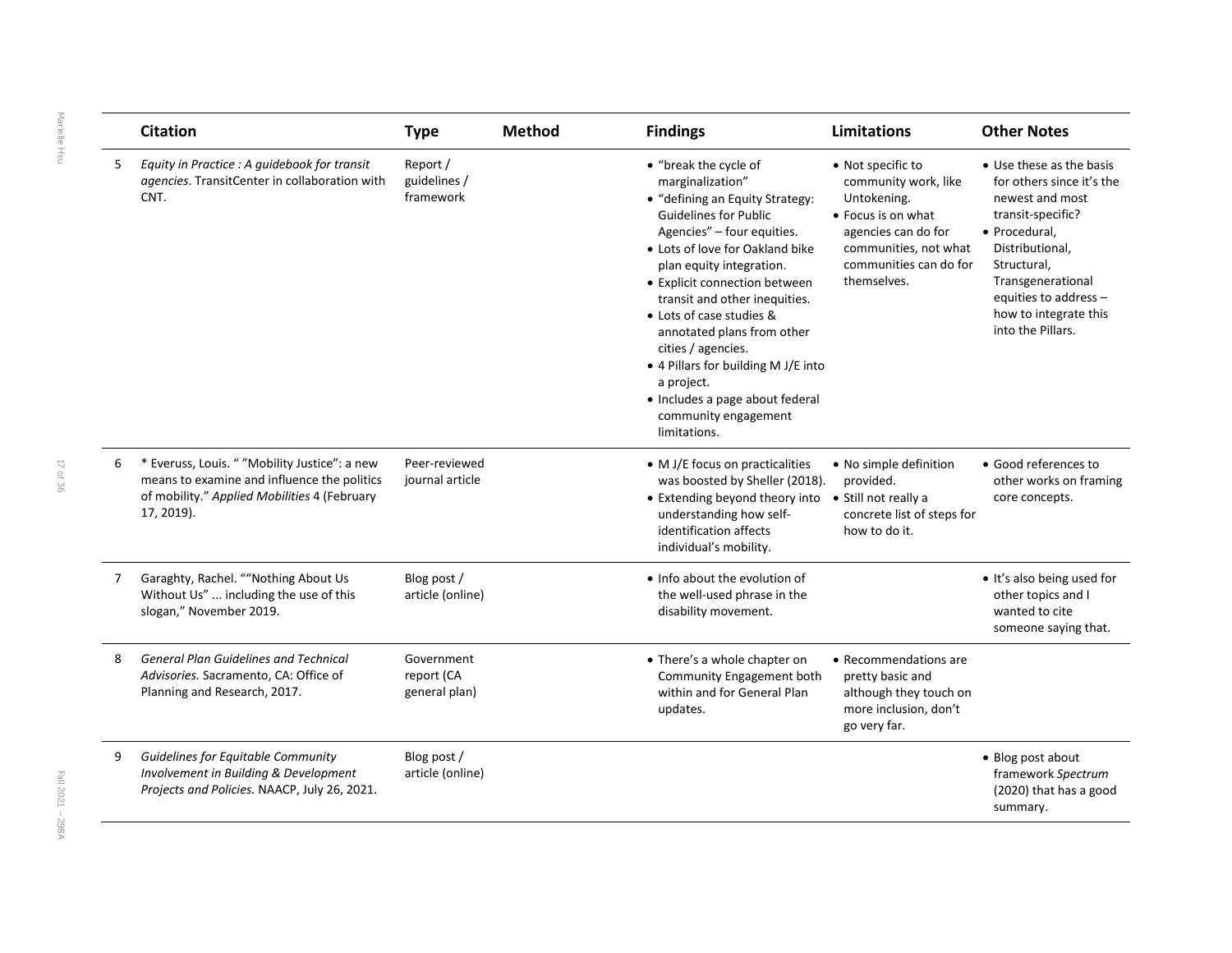|    | <b>Citation</b>                                                                                                                                                                                                                                                                         | <b>Type</b>                      | <b>Method</b> | <b>Findings</b>                                                                                                                                                                                                                                                                        | <b>Limitations</b>                                                                                                                                                                                  | <b>Other Notes</b>                                                                                                                                                                                                            |
|----|-----------------------------------------------------------------------------------------------------------------------------------------------------------------------------------------------------------------------------------------------------------------------------------------|----------------------------------|---------------|----------------------------------------------------------------------------------------------------------------------------------------------------------------------------------------------------------------------------------------------------------------------------------------|-----------------------------------------------------------------------------------------------------------------------------------------------------------------------------------------------------|-------------------------------------------------------------------------------------------------------------------------------------------------------------------------------------------------------------------------------|
| 10 | * Hamann, Cara, Corinne Peek-Asa, and<br>Brandon Butcher. "Racial disparities in<br>pedestrian-related injury hospitalizations in<br>the United States." BMC Public Health 20, no.<br>1 (September 25, 2020): 1459. ISSN:<br>1471-2458.                                                 | Peer-reviewed<br>journal article |               | • "Access to transportation is an<br>indicator for health disparity,<br>and these results indicate that<br>access to safe transportation<br>also shows inequity by<br>race/ethnicity."                                                                                                 |                                                                                                                                                                                                     | • Rather than just cite the<br>statistics, I thought it<br>was worth finding an<br>actual write-up that<br>focused on racial<br>disparities.                                                                                  |
| 11 | * Hodgson, F. C, and J Turner. "Participation<br>not consumption: the need for new<br>participatory practices to address transport<br>and social exclusion." Transport Policy,<br>Transport and Social Exclusion, 10, no. 4<br>(October 1, 2003): 265-272. ISSN:<br>0967-070X.          | Peer-reviewed<br>journal article |               | • Connections between transit<br>access and social exclusion.<br>• Why it's important for<br>excluded communities to have<br>their voices centered in<br>discussions of planning how to • Focus on work in<br>address their transit needs.<br>• How organizing can sustain<br>changes. | • Just a theoretical work,<br>though provides some<br>recommendations for<br>next steps in practical<br>work.<br>Manchester, England.                                                               | • Section 4 is about<br>community<br>participation in<br>planning projects.<br>• Connect with Karner<br>(2019) and Pierce et al<br>(2001).                                                                                    |
| 12 | How-to: Make community engagement work<br>for you. In collaboration with Nimo & Jas.<br>November 1, 2021. Podcast.                                                                                                                                                                      | Podcast                          |               | • Good notes about how<br>individuals can get engaged.<br>• Talking through the whole<br>planning process and where<br>citizens can have influence on<br>decisions.                                                                                                                    | • Relies on existing plans,<br>and lots of personal<br>awareness / knowledge<br>of what's going on in<br>the community.<br>• Very little proactive<br>outreach on the part of<br>the planning body. |                                                                                                                                                                                                                               |
| 13 | * Karner, Alex, Keith Brower Brown, Richard<br>Marcantonio, and Louis G. Alcorn. "The View<br>From the Top of Arnstein's Ladder:<br>Participatory Budgeting and the Promise of<br>Community Control." Journal of the American<br>Planning Association 85, no. 3 (July 2019):<br>236-254 | Peer-reviewed<br>journal article |               | • Expanding Arnstein's Ladder<br>with principles from labor<br>organizing.<br>• How to make change<br>sustainable and move in the<br>direction of building new<br>systems.                                                                                                             | • Assumes a high level of<br>involvement, and a<br>large enough<br>community that can<br>provide new leaders.                                                                                       | • Relies on building<br>psychological<br>ownership (PO) within<br>communities!<br>• Participatory budgeting<br>could be an interesting<br>angle to explore for<br>more transit planning<br>control rather than just<br>M J/E. |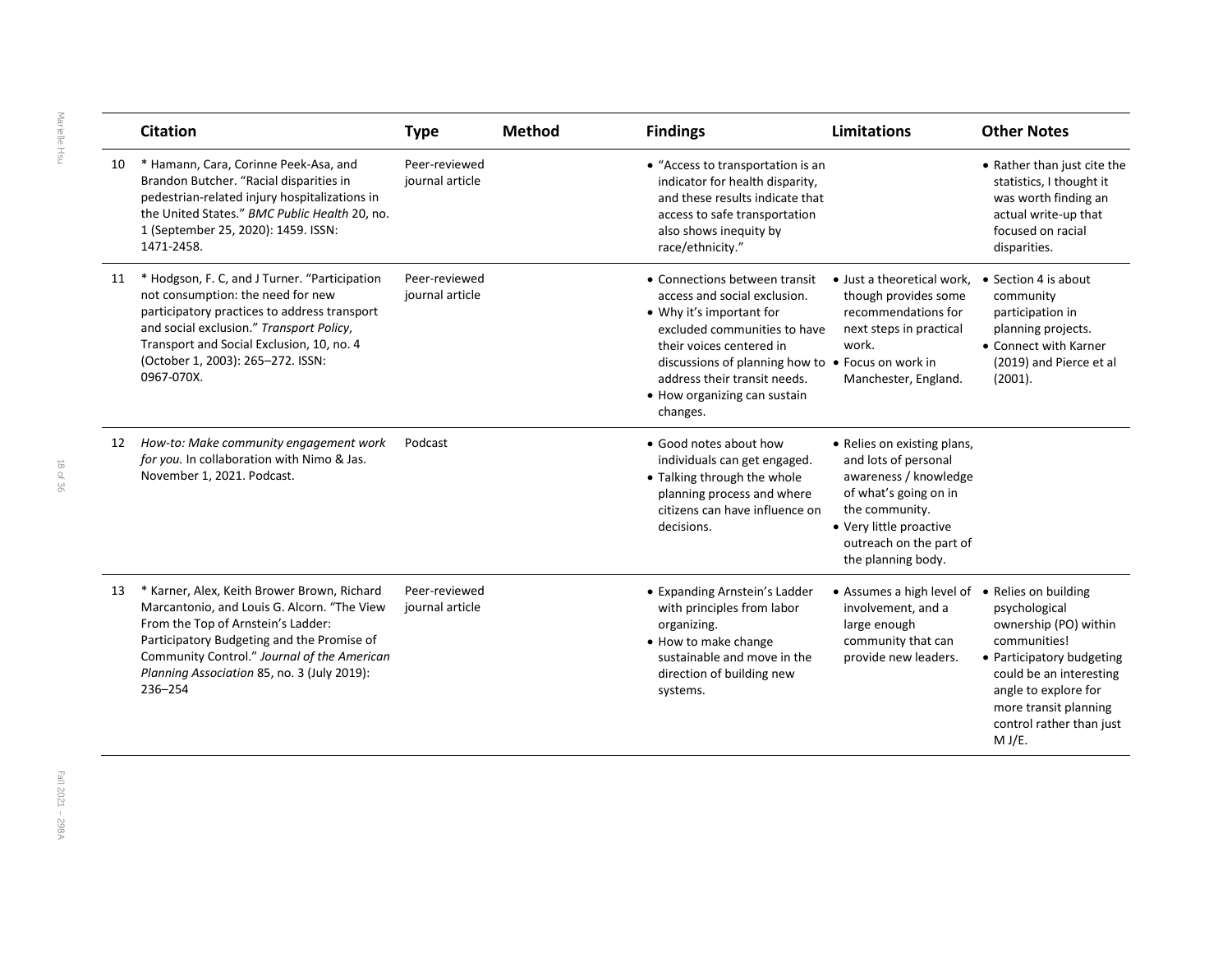|    | <b>Citation</b>                                                                                                                                                                                                                                 | <b>Type</b>                      | <b>Method</b> | <b>Findings</b>                                                                                                                                                                                                                                                                                                                                                | <b>Limitations</b>                                                                                                                  | <b>Other Notes</b>                                                                                                                                                                                                                                                                 |
|----|-------------------------------------------------------------------------------------------------------------------------------------------------------------------------------------------------------------------------------------------------|----------------------------------|---------------|----------------------------------------------------------------------------------------------------------------------------------------------------------------------------------------------------------------------------------------------------------------------------------------------------------------------------------------------------------------|-------------------------------------------------------------------------------------------------------------------------------------|------------------------------------------------------------------------------------------------------------------------------------------------------------------------------------------------------------------------------------------------------------------------------------|
| 14 | * Karner, Alex, Jonathan London, Dana<br>Rowangould, and Kevin Manaugh. "From<br>Transportation Equity to Transportation<br>Justice: Within, Through, and Beyond the<br>State." Journal of Planning Literature 35, no.<br>4 (November 1, 2020). | Peer-reviewed<br>journal article |               | • Disparities in behavior shows<br>who's at risk.<br>• Focus on people rather than<br>just data (current planning<br>paradigm is the opposite).<br>• Emphasis on community<br>organizations addressing<br>structural inequalities to build<br>community power.<br>• Drawing on environmental<br>justice lit and organizing to<br>accomplish similar size task. | • Fairly theoretical but<br>still has<br>recommendations.<br>• Relies on active<br>community members.                               | • Several tables of steps<br>for getting there /<br>things that anyone can<br>do.<br>• Citations for transit<br>planning requiring<br>citizen input.<br>• Analysis of strengths /<br>weaknesses of state-vs<br>society-centered<br>processes.<br>• Soooo many other<br>references. |
| 15 | Lopez, Lynda. "What does mobility justice<br>mean? Reflections on last weekend's<br>Untokening event." StreetsBlog Chicago,<br>October 11, 2019.                                                                                                | Blog post<br>(online)            |               | • Solutions have to be local.<br>• Context is key, and<br>understanding local context is<br>critical.<br>• M J/E can build a just, safe,<br>and accessible world for<br>everyone.                                                                                                                                                                              | • One person's<br>perspectives on<br>conversations based<br>around translating<br>these concepts into<br>other languages.           |                                                                                                                                                                                                                                                                                    |
| 16 | Lopez, Mark. Segregated By Design. Silkworm<br>Studios, April 5, 2019.                                                                                                                                                                          | Video (vimeo)                    |               | • Government-supported<br>segregation was the law in the<br>US: otherwise it wouldn't be<br>everywhere.<br>• Large scale of the problem<br>and source.                                                                                                                                                                                                         | • No citations in the<br>video for any of the<br>specifics.<br>• Provides perspective<br>only of segregation of<br>Black residents. | • Based on Rothstein's<br>Color of Law. Narrated<br>by the author.<br>• Scale emphasizes the<br>need for similar scale<br>community power in<br>response.                                                                                                                          |
| 17 | * Lucas, Karen. "Transport and social<br>exclusion: Where are we now?" Transport<br>Policy, URBAN TRANSPORT INITIATIVES, 20<br>(March 1, 2012): 105-113. ISSN: 0967-070X.                                                                       | Peer-reviewed<br>journal article |               | • Developments in ways of<br>identifying social exclusion.<br>• Info about interaction<br>between transit access and<br>social exclusion.<br>• Moving forward, planning<br>must meet the needs of the<br>excluded first.                                                                                                                                       | • Again largely<br>theoretical, UK focused.                                                                                         | • Does include some<br>notes about policy<br>progress in other<br>places.                                                                                                                                                                                                          |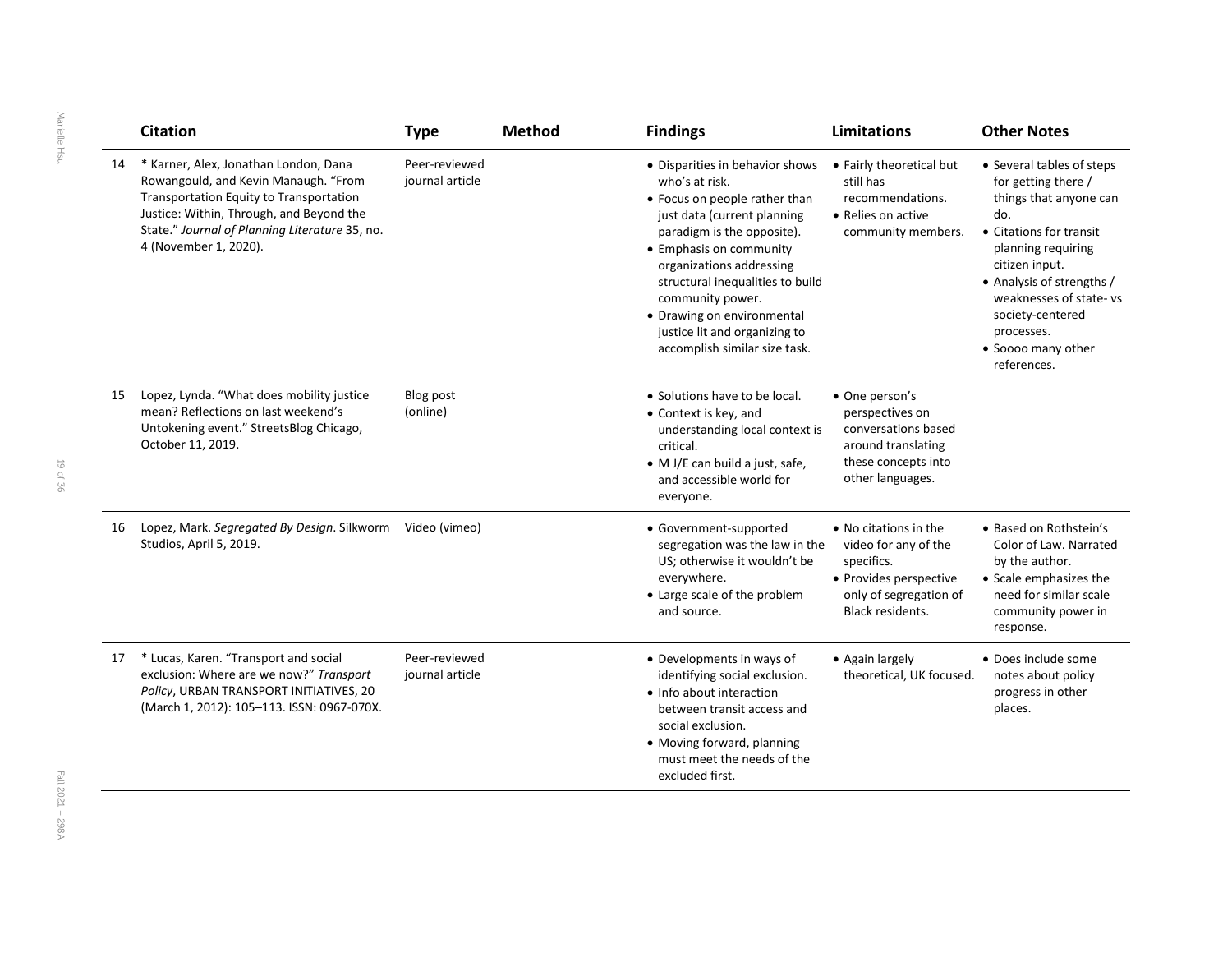|    | <b>Citation</b>                                                                                                                                                                                      | <b>Type</b>                           | Method                                                                                                                                                                                                                                                                                                                                                                                          | <b>Findings</b>                                                                                                                                                                                                                                                                                             | <b>Limitations</b>                                                                                                       | <b>Other Notes</b>                                                                |
|----|------------------------------------------------------------------------------------------------------------------------------------------------------------------------------------------------------|---------------------------------------|-------------------------------------------------------------------------------------------------------------------------------------------------------------------------------------------------------------------------------------------------------------------------------------------------------------------------------------------------------------------------------------------------|-------------------------------------------------------------------------------------------------------------------------------------------------------------------------------------------------------------------------------------------------------------------------------------------------------------|--------------------------------------------------------------------------------------------------------------------------|-----------------------------------------------------------------------------------|
| 18 | McAlevey, Jane F. No Shortcuts: Organizing<br>for Power in the New Gilded Age. New York:<br>Oxford University Press, 2016. ISBN:<br>978-0-19-062471-2.                                               | <b>Book</b>                           |                                                                                                                                                                                                                                                                                                                                                                                                 |                                                                                                                                                                                                                                                                                                             |                                                                                                                          | $\bullet$ I'm only citing it<br>because it's cited in the<br>Karner (2019) image. |
| 19 | Mlaba, Khanyi. "Equity vs Equality: What's<br>the Difference?" Global Citizen, March 19,<br>2021.                                                                                                    | Blog post<br>(online)                 |                                                                                                                                                                                                                                                                                                                                                                                                 | • Plain-language explanation of<br>the difference between equity<br>and equality.                                                                                                                                                                                                                           |                                                                                                                          |                                                                                   |
| 20 | Mobility Equity Framework. Oakland:<br>Greenlining Institute, 2018.                                                                                                                                  | Report /<br>guidelines /<br>framework |                                                                                                                                                                                                                                                                                                                                                                                                 | • Step-by-step plan for<br>communities / agencies /<br>cities to follow when starting<br>to plan transit projects.<br>• Twelve specific goals for<br>transit projects to measure<br>equity impact.                                                                                                          |                                                                                                                          |                                                                                   |
| 21 | "Mobility Justice." Rooted in Rights.                                                                                                                                                                | Website                               |                                                                                                                                                                                                                                                                                                                                                                                                 | · Plain-language definition of<br>Mobility Justice.                                                                                                                                                                                                                                                         |                                                                                                                          |                                                                                   |
|    | 22 * Nelson, Arthur C., and Joanna Ganning.<br>National Study of BRT Development<br>Outcomes. University of Utah and the<br>National Institute for Transportation and<br>Communities, December 2015. | Peer-reviewed<br>journal article      | $\bullet$ " data from the<br><b>United States Census</b><br>Bureau, Longitudinal<br>Employer-Household<br>Dynamics, and CoStar<br>data in a quasi-<br>experimental,<br>research design to<br>compare jobs,<br>population and<br>households, and<br>housing units before<br>and after BRT station<br>construction relative<br>to control stations and<br>the stations'<br>metropolitan context." | • Increase in building of housing • Very little study due to<br>and offices near lines /<br>stations.<br>• Employment effects only in<br>manufacturing.<br>• Positive shift in higher-wage<br>jobs near lines / stations.<br>compare-and-contrast . Fancier BRT systems seem to<br>attract better outcomes. | newness of systems.<br>• Everything is highly<br>technical and very<br>couched.<br>• Can't make specific<br>predictions. | • General trends seem to<br>be positive.                                          |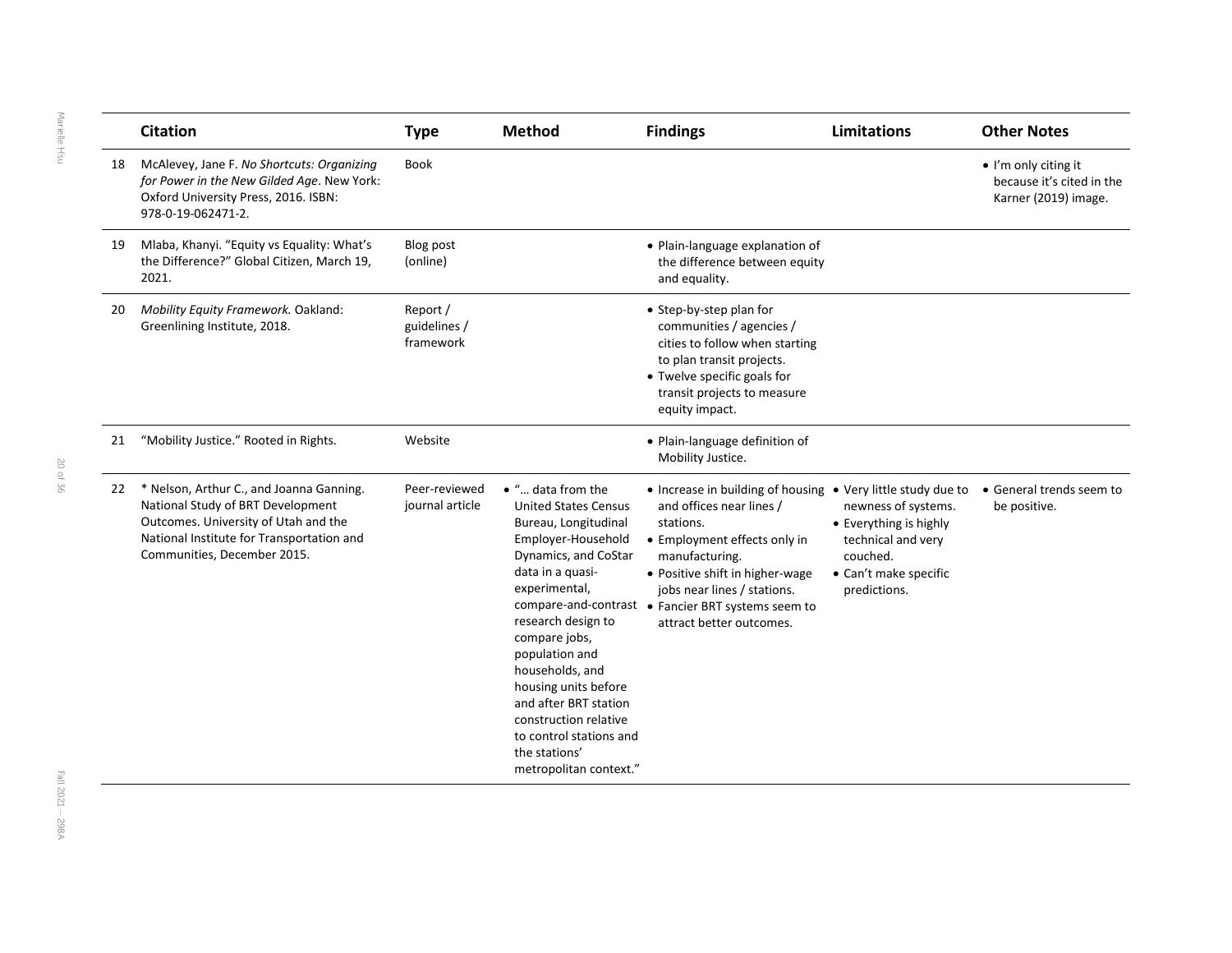|    | <b>Citation</b>                                                                                                                                                                                                                      | <b>Type</b>                           | <b>Method</b> | <b>Findings</b>                                                                                                                                                                                                                                                                                                                                                                                                                                                     | <b>Limitations</b>                                                                                                                                                                                                                                                                                   | <b>Other Notes</b>                                                                                                                                                                                                        |
|----|--------------------------------------------------------------------------------------------------------------------------------------------------------------------------------------------------------------------------------------|---------------------------------------|---------------|---------------------------------------------------------------------------------------------------------------------------------------------------------------------------------------------------------------------------------------------------------------------------------------------------------------------------------------------------------------------------------------------------------------------------------------------------------------------|------------------------------------------------------------------------------------------------------------------------------------------------------------------------------------------------------------------------------------------------------------------------------------------------------|---------------------------------------------------------------------------------------------------------------------------------------------------------------------------------------------------------------------------|
| 23 | O'Toole, Garson. "The Arc of the Moral<br>Universe Is Long, But It Bends Toward<br>Justice." Quote Investigator, November 15,<br>2012.                                                                                               | <b>Blog post</b><br>(online)          |               |                                                                                                                                                                                                                                                                                                                                                                                                                                                                     |                                                                                                                                                                                                                                                                                                      | • Just wanted to find a<br>source for this quote,<br>and it turns out it's got<br>a more complicated<br>history than I thought.                                                                                           |
| 24 | "Our Vision & History." The Greenlining<br>Institute, 2021.                                                                                                                                                                          | Website                               |               |                                                                                                                                                                                                                                                                                                                                                                                                                                                                     |                                                                                                                                                                                                                                                                                                      | • Greenlining's mission /<br>vision. That's all.                                                                                                                                                                          |
| 25 | * Palm, Matthew, Steven Farber, Amer<br>Shalaby, and Mischa Young. "Equity Analysis<br>and New Mobility Technologies: Toward<br>Meaningful Interventions." Journal of<br>Planning Literature 36, no. 1 (February 1,<br>2021): 31-45. | Peer-reviewed<br>journal article      |               | • Use of technology does not<br>necessarily mean equity.<br>• Many tech pilots do not<br>measure equity impacts.<br>• Despite potential for some of<br>these tech-based transit<br>options to close equity gaps,<br>no analysis is being done yet<br>on the programs.<br>• Gather baseline data before<br>launching pilot to have a real<br>comparison.<br>• Case studies in US cities.                                                                             | • Focus on ride-hailing,<br>flexible, micro- and<br>active transit rather<br>than mass transit.<br>• What works in one city<br>doesn't automatically<br>apply in another - have ● Good reference for<br>to adapt<br>recommendations to<br>local needs.<br>• Doesn't address<br>learning local needs. | • I'm not looking at tech<br>solutions anyway.<br>• Useful discussion of<br>why it's important to<br>measure equity as part<br>of pilot programs.<br>further reading about<br>consequences of lack of<br>transit.         |
| 26 | Pickford, Helen Campbell, Genevieve Joy, and<br>Kate Roll. "Psychological Ownership: Effects<br>and Applications." Mutuality in Business<br>research team Briefing Number 2 (October<br>20, 2016).                                   | Report /<br>guidelines /<br>framework |               | • "a feeling of having a stake in<br>it as a result of commitment<br>and contribution"<br>• "associated with positive<br>outcomes for the<br>organization, including<br>increased motivation,<br>company stewardship, and<br>loyalty"<br>• "can be fostered in an<br>organization by enabling<br>employees to contribute to<br>their work creatively, learning<br>about it, and contributing to<br>decisions"<br>• Discussion of collective and<br>culture aspects. | • Not focused on<br>planning / community<br>building.<br>• Steps are aimed at<br>management rather<br>than collectives.<br>• Understanding how to<br>build PO in a<br>community planning<br>setting is outside the<br>scope of this paper.                                                           | • This is how to bring in<br>diverse voices - make<br>sure everyone feels<br>ownership of the<br>process / community.<br>• Also a good way to<br>develop continued<br>organizational<br>leadership a la Karner<br>(2910). |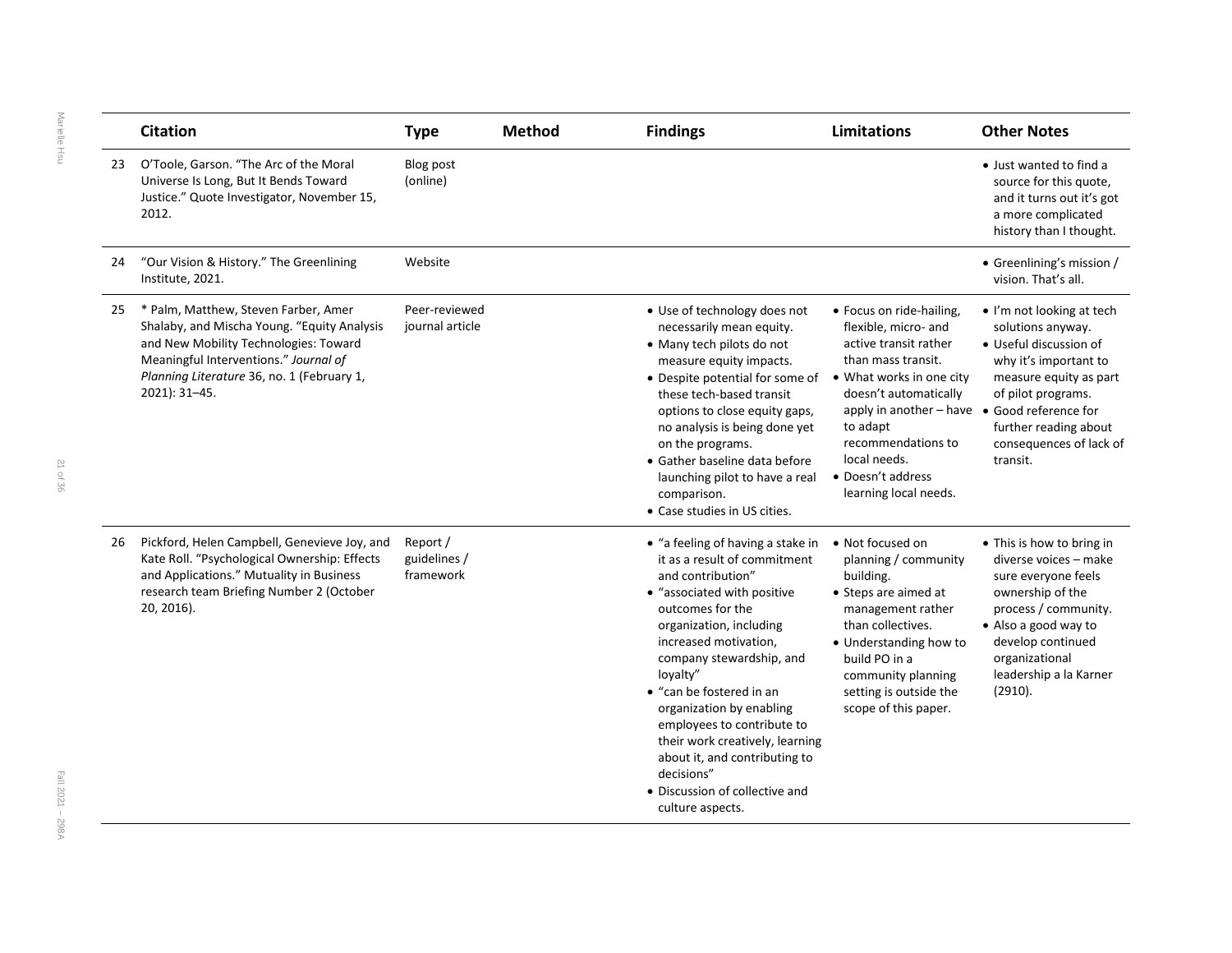|    | <b>Citation</b>                                                                                                                                                                                     | <b>Type</b>                           | <b>Method</b> | <b>Findings</b>                                                                                                                                                                                                                                                                                                                                                                                                                                                                                                                                                                                                                                      | <b>Limitations</b>                                                                         | <b>Other Notes</b>                                                                                                                                                                                                                                                                                |
|----|-----------------------------------------------------------------------------------------------------------------------------------------------------------------------------------------------------|---------------------------------------|---------------|------------------------------------------------------------------------------------------------------------------------------------------------------------------------------------------------------------------------------------------------------------------------------------------------------------------------------------------------------------------------------------------------------------------------------------------------------------------------------------------------------------------------------------------------------------------------------------------------------------------------------------------------------|--------------------------------------------------------------------------------------------|---------------------------------------------------------------------------------------------------------------------------------------------------------------------------------------------------------------------------------------------------------------------------------------------------|
| 27 | * Pierce, Jon L, Tatiana Kostova, and Kurt T<br>Dirks. "Toward a Theory of Psychological<br>Ownership in Organizations." Academy of<br>Management Review 26, no. 2 (April 2001):<br>298-310.        | Peer-reviewed<br>journal article      |               | • Control is about agency and<br>effectiveness in an<br>environment.<br>• PO leads to investment, and<br>assumption of rights and<br>responsibilities.<br>• Can inspire change in<br>organizations.                                                                                                                                                                                                                                                                                                                                                                                                                                                  | • Mostly theoretical.<br>· Focus on individual,<br>though with little<br>practical advice. | • Original paper<br>describing PO - how<br>and why people get<br>attached to things.<br>• Included because<br>Pickford (2016) cites it.<br>• M J/E projects give back<br>agency to the<br>marginalized.                                                                                           |
| 28 | * Ponzanesi, Sandra. "Migration and Mobility<br>in a Digital Age: (Re)Mapping Connectivity<br>and Belonging." Television & New Media 20,<br>no. 6 (September 1, 2019): 547-557. ISSN:<br>1527-4764. | Peer-reviewed<br>journal article      |               | • "Mobility justice recognizes<br>that while mobility is a<br>fundamental right for<br>everyone, it is experienced<br>unequally along lines of<br>gender, class, ethnicity, race,<br>religion, age, and able-<br>bodiedness. Mobility justice as<br>a concept is concerned with<br>improving peoples' lives by<br>enabling mobilities as a<br>common basis for social<br>justice. This includes broad<br>issues such as improving<br>infrastructures, housing<br>services, transportation,<br>education and health, and<br>environmental conditions,<br>alongside structural<br>considerations such as power,<br>governance, and<br>accountability." | • Focused on digital<br>access and mobility.                                               | • Summary of M J/E field<br>as interdisciplinary.<br>$\bullet$ Emphasizes M J/E as<br>about reducing barriers<br>and increasing equity in<br>access.<br>• Discussion of different<br>types of connectivity.<br>• Important note that<br>"equity / justice" isn't<br>just about race and<br>class. |
| 29 | Principles of Mobility Justice. 1st ed. Atlanta:<br>The Untokening, 2016.                                                                                                                           | Report /<br>guidelines /<br>framework |               | • 10 specific topics, some more<br>specifically transit-oriented<br>than others, to consider in<br>equity / justice work.                                                                                                                                                                                                                                                                                                                                                                                                                                                                                                                            | • Not specific to transit.<br>• No measurement<br>metrics proposed.                        | • Really great graphics<br>and simple explanations<br>of each principle.                                                                                                                                                                                                                          |
| 30 | "Resources." Untokening, 2020.                                                                                                                                                                      | Website                               |               |                                                                                                                                                                                                                                                                                                                                                                                                                                                                                                                                                                                                                                                      |                                                                                            | • Just a list of other work<br>that the group has<br>done.                                                                                                                                                                                                                                        |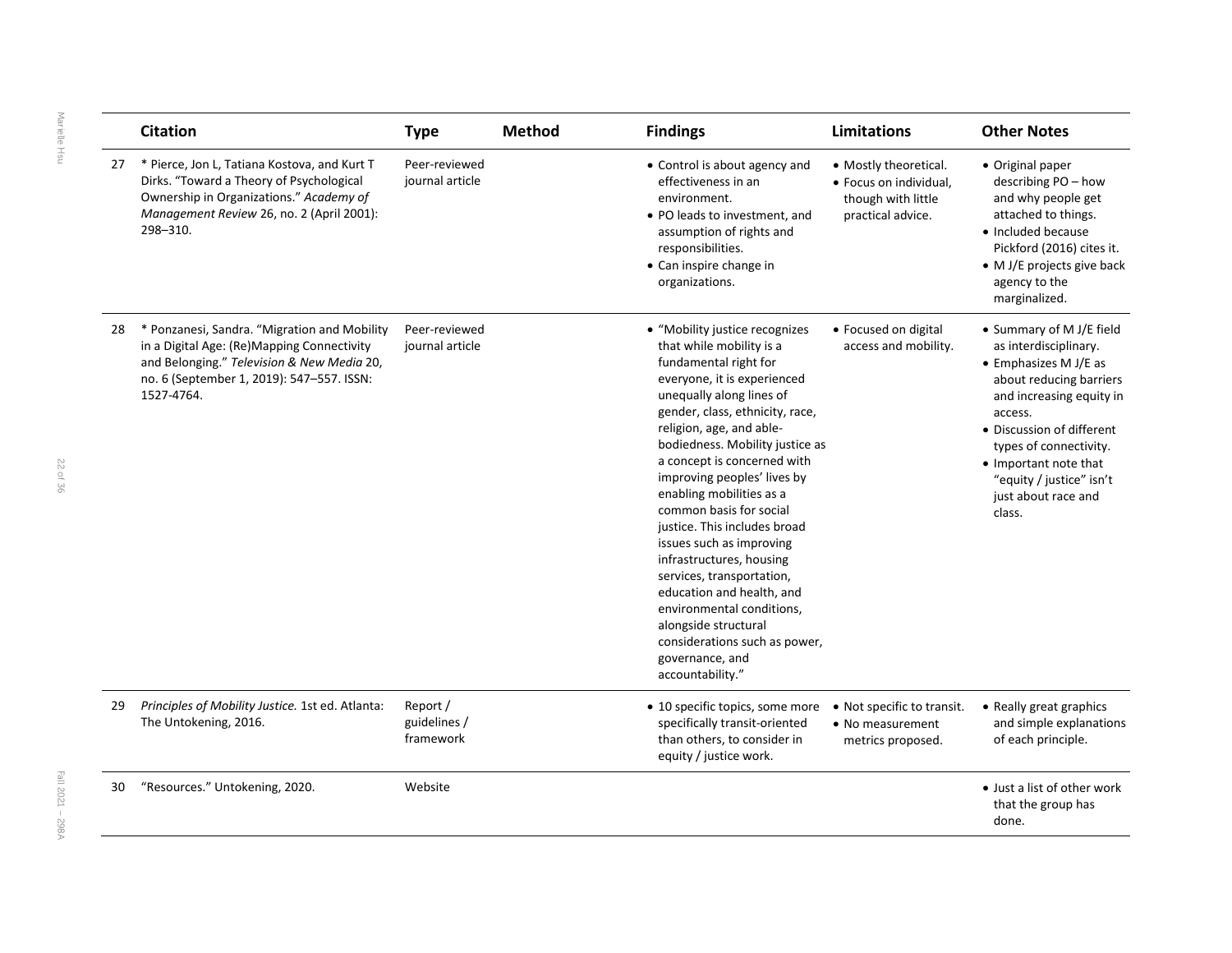|    | <b>Citation</b>                                                                                                                                                                                                                                                                                                 | <b>Type</b>                           | <b>Method</b> | <b>Findings</b>                                                                                                                                                                                                                                                                                                                                          | <b>Limitations</b>                                                                                                               | <b>Other Notes</b>                                                                                                                                       |
|----|-----------------------------------------------------------------------------------------------------------------------------------------------------------------------------------------------------------------------------------------------------------------------------------------------------------------|---------------------------------------|---------------|----------------------------------------------------------------------------------------------------------------------------------------------------------------------------------------------------------------------------------------------------------------------------------------------------------------------------------------------------------|----------------------------------------------------------------------------------------------------------------------------------|----------------------------------------------------------------------------------------------------------------------------------------------------------|
| 31 | Rothstein, Richard. The Color of Law: A<br>Forgotten History of How Our Government<br>Segregated America. New York: Liveright,<br>May 2018. ISBN: 978-1-63149-453-6                                                                                                                                             | <b>Book</b>                           |               |                                                                                                                                                                                                                                                                                                                                                          |                                                                                                                                  | • Cited because it's the<br>basis of the Segregated<br>by Design video.                                                                                  |
| 32 | Scott, James C. Seeing Like a State: How<br>Certain Schemes to Improve the Human<br>Condition Have Failed. Yale University Press,<br>October 1, 2008.                                                                                                                                                           | <b>Book</b>                           |               | • Reducing the complexity of<br>life to simple groups is purely<br>for administrative ease.<br>• Projects that do not account<br>for complexity or allow<br>flexibility for it are bound to<br>fail.                                                                                                                                                     | $\bullet$ It's a long book, and<br>contains so many other<br>references and<br>discussions that it's<br>more like several books. | • Cited as a larger<br>discussion for people<br>who want more<br>information about the<br>concept.                                                       |
| 33 | * Sheller, Mimi. "Chapter 1: Mobility<br>Justice." In Handbook of Research Methods<br>and Applications for Mobilities, edited by<br>Monika Büscher, Malene<br>Freudendal-Pedersen, Sven Kesselring, and<br>Nikolaj Grauslund Kristensen, 11-20.<br>Cheltenham, UK: Edward Elgar Publishing,<br>August 18, 2020. | Book (chapter)                        |               | • Why mobility addresses larger • Global scope is more<br>issues of climate and<br>environment.<br>• Complexity of human<br>movement is not captured by<br>traffic engineering models.<br>• Space, place, and race are<br>driving factors for M J/E.<br>• Must understand broader<br>concepts to situate research<br>towards solutions<br>appropriately. | than I can address in my<br>project.                                                                                             | • Included as a discussion<br>of the global context of<br>"mobility" for those<br>who are interested.<br>• It's important, so I can't<br>leave it out.   |
|    | 34 ------. Mobility Justice: The Politics of<br>Movement in an Age of Extremes. Brooklyn,<br>NY: Verso, 2018.                                                                                                                                                                                                   | <b>Book</b>                           |               |                                                                                                                                                                                                                                                                                                                                                          | • Again, focus on global<br>scope of "mobility" that<br>is too big for this<br>project.                                          | • I'm still making my way<br>through this book.<br>$\bullet$ I've taken a break<br>because it seems like it<br>might not be as<br>relevant as I thought. |
| 35 | Sisk, Ascala, Odetta MacLeish-White, Vedette<br>Gavin, Tamika Butler, Liz Ogbu, Veronica O<br>Davis, Nupur Chaudhury, et al. Confronting<br>power and privilege for inclusive, equitable,<br>and healthy communities. Technical report.<br>April 2020.                                                          | Report /<br>guidelines /<br>framework |               |                                                                                                                                                                                                                                                                                                                                                          |                                                                                                                                  | • Report that Butler<br>(2020) wrote up in the<br>blog post.<br>• Mostly just including a<br>citation to the actual<br>report.                           |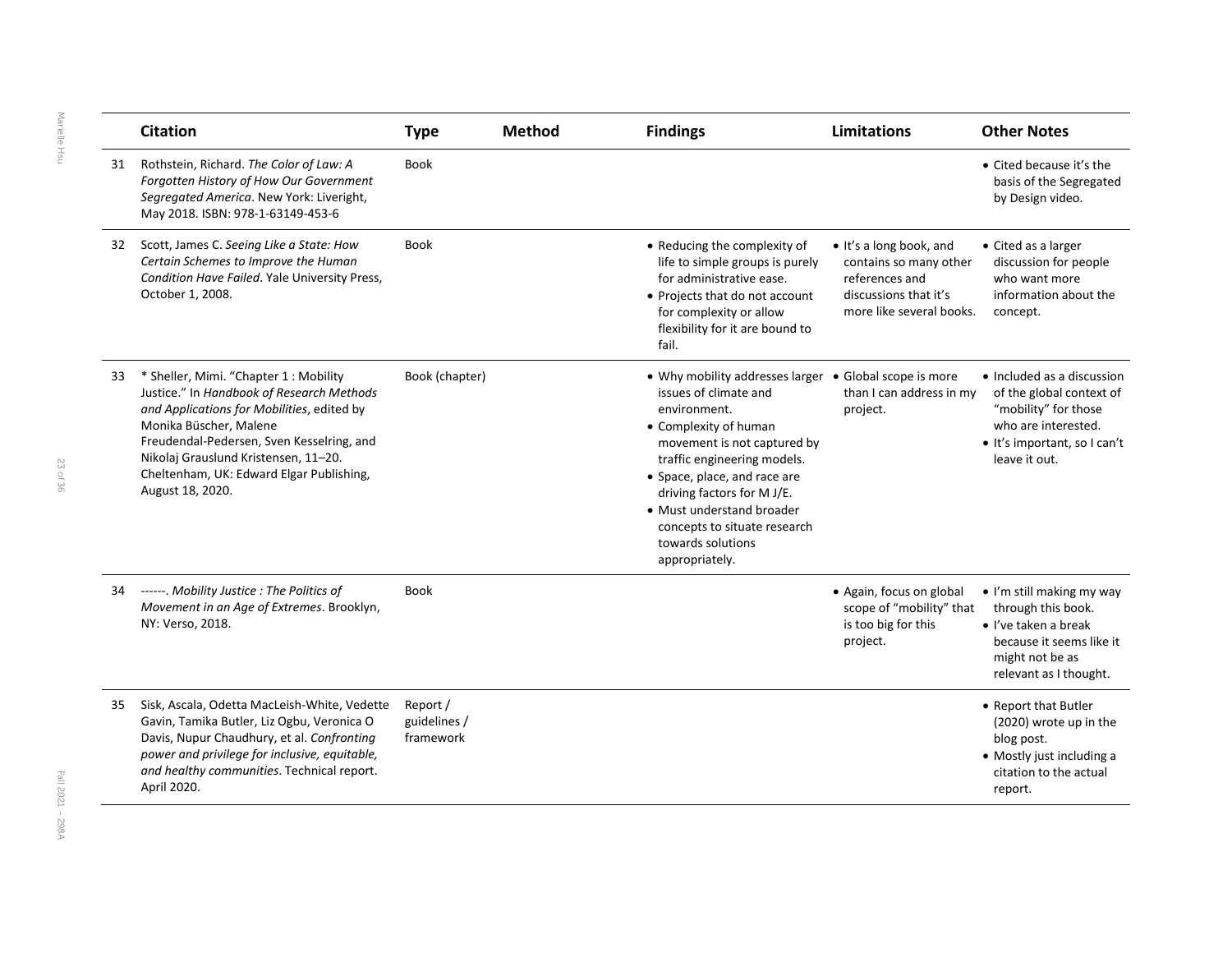|    | <b>Citation</b>                                                                                                                                                                     | <b>Type</b>                           | <b>Method</b> | <b>Findings</b>                                                                                                                                                                                                                                                                                                                                                                            | Limitations                                                                              | <b>Other Notes</b>                                                                                                                                                                                                                                                                                                               |
|----|-------------------------------------------------------------------------------------------------------------------------------------------------------------------------------------|---------------------------------------|---------------|--------------------------------------------------------------------------------------------------------------------------------------------------------------------------------------------------------------------------------------------------------------------------------------------------------------------------------------------------------------------------------------------|------------------------------------------------------------------------------------------|----------------------------------------------------------------------------------------------------------------------------------------------------------------------------------------------------------------------------------------------------------------------------------------------------------------------------------|
| 36 | Spectrum of Community Engagement to<br>Ownership. Facilitating Power, August 4,<br>2020.                                                                                            | Report /<br>guidelines /<br>framework |               | • Developmental stages of<br>community involvement<br>encourage moving through /<br>upward.                                                                                                                                                                                                                                                                                                | • The examples at the<br>end are difficult to<br>follow, with the up and<br>down arrows. | • Matt shared this on<br>Canvas as a similar<br>process to Arnstein's<br>Ladder.<br>• Another framework<br>that focuses on<br>community organizing<br>and building power.<br>• Ties in with PO - how to<br>build it up in<br>community.<br>• Seems similar enough<br>that it's worth a<br>mention but not a full<br>exploration. |
| 37 | Transit Justice Principles. New York: Transit<br>Center. 2021.                                                                                                                      | Website                               |               | · Equitable, Sustainable,<br>Economically Productive, Safe<br>and Accessible, Affordable.                                                                                                                                                                                                                                                                                                  | • Short text with no<br>citations.                                                       | • Plain language<br>explanation of what<br>transit needs to be /<br>have.                                                                                                                                                                                                                                                        |
| 38 | * Verlinghieri, Ersilia, and Tim Schwanen.<br>"Transport and mobility justice: Evolving<br>discussions." Journal of Transport Geography<br>87 (July 2020): 102798. ISSN: 0966-6923. | Peer-reviewed<br>journal article      |               | • How and why to take<br>responsibility for addressing<br>injustice, specific to transit.<br>• How transit improvement<br>projects can be used to<br>support existing injustices,<br>and how not to do that.<br>• Society-centered planning as<br>an emerging side of the study,<br>rather than state-centered<br>planning.<br>· Identifies four "tendencies<br>and impulses" in research. | • Focus on theory and<br>research questions, and<br>less on practical<br>solutions.      | • Four "tendencies and<br>impulses" are very<br>similar to Equity in<br>Practice Pillars.                                                                                                                                                                                                                                        |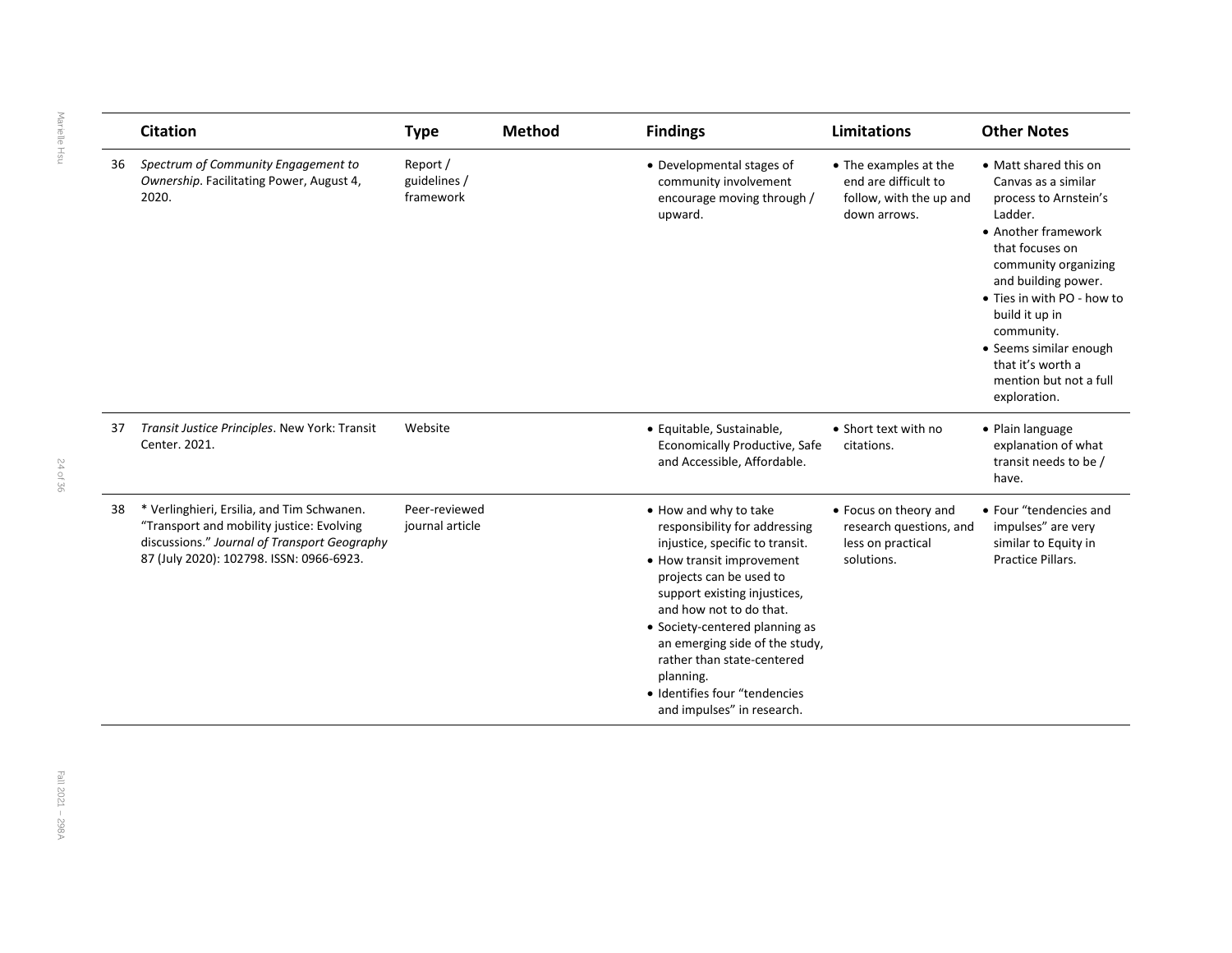|     | <b>Citation</b>                                                                                                                                                                            | <b>Type</b>                      | <b>Method</b> | <b>Findings</b>                                                                                                                                                                                                                                                                                                                                                                                                                                                                                     | <b>Limitations</b>                                                                                               | <b>Other Notes</b>                                                                                         |
|-----|--------------------------------------------------------------------------------------------------------------------------------------------------------------------------------------------|----------------------------------|---------------|-----------------------------------------------------------------------------------------------------------------------------------------------------------------------------------------------------------------------------------------------------------------------------------------------------------------------------------------------------------------------------------------------------------------------------------------------------------------------------------------------------|------------------------------------------------------------------------------------------------------------------|------------------------------------------------------------------------------------------------------------|
| -39 | * Wachs, Martin, and T. Gordon Kumagai.<br>"Physical accessibility as a social indicator."<br>Socio-Economic Planning Sciences 7, no. 5<br>(October 1, 1973): 437-456. ISSN:<br>0038-0121. | Peer-reviewed<br>journal article |               | • Reasons for including<br>accessibility of transit in<br>measures of social inequities.<br>• "Through accessibility, there is<br>a systematic relationship<br>between the spatial<br>distribution and intensity of<br>development, and the<br>quantity and quality of travel<br>within a region."<br>• If transit is a derived demand,<br>accessibility doesn't matter so<br>what other ways can we<br>understand transit demand?<br>• Complex relationship between<br>quality of service and use. | • It's an old, foundational • Discussion of the core<br>paper – lots has<br>changed and been done<br>since then. | reasons for why<br>accessibility is M J/E<br>and why it's important<br>to understand them all<br>together. |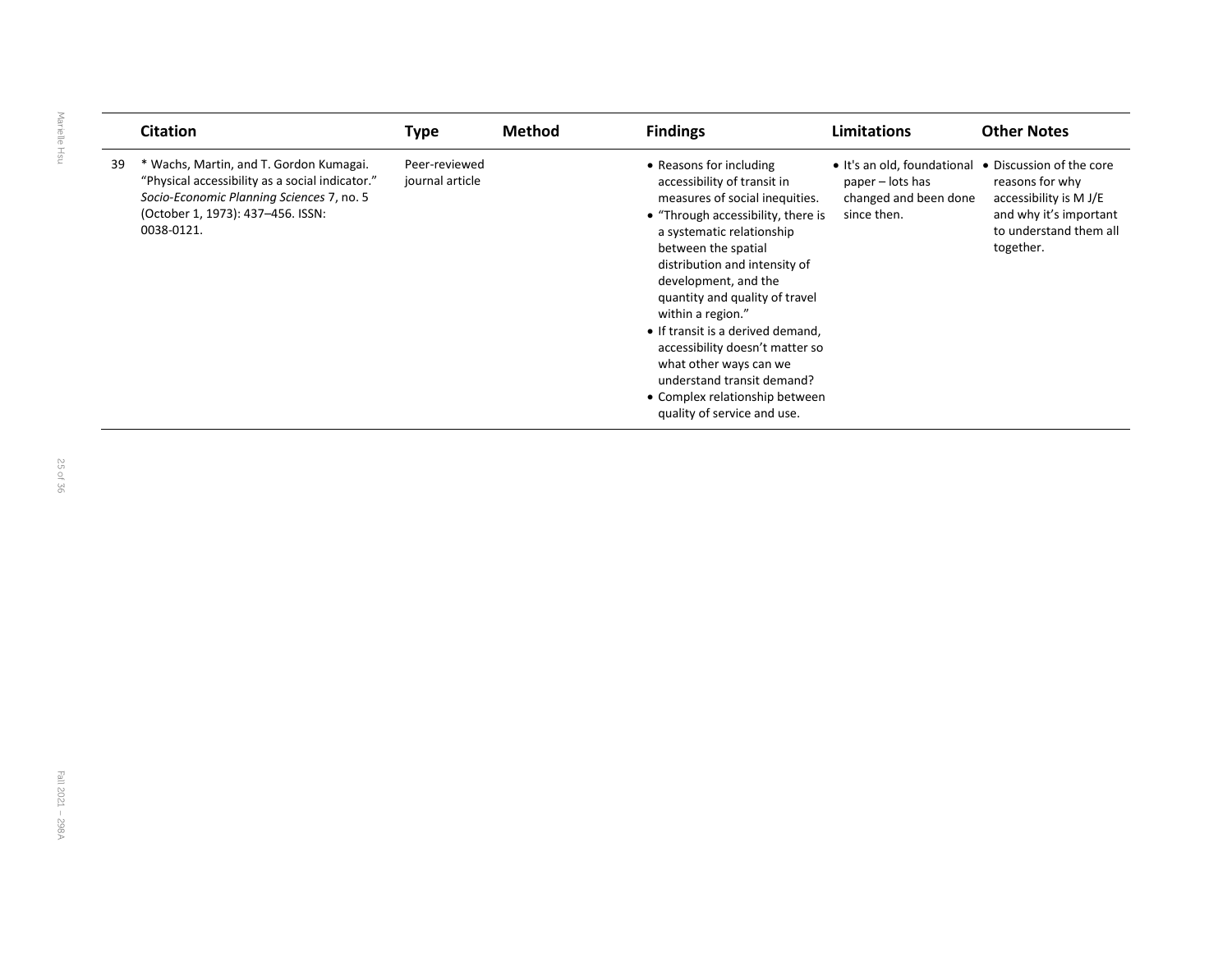# B List of On-Line Databases, Catalogs, and Keywords Search

| database                             | keywords                                 |
|--------------------------------------|------------------------------------------|
| San Jose State University One Search | mobility justice, mobility equity, tran- |
| (Online Library Catalog)             | sit justice, transit equity, transporta- |
|                                      | tion justice, transportation equity,     |
|                                      | participatory planning                   |
| Google Scholar                       | mobility justice, mobility equity, par-  |
|                                      | ticipatory planning, Alex Karner, Mimi   |
|                                      | Sheller, Regan Patterson                 |
| Duck Duck Go & Google                | (all of the above)                       |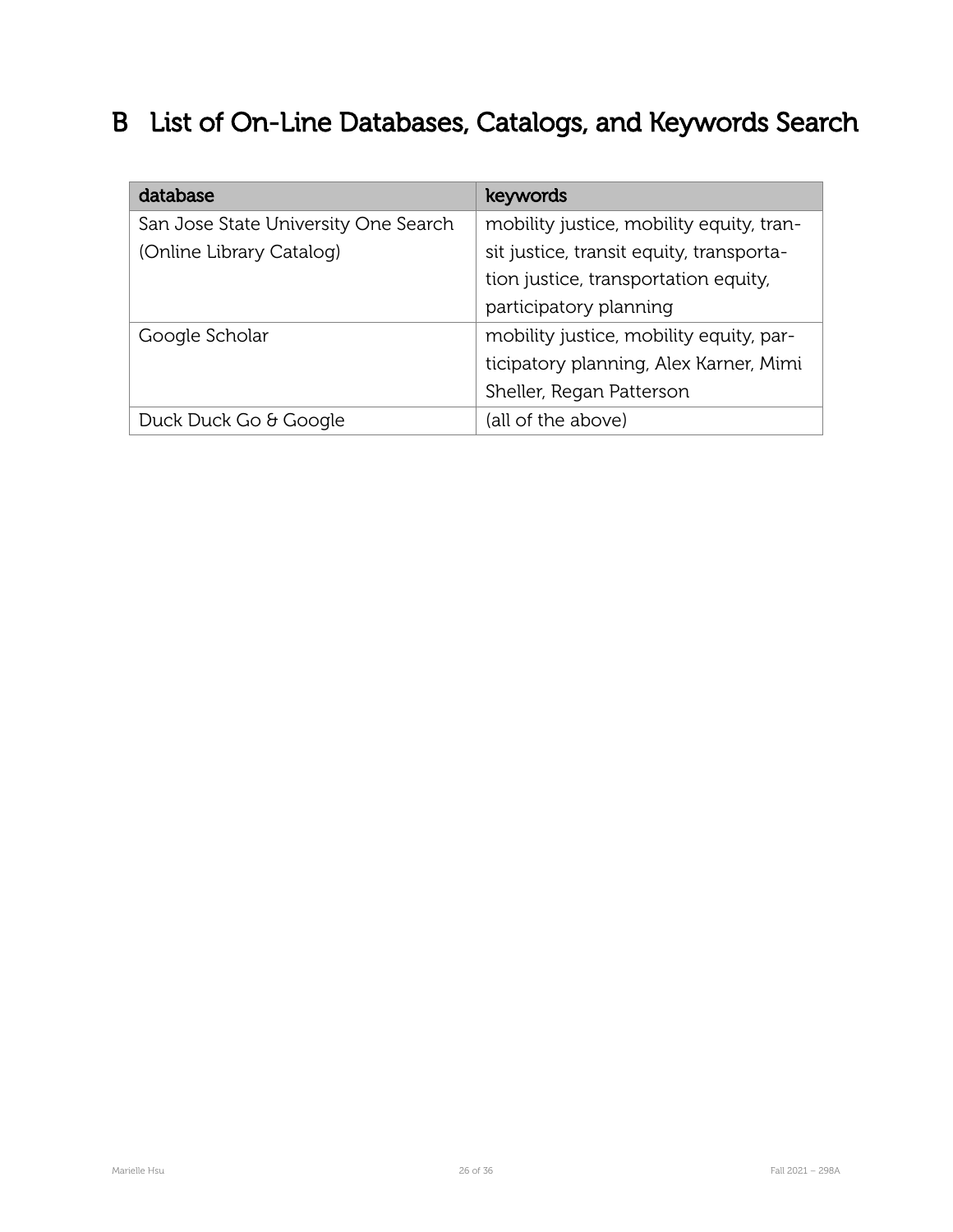### <span id="page-27-0"></span>References

- \* Arnstein, Sherry R. "A Ladder of Citizen Participation." Journal of the American Planning Association 35, no. 4 (1969): 216–224. [https: / /doi.org /10.1080 /01944363.](https://doi.org/10.1080/01944363.2018.1559388) [2018.1559388.](https://doi.org/10.1080/01944363.2018.1559388)
- Butler, Tamika. "Confronting Power and Privilege," December 2020. [https://tamikabutl](https://tamikabutler.medium.com/confronting-power-and-privilege-3ba686a504ce) er.medium.com/confronting-power-and-privilege-3ba686a504ce.
	- . . . . . "We Must Talk About Race When We Talk About Bikes," June 9, 2020. [https:](https://www.bicycling.com/culture/a32783551/cycling-talk-fight-racism/) //www.bicycling.com/culture/a32783551/cycling-talk-fight-racism/.
- CDCMMWR. "QuickStats: Age-Adjusted Pedestrian Death Rates, by Race/Ethnicity  $-$ National Vital Statistics System, United States, 2009 and 2018." MMWR. Morbidity and Mortality Weekly Report 69 (2020). [https://doi.org/10.15585/mmwr.mm6939a](https://doi.org/10.15585/mmwr.mm6939a7) [7](https://doi.org/10.15585/mmwr.mm6939a7). [https://www.cdc.gov/mmwr/volumes/69/wr/mm6939a7.htm.](https://www.cdc.gov/mmwr/volumes/69/wr/mm6939a7.htm)
- "Equity in Practice : A guidebook for transit agencies," 2021. [https://transitcenter.org/](https://transitcenter.org/how-transit-agencies-can-change-their-practices-to-deliver-more-equitable-service/) how-transit-agencies-can-change-their-practices-to-deliver-more-equitable[service/.](https://transitcenter.org/how-transit-agencies-can-change-their-practices-to-deliver-more-equitable-service/)
- \* Everuss, Louis. ""Mobility Justice": a new means to examine and influence the politics of mobility." Applied Mobilities 4 (February 17, 2019): 1–6. [https://doi.org/10.](https://doi.org/10.1080/23800127.2019.1576489) [1080/23800127.2019.1576489.](https://doi.org/10.1080/23800127.2019.1576489)
- Garaghty, Rachel. ""Nothing About Us Without Us" ... including the use of this slogan." Via archive.org, November 2019. [https://web.archive.org/web/20210203201736/](https://web.archive.org/web/20210203201736/https://www.ynpntwincities.org/_nothing_about_us_without_us_including_the_use_of_this_slogan) [https://www.ynpntwincities.org/\\_nothing\\_about\\_us\\_without\\_us\\_including\\_the\\_](https://web.archive.org/web/20210203201736/https://www.ynpntwincities.org/_nothing_about_us_without_us_including_the_use_of_this_slogan) [use\\_of\\_this\\_slogan](https://web.archive.org/web/20210203201736/https://www.ynpntwincities.org/_nothing_about_us_without_us_including_the_use_of_this_slogan).
- General Plan Guidelines and Technical Advisories. Sacramento, CA: Office of Planning and Research, 2017. [https://www.opr.ca.gov/docs/OPR\\_C3\\_final.pdf.](https://www.opr.ca.gov/docs/OPR_C3_final.pdf)
- Guidelines for Equitable Community Involvement in Building & Development Projects and Policies. NAACP, July 26, 2021. https://naacp.org/resources/guidelinesequitable - community - involvement - building - development - projects - and [policies](https://naacp.org/resources/guidelines-equitable-community-involvement-building-development-projects-and-policies).
- \* Hamann, Cara, Corinne Peek-Asa, and Brandon Butcher. "Racial disparities in pedestrianrelated injury hospitalizations in the United States." BMC Public Health 20, no. 1 (September 25, 2020): 1459. https://doi.org/10.1186/s12889-020-09513-8. https://doi.org/10.1186/s12889-020-09513-8.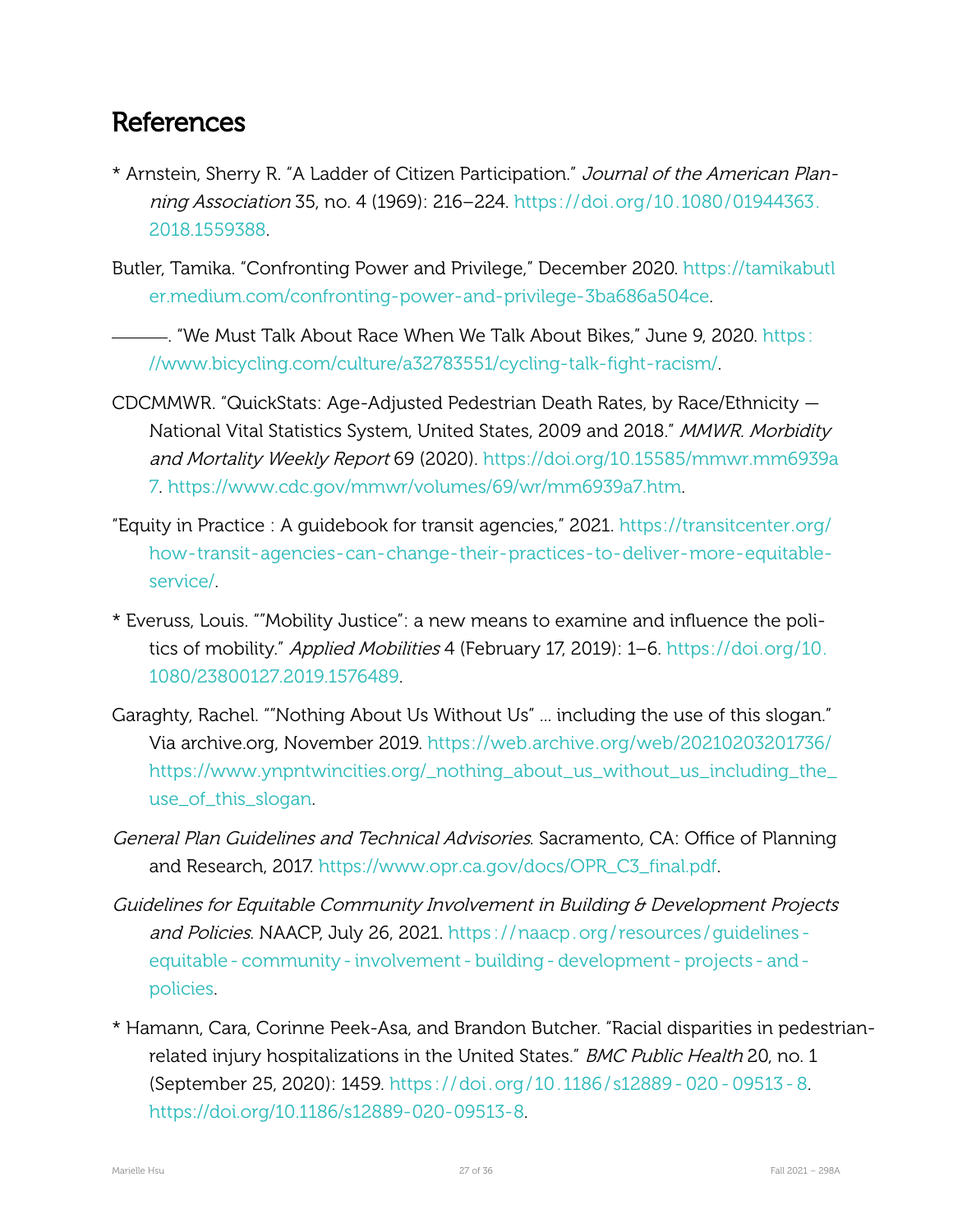- \* Hodgson, F. C, and J Turner. "Participation not consumption: the need for new participatory practices to address transport and social exclusion." Transport Policy, Transport and Social Exclusion, 10, no. 4 (October 1, 2003): 265–272. [https://doi.](https://doi.org/10.1016/j.tranpol.2003.08.001) [org/10.1016/j.tranpol.2003.08.001](https://doi.org/10.1016/j.tranpol.2003.08.001).
- How-to: Make community engagement work for you. In collaboration with Nimo & Jas. November 1, 2021. Podcast. [https://player.fm/episodes/306197360.](https://player.fm/episodes/306197360)
- \* Karner, Alex, Keith Brower Brown, Richard Marcantonio, and Louis G. Alcorn. "The View From the Top of Arnstein's Ladder: Participatory Budgeting and the Promise of Community Control." Journal of the American Planning Association 85, no. 3 (July 2019): 236–254. <https://doi.org/10.1080/01944363.2019.1617767>.
- \* Karner, Alex, Jonathan London, Dana Rowangould, and Kevin Manaugh. "From Transportation Equity to Transportation Justice: Within, Through, and Beyond the State." Journal of Planning Literature 35, no. 4 (November 1, 2020): 440–459. <https://doi.org/10.1177/0885412220927691>.
- Lopez, Lynda. "What does mobility justice mean? Reflections on last weekend's Untokening event." StreetsBlog Chicago, October 11, 2019. [https://chi.streetsblog.org/](https://chi.streetsblog.org/2019/10/11/what-does-mobility-justice-mean-reflections-on-last-weekends-untokening-convening/) 2019/10/11/what-does-mobility-justice-mean-reflections-on-last-weekendsuntokening-convening/
- Lopez, Mark. Segregated By Design. Silkworm Studios, April 5, 2019. https://vimeo. [com/328684375.](https://vimeo.com/328684375)
- \* Lucas, Karen. "Transport and social exclusion: Where are we now?" Transport Policy, URBAN TRANSPORT INITIATIVES, 20 (March 1, 2012): 105–113. [https://doi.org/10.](https://doi.org/10.1016/j.tranpol.2012.01.013) [1016/j.tranpol.2012.01.013](https://doi.org/10.1016/j.tranpol.2012.01.013).
- McAlevey, Jane F. No Shortcuts: Organizing for Power in the New Gilded Age. New York: Oxford University Press, 2016. ISBN: 978-0-19-062471-2. [https://doi.org/10.](https://doi.org/10.1093/acprof:oso/9780190624712.001.0001) [1093/acprof:oso/9780190624712.001.0001](https://doi.org/10.1093/acprof:oso/9780190624712.001.0001).
- Mlaba, Khanyi. "Equity vs Equality: What's the Difference?" Global Citizen, March 19, 2021. https://www.globalcitizen.org/en/content/equity-equality-whats-thedifference-global-goals/
- Mobility Equity Framework. Oakland: Greenlining Institute, 2018. [https://greenlining.](https://greenlining.org/publications/2018/mobility-equity-framework/) org/publications/2018/mobility-equity-framework/.
- "Mobility Justice." Rooted in Rights. <https://rootedinrights.org/mobility/>.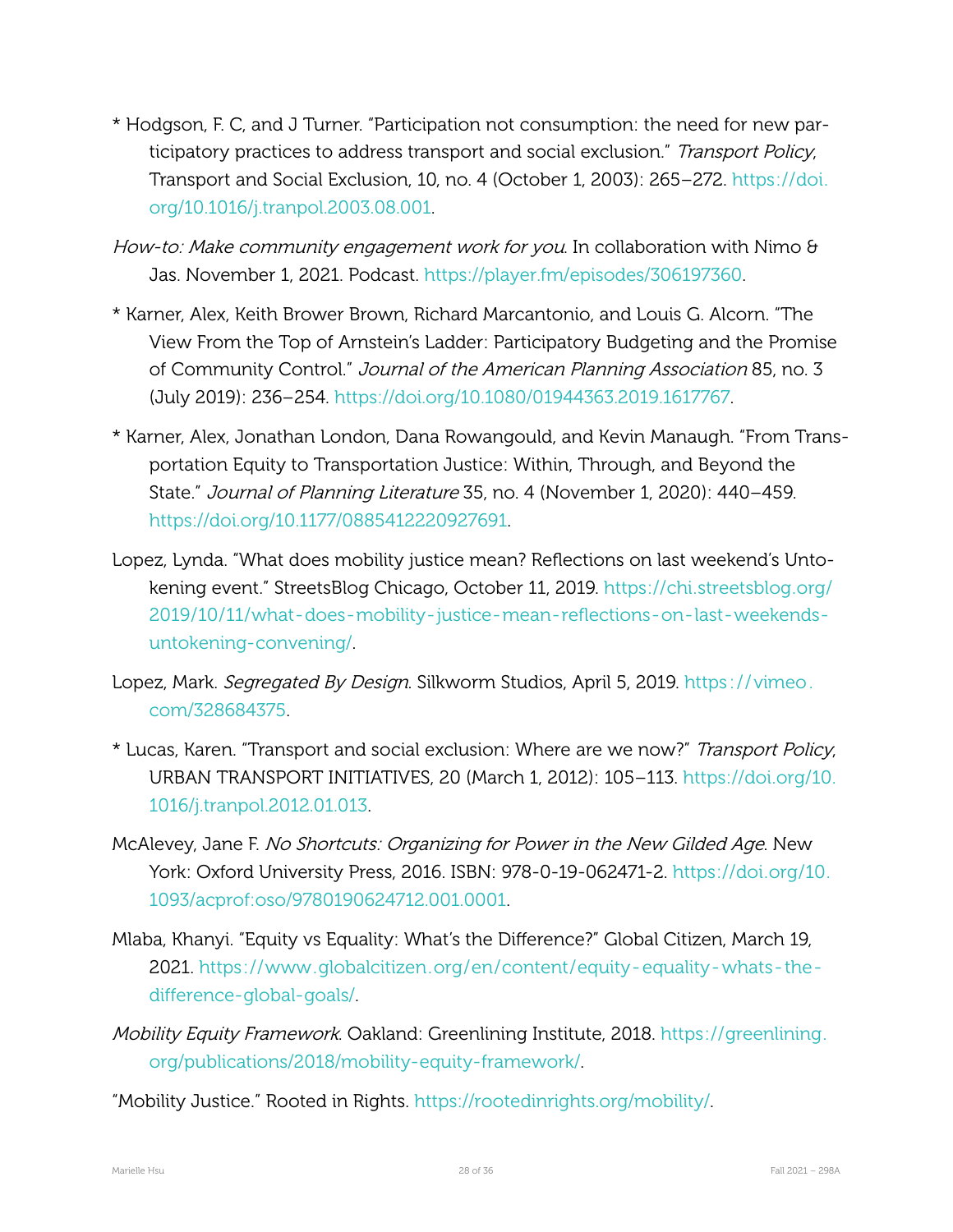- \* Nelson, Arthur C., and Joanna Ganning. National Study of BRT Development Outcomes. University of Utah and the National Institute for Transportation and Communities, December 2015. https://nitc.trec.pdx.edu/research/project/650/ [National\\_Study\\_of\\_BRT\\_Development\\_Outcomes.](https://nitc.trec.pdx.edu/research/project/650/National_Study_of_BRT_Development_Outcomes)
- O'Toole, Garson. "The Arc of the Moral Universe Is Long, But It Bends Toward Justice." Quote Investigator, November 15, 2012. [https://quoteinvestigator.com/2012/11/](https://quoteinvestigator.com/2012/11/15/arc-of-universe/) 15/arc-of-universe/.
- "Our Vision & History." The Greenlining Institute, 2021. [https://greenlining.org/about/](https://greenlining.org/about/our-vision-history/) our-vision-history/.
- \* Palm, Matthew, Steven Farber, Amer Shalaby, and Mischa Young. "Equity Analysis and New Mobility Technologies: Toward Meaningful Interventions." Journal of Planning Literature 36, no. 1 (February 1, 2021): 31–45. https://doi.org/10.1177/ [0885412220955197](https://doi.org/10.1177/0885412220955197).
- Pickford, Helen Campbell, Genevieve Joy, and Kate Roll. "Psychological Ownership: Effects and Applications." *Mutuality in Business research team* Briefing Number 2 (October 20, 2016). https://eom.org/content-hub-blog/psychological-ownership.
- \* Pierce, Jon L, Tatiana Kostova, and Kurt T Dirks. "Toward a Theory of Psychological Ownership in Organizations." Academy of Management Review 26, no. 2 (April 2001): 298–310. [https://doi.org/10.5465/AMR.2001.4378028.](https://doi.org/10.5465/AMR.2001.4378028) [https://journals.aom.](https://journals.aom.org/doi/10.5465/amr.2001.4378028) [org/doi/10.5465/amr.2001.4378028](https://journals.aom.org/doi/10.5465/amr.2001.4378028).
- \* Ponzanesi, Sandra. "Migration and Mobility in a Digital Age: (Re)Mapping Connectivity and Belonging." Television & New Media 20, no. 6 (September 1, 2019): 547– 557. [https : / / doi . org / 10 . 1177 / 1527476419857687.](https://doi.org/10.1177/1527476419857687) [https : / / doi . org / 10 . 1177 /](https://doi.org/10.1177/1527476419857687) [1527476419857687](https://doi.org/10.1177/1527476419857687).
- Principles of Mobility Justice. 1st ed. Atlanta: The Untokening, 2016. http://www. untokening.org/updates/2017/11/11/untokening - 10 - principles - of - mobility [justice](http://www.untokening.org/updates/2017/11/11/untokening-10-principles-of-mobility-justice).

"Resources." Untokening, 2020. [https://www.untokening.org/resources.](https://www.untokening.org/resources)

Rothstein, Richard. The Color of Law: A Forgotten History of How Our Government Segregated America. New York: Liveright, May 2018. ISBN: 978-1-63149-453-6. https://www.worldcat.org/title/color-of-law-a-forgotten-history-of-how-ourgovernment-segregated-america/oclc/1048283676.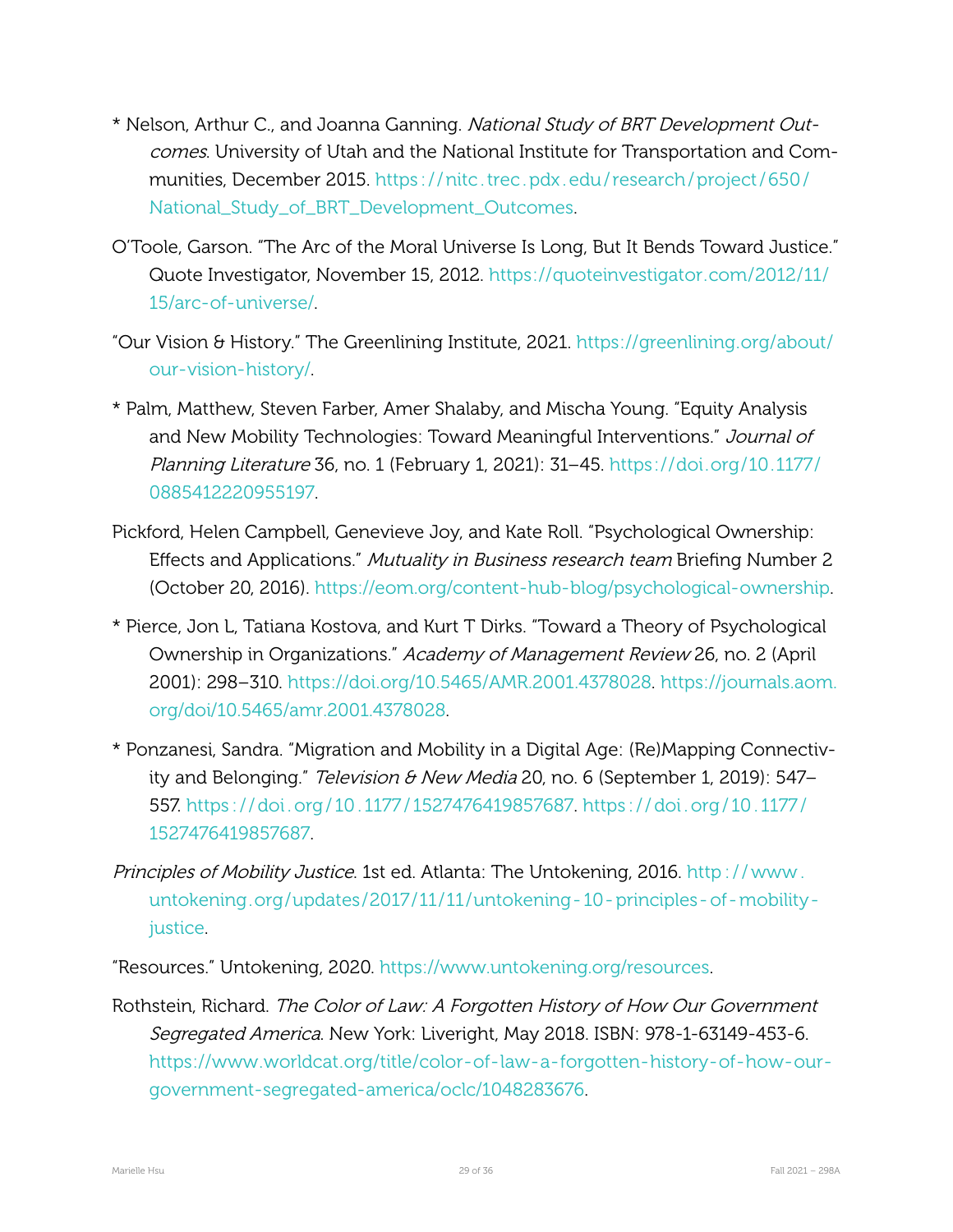- Scott, James C. Seeing Like <sup>a</sup> State: How Certain Schemes to Improve the Human Condition Have Failed. Yale University Press, October 1, 2008. [https://doi.org/10.](https://doi.org/10.12987/9780300128789) [12987/9780300128789](https://doi.org/10.12987/9780300128789).
- \* Sheller, Mimi. "Chapter 1 : Mobility Justice." In Handbook of Research Methods and Applications for Mobilities, edited by Monika Büscher, Malene Freudendal-Pedersen, Sven Kesselring, and Nikolaj Grauslund Kristensen, 11–20. Cheltenham, UK: Edward Elgar Publishing, August 18, 2020. [https: / /www . elgaronline . com / view /](https://www.elgaronline.com/view/edcoll/9781788115452/9781788115452.00007.xml) [edcoll/9781788115452/9781788115452.00007.xml.](https://www.elgaronline.com/view/edcoll/9781788115452/9781788115452.00007.xml)
	- . Mobility Justice : The Politics of Movement in an Age of Extremes. Brooklyn, NY: Verso, 2018.
- Sisk, Ascala, Odetta MacLeish-White, Vedette Gavin, Tamika Butler, Liz Ogbu, Veronica O Davis, Nupur Chaudhury, et al. Confronting power and privilege for inclusive, equitable, and healthy communities. Technical report. April 2020. [https://blogs.](https://blogs.bmj.com/bmj/2020/04/16/confronting-power-and-privilege-for-inclusive-equitable-and-healthy-communities/) bmj.com/bmj/2020/04/16/confronting-power-and-privilege-for-inclusiveequitable-and-healthy-communities/.
- Spectrum of Community Engagement to Ownership. Facilitating Power, August 4, 2020. [https://www.facilitatingpower.com/spectrum\\_of\\_community\\_engagement](https://www.facilitatingpower.com/spectrum_of_community_engagement_to_ownership) [\\_to\\_ownership.](https://www.facilitatingpower.com/spectrum_of_community_engagement_to_ownership)
- Transit Justice Principles. New York: TransitCenter, September 22, 2021. [https://transit](https://transitcenter.org/transit-justice-principles/) center.org/transit-justice-principles/.
- \* Verlinghieri, Ersilia, and Tim Schwanen. "Transport and mobility justice: Evolving discussions." Journal of Transport Geography 87 (July 2020): 102798. [https://doi.](https://doi.org/10.1016/j.jtrangeo.2020.102798) [org/10.1016/j.jtrangeo.2020.102798.](https://doi.org/10.1016/j.jtrangeo.2020.102798)
- \* Wachs, Martin, and T. Gordon Kumagai. "Physical accessibility as a social indicator." Socio-Economic Planning Sciences 7, no. 5 (October 1, 1973): 437-456. https:// doi.org/10.1016/0038-0121(73)90041-4.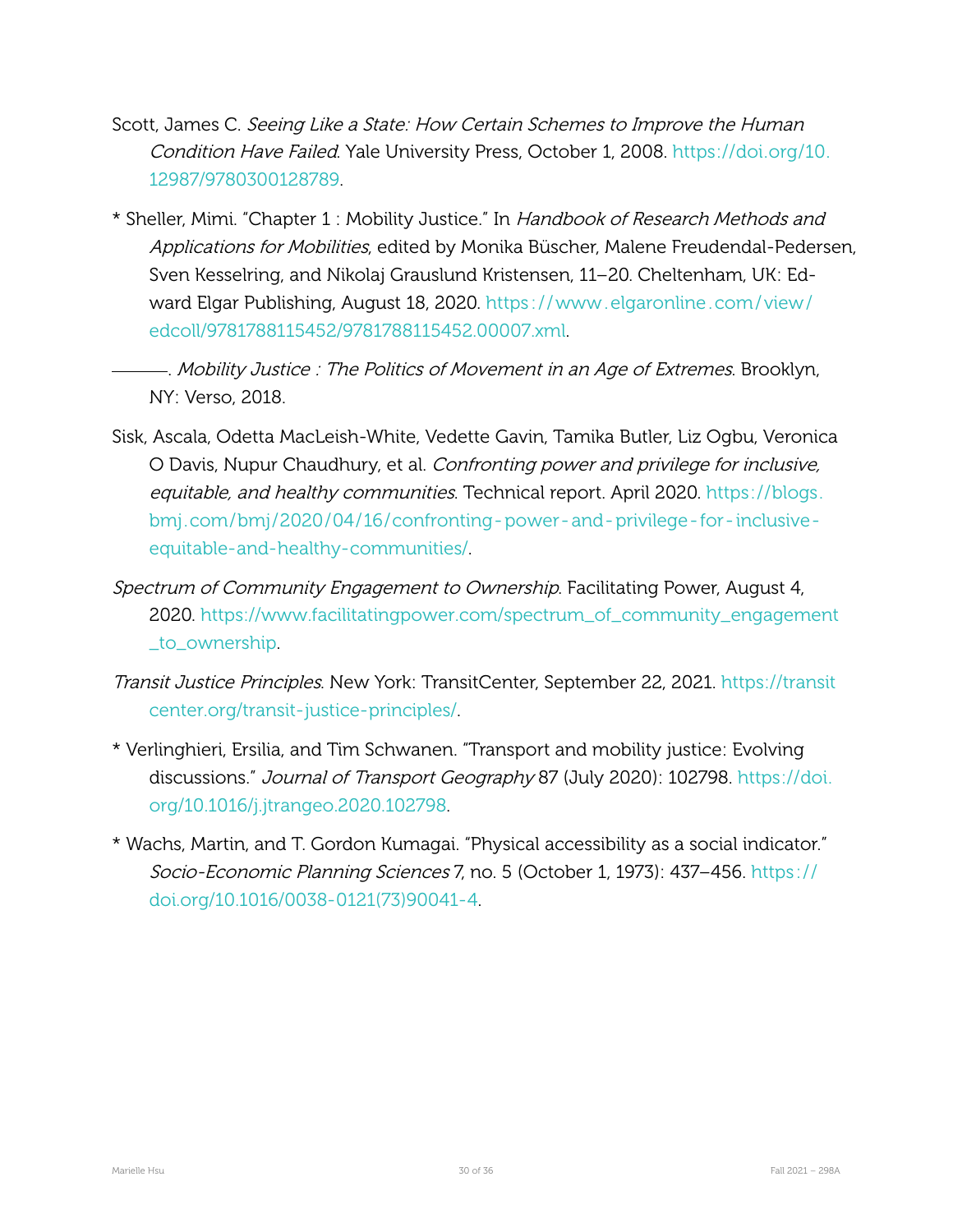### Read But Not Cited

- [Map of Communities of Concern, ACS 2018]. Metropolitan Transportation Commission, 2018. [https : / / services3 . arcgis . com / i2dkYWmb4wHvYPda / arcgis / rest /](https://services3.arcgis.com/i2dkYWmb4wHvYPda/arcgis/rest/services/communities_of_concern_2020_acs2018/FeatureServer) [services/communities\\_of\\_concern\\_2020\\_acs2018/FeatureServer](https://services3.arcgis.com/i2dkYWmb4wHvYPda/arcgis/rest/services/communities_of_concern_2020_acs2018/FeatureServer).
- "\$15 Million for Bus Rapid Transit Project." AC Transit [Press Release], February 1, 2010. http://www.actransit.org/2010/02/01/15-million-for-bus-rapid-transit-project/.
- "AC Transit Now Offering Real-Time Onboard Crowding Information in the Fight Against COVID19." AC Transit [Press Release], November 4, 2020. [http://www.actransit.](http://www.actransit.org/2020/11/04/ac-transit-now-offering-real-time-onboard-crowding-information-in-the-fight-against-covid-19/) org / 2020 / 11 / 04 / ac - transit - now - offering - real - time - onboard - crowding information-in-the-fight-against-covid-19/.
- Alameda County Community-Based Transportation Plan 2020. Technical report. Alameda County Transportation Commission, November 2, 2020. [https://www.alamedactc](https://www.alamedactc.org/planning/countywidetransportationplan/) [.org/planning/countywidetransportationplan/](https://www.alamedactc.org/planning/countywidetransportationplan/).
- An Analysis of Traffic Fatalities by Race and Ethnicity. Governors Highway Safety Association, June 2021. https://www.ghsa.org/sites/default/files/2021-06/An% [20Analysis%20of%20Traffic%20Fatalities%20by%20Race%20and%20Ethnicity\\_0.](https://www.ghsa.org/sites/default/files/2021-06/An%20Analysis%20of%20Traffic%20Fatalities%20by%20Race%20and%20Ethnicity_0.pdf) [pdf.](https://www.ghsa.org/sites/default/files/2021-06/An%20Analysis%20of%20Traffic%20Fatalities%20by%20Race%20and%20Ethnicity_0.pdf)
- Badger, Emily. "The problem with too much parking." The Washington Post, January 15, 2016. [https://www.washingtonpost.com/news/wonk/wp/2016/01/15/the](https://www.washingtonpost.com/news/wonk/wp/2016/01/15/the-problem-with-parking/)problem-with-parking/
- Baldassari, Erin. "Oakland, San Leandro: Some fear 'transformative' rapid transit system coming to storied thoroughfare." San Jose Mercury News, November 17, 2016. https://www.mercurynews.com/2016/11/17/remaking-international-boulevardhow-a-different-kind-of-bus-could-transform-the-corridor/.
- Berggren, Christopher C. "The Top 10 Benefits of Public Transportation." Smart Cities Dive, April 8, 2015. [https://www.smartcitiesdive.com/ex/sustainablecitiescollectiv](https://www.smartcitiesdive.com/ex/sustainablecitiescollective/top-10-benefits-public-transportation/1063096/) e/top-10-benefits-public-transportation/1063096/.
- Bhattacharjee, Riya. "Berkeley Residents Strongly Oppose BRT at Council Hearing." The Berkeley Daily Planet (Berkeley, CA), April 21, 2010. [https://www.berkeleydail](https://www.berkeleydailyplanet.com/issue/2010-04-20/article/35085) yplanet.com/issue/2010-04-20/article/35085.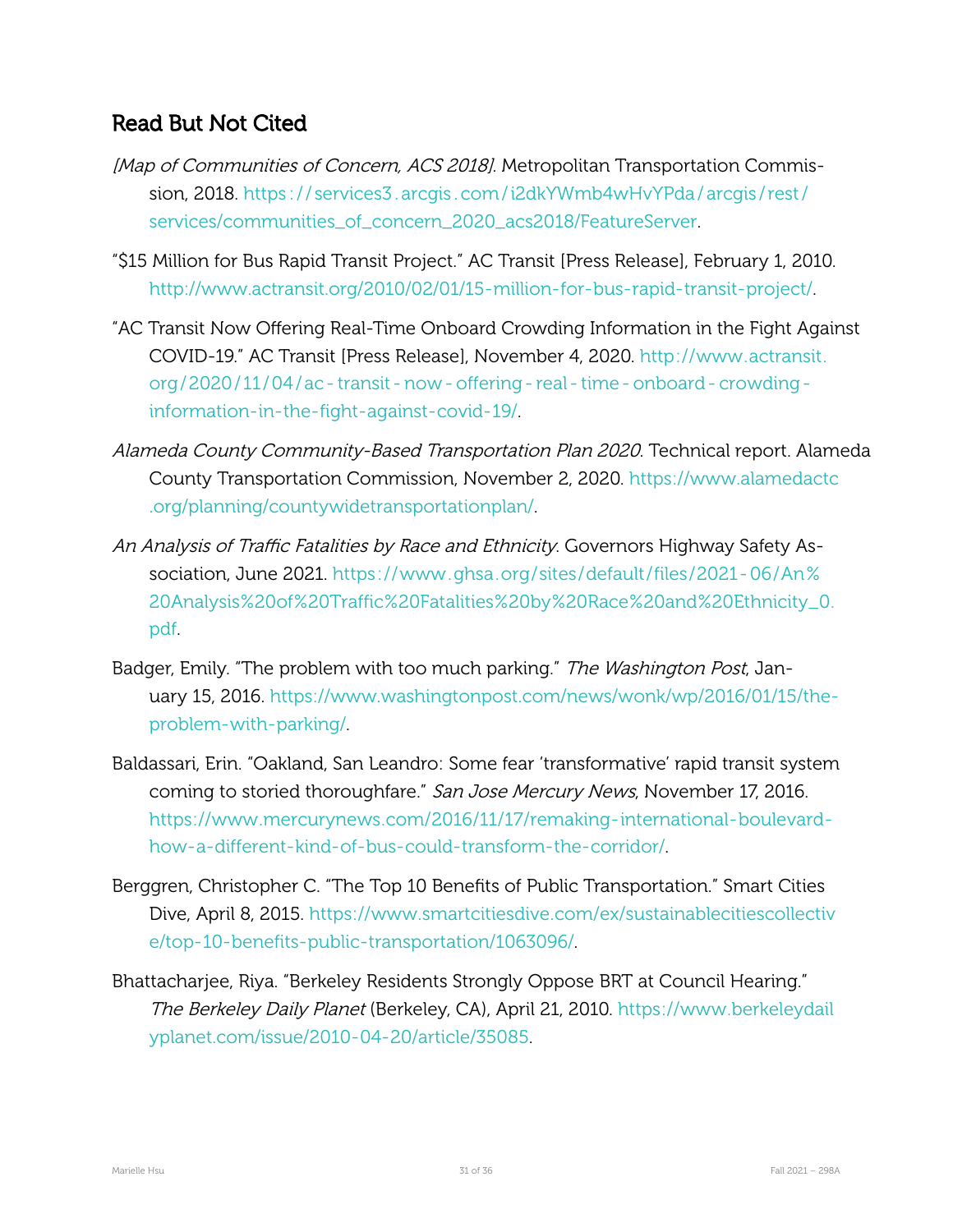- \* Bitterman, Alex, and Daniel Baldwin Hess. "Bus rapid transit identity meets universal design." Disability & Society 23, no. 5 (August 1, 2008):  $445-459$ . [https://doi.org/](https://doi.org/10.1080/09687590802177015) [10.1080/09687590802177015.](https://doi.org/10.1080/09687590802177015) <https://doi.org/10.1080/09687590802177015>.
- Briefing Memo: Marketing & Community Relations Priorities Through December 2006. AC Transit Board of Directors, Berkeley, CA. https://web.archive.org/web/ [20070811073107/http://www.actransit.org/aboutac/bod/memos/29c6d6.pdf](https://web.archive.org/web/20070811073107/http://www.actransit.org/aboutac/bod/memos/29c6d6.pdf).
- "BRT Construction Under Way." Email bulletin. AC Transit, January 19, 2017. [https: / /](https://content.govdelivery.com/accounts/ACTRANSIT/bulletins/18197fa) [content.govdelivery.com/accounts/ACTRANSIT/bulletins/18197fa](https://content.govdelivery.com/accounts/ACTRANSIT/bulletins/18197fa).
- BRT for Berkeley: A Proposal for Consideration. City of Berkeley, Berkeley, CA, September 8, 2009. [https://www.cityofberkeley.info/uploadedFiles/Planning\\_\(new\\_site\\_](https://www.cityofberkeley.info/uploadedFiles/Planning_(new_site_map_walk-through)/Level_3_-_General/LPA_REPORT_FINAL_090809_FULL_REPORT.pdf) map\_walk-through)/Level\_3\_-\_General/LPA\_REPORT\_FINAL\_090809\_FULL\_ [REPORT.pdf](https://www.cityofberkeley.info/uploadedFiles/Planning_(new_site_map_walk-through)/Level_3_-_General/LPA_REPORT_FINAL_090809_FULL_REPORT.pdf).
- BRT for Berkeley: Proposal for Discussion. City of Berkeley, Berkeley, CA, September 17, 2009. [https://www.cityofberkeley.info/uploadedFiles/Planning\\_\(new\\_site\\_](https://www.cityofberkeley.info/uploadedFiles/Planning_(new_site_map_walk-through)/Level_3_-_General/Brochure_Why%20EBBRT%20Project.pdf) map\_walk-through)/Level\_3\_-\_General/Brochure\_Why%20EBBRT%20Project.pdf.
- Bureau, U.S. Census. Household Income in the Past 12 Months (In 2019 Inflationadjusted Dollars) American Community Survey 1-year estimates. 2019. https: // censusreporter . org/data/table/?table=B19001& geo \_ids=05000US06001& [primary\\_geo\\_id=05000US06001](https://censusreporter.org/data/table/?table=B19001&geo_ids=05000US06001&primary_geo_id=05000US06001).
- Cabanatuan, Michael, and Rachel Swan. "East Bay's new bus rapid transit line to bring a new Tempo to East Oakland." San Francisco Chronicle, August 8, 2020. [https:](https://www.sfchronicle.com/bayarea/article/East-Bay-s-new-bus-rapid-transit-line-to-bring-15468242.php) //www.sfchronicle.com/bayarea/article/East-Bay-s-new-bus-rapid-transit-lineto-bring-15468242.php.
- Coon, Arthur F. "Is "Parking" Really A CEQA Impact? Same As It Ever Was!" JDSupra Blog, June 26, 2013. https://www.jdsupra.com/legalnews/is-parking-really-acega-impact-same-53939/.
- Cortright, Joe. Measuring Urban Transportation Performance: A Critique Of Mobility Measures and a Synthesis. Technical report. Impresa and CEOs for Cities, September 2010. [https : / / web . archive . org / web / 20150503142100 / http : / / www .](https://web.archive.org/web/20150503142100/http://www.ceosforcities.org:80/research/driven-apart) ceosforcities.org:80/research/driven-apart.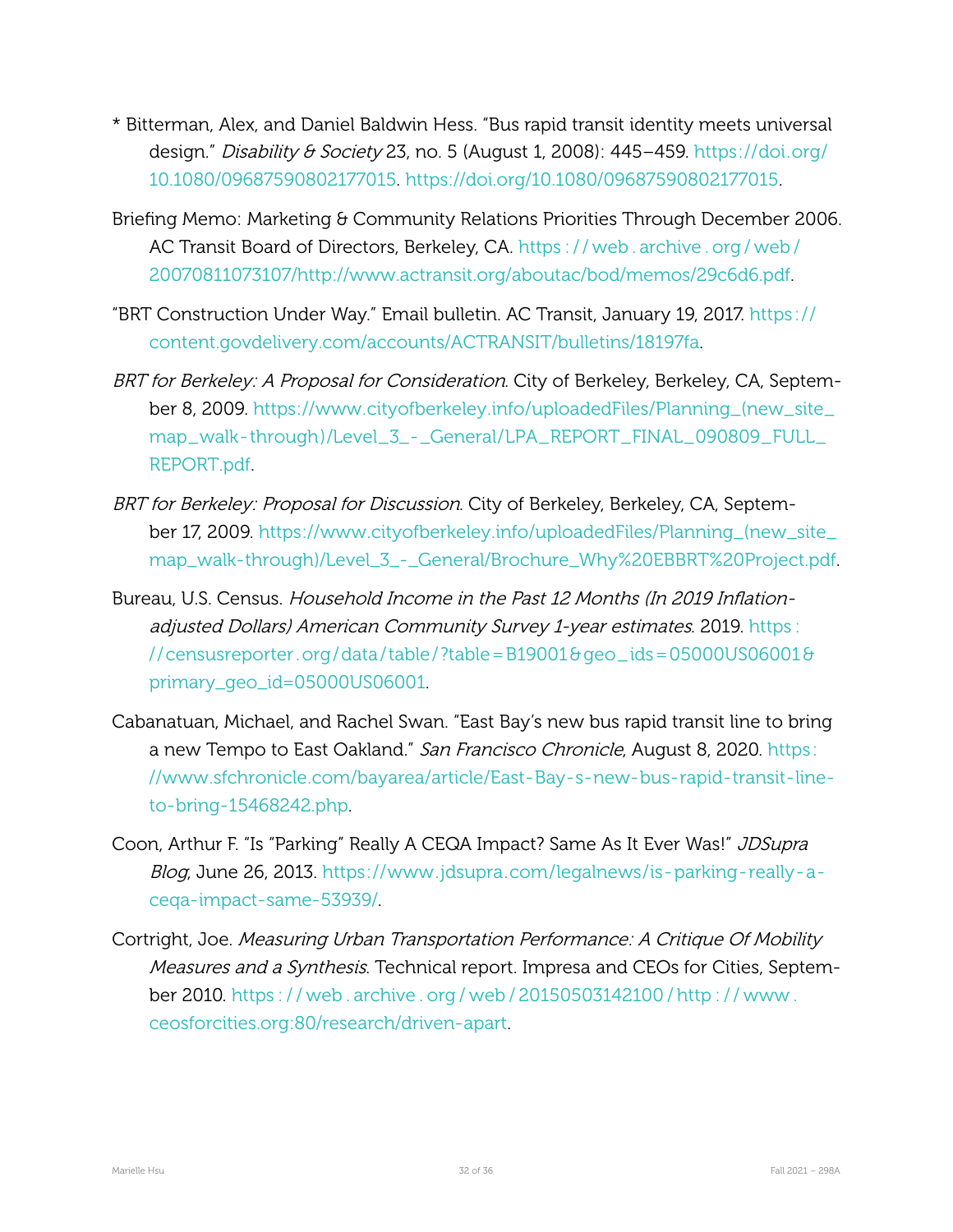- \* Deng, Taotao, and John D. Nelson. "Recent Developments in Bus Rapid Transit: A Review of the Literature." Transport Reviews 31, no. 1 (2011): 69–96. [https://doi.](https://doi.org/10.1080/01441647.2010.492455) [org/10.1080/01441647.2010.492455.](https://doi.org/10.1080/01441647.2010.492455)
- Final Environmental Impact Statement/Final Environmental Impact Report. AC Transit, January 2012. http://www.actransit.org/final-environmental-impact-statementfi nal-environmental-impact-report-feisfeir/.
- Final Minutes of Regular Planning Commission Meeting and Special Transportation Commission Meeting. City of Berkeley, Berkeley, CA. [https://www.cityofberkeley.](https://www.cityofberkeley.info/uploadedFiles/Clerk/Level_3_-_Commissions/040908MB32.pdf) [info/uploadedFiles/Clerk/Level\\_3\\_\\_Commissions/040908MB32.pdf.](https://www.cityofberkeley.info/uploadedFiles/Clerk/Level_3_-_Commissions/040908MB32.pdf)
- "First Construction Bid Packages Released for East Bay BRT Project." AC Transit [Press Release], October 1, 2014. http://www.actransit.org/2014/10/01/first-twoconstruction-bid-packages-released-for-east-bay-brt-project/.
- Jimenez, Frank. Impact of COVID-19 on State Transportation Revenues. California Legislative Analyst's Office, September 17, 2020. [https://lao.ca.gov/Publications/](https://lao.ca.gov/Publications/Report/4268) [Report/4268](https://lao.ca.gov/Publications/Report/4268).
- Levi, Ryan. "AC Transit Breaks Ground on East Bay's First Bus Rapid Transit Line." KQED (San Francisco, CA), August 26, 2016. [https://www.kqed.org/news/11062141/ac](https://www.kqed.org/news/11062141/ac-transit-breaks-ground-on-east-bays-first-bus-rapid-transit-line)transit-breaks-ground-on-east-bays-first-bus-rapid-transit-line.
- \* Li, Zheng, and David A. Hensher. "Performance Contributors of Bus Rapid Transit Systems within the ITDP BRT Standard: An Ordered Choice Approach." 2019. [http](http://hdl.handle.net/2123/19903) [://hdl.handle.net/2123/19903](http://hdl.handle.net/2123/19903).
- \* Manville, Michael, Brian D Taylor, and Evelyn Blumenberg. Falling Transit Ridership: California and Southern California. UCLA Institute of Transportation Studies and SCAG, January 2018. [https://trid.trb.org/view/1500403.](https://trid.trb.org/view/1500403)
- Marks, Michael. People Near Transit: Improving Accessibility and Rapid Transit Coverage in Large Cities. ITDP, October 2016. [https://www.itdp.org/publication/people](https://www.itdp.org/publication/people-near-transit/)near-transit/
- "A Go-Ahead For Bus Rapid Transit," April 30, 2012. [https://www.masstransitmag.com/](https://www.masstransitmag.com/home/press-release/10707566/ac-transit-a-goahead-for-bus-rapid-transit) home/press-release/10707566/ac-transit-a-goahead-for-bus-rapid-transit.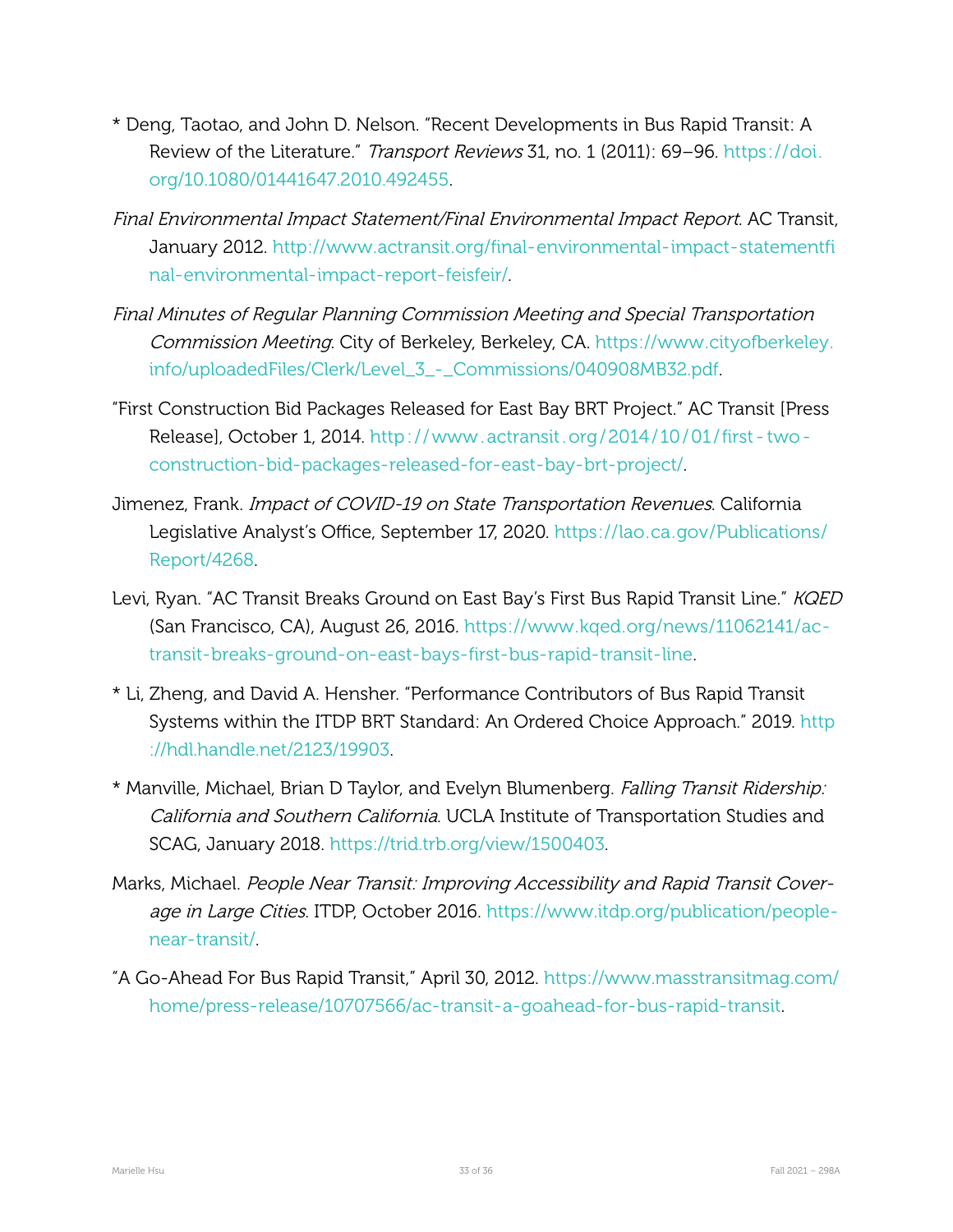- MTC Plan Bay Area 2050 Communities of Concern. Technical report. Bay Area Metro Center, November 2, 2020. https://bayareametro.github.io/Spatial-Analysis-Mapping - Projects/Project - Documentation/Communities - of - Concern/#mtc communities-of-concern-framework.
- National Household Travel Survey. "Popular Vehicle Trips Statistics : Distance." Federal Highway Administration [Data Visualization], 2017. [https://nhts.ornl.gov/vehicle](https://nhts.ornl.gov/vehicle-trips)[trips.](https://nhts.ornl.gov/vehicle-trips)
- Nelson\Nygaard Consulting Associates. International/telegraph Corridor Rapid Bus Study - Phase IV. Technical report. AC Transit, April 2009. [http://www.actransit.](http://www.actransit.org/wp-content/uploads/Line1r_3.pdf) org/wp-content/uploads/Line1r\_3.pdf.
- "New Milestone For Bus Rapid Transit Project, Final Environmental Impact Report Ready For Public Review." AC Transit [Press Release], March 2, 2012. [http://www.](http://www.actransit.org/2012/02/03/new-milestone-for-bus-rapid-transit-project/) actransit.org/2012/02/03/new-milestone-for-bus-rapid-transit-project/.
- Olin, Andy. "Want transportation equity? Be an accomplice, not an ally," December 2020. https://kinder.rice.edu/urbanedge/2020/12/03/transportation-equity-beaccomplice-not-ally-transit-racial-inequalities.
- Presentation and Discussion: Berkeley Rapid Transit Locally Preferred Alternative. Supplemental Agenda Material, Office of the City Manager, Berkeley, CA, April 29, 2010. [https://www.cityofberkeley.info/uploadedFiles/BRT.pdf.](https://www.cityofberkeley.info/uploadedFiles/BRT.pdf)
- "Rapid Transit Trends Show Record Growth in 2016, with Huge Increases in China, Brazil." ITDP, February 17, 2017. https://www.itdp.org/2017/02/17/rapid-transit[trends/](https://www.itdp.org/2017/02/17/rapid-transit-trends/).
- Rogers, S A. "Free of Parking: Cities Have a Lot to Gain from Recycling Car-Centric Space." 99 Percent Invisible, March 1, 2019. [https://99percentinvisible.org/article/](https://99percentinvisible.org/article/free-of-parking-cities-have-a-lot-to-gain-from-recycling-car-centric-space/) free-of-parking-cities-have-a-lot-to-gain-from-recycling-car-centric-space/.
- Rudick, Roger. "Oakland BRT Line Opens." StreetsBlogSF, August 7, 2020. [https: / / sf .](https://sf.streetsblog.org/2020/08/07/oakland-brt-line-opens-sunday/) streetsblog.org/2020/08/07/oakland-brt-line-opens-sunday/.
- San Francisco: Meeting The Smart City Challenge. San Francisco Municipal Transit Authority, 2016. [https://www.sfmta.com/sites/default/files/projects/2016/SF%](https://www.sfmta.com/sites/default/files/projects/2016/SF%20Smart%20City%20Challenge_Final.pdf) [20Smart%20City%20Challenge\\_Final.pdf](https://www.sfmta.com/sites/default/files/projects/2016/SF%20Smart%20City%20Challenge_Final.pdf).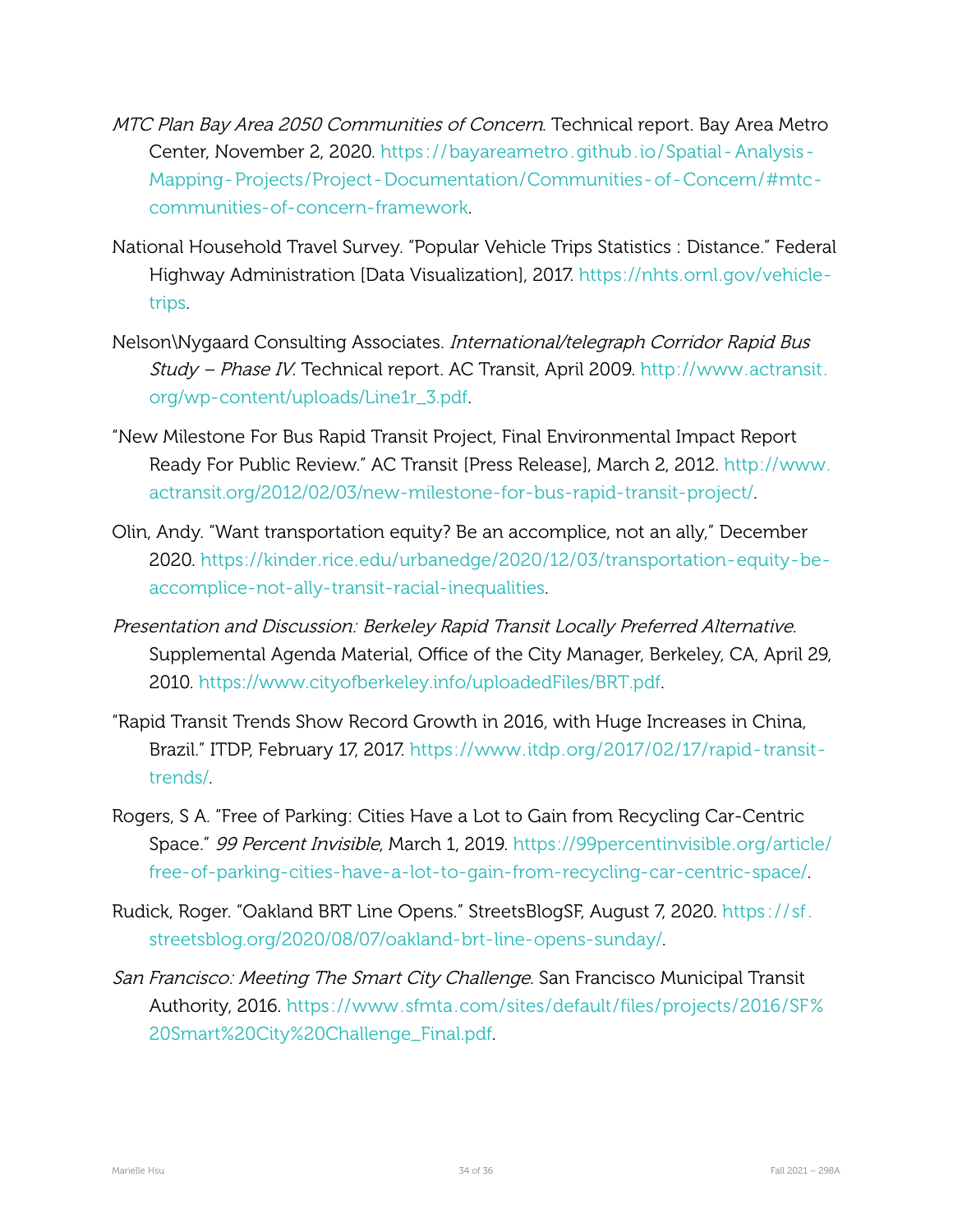- San Leandro, City of. "RE: Comments on East Bay Bus Rapid Transit (BRT) Project, Draft Environmental Impact Statement/Draft Environmental Impact Report, May 2007." City Council Minute Orders [Staff Report], July 2, 2007. [http : / / weblink .](http://weblink.sanleandro.org/publicweblink8/0/doc/191335/Page1.aspx) [sanleandro.org/publicweblink8/0/doc/191335/Page1.aspx.](http://weblink.sanleandro.org/publicweblink8/0/doc/191335/Page1.aspx)
- San Leandro [Development Strategy], City of. "East 14th Street South Area Development Strategy : Appendices," April 2004. [https: / /www.sanleandro.org /civicax /](https://www.sanleandro.org/civicax/filebank/blobdload.aspx?BlobID=27787) [filebank/blobdload.aspx?BlobID=27787.](https://www.sanleandro.org/civicax/filebank/blobdload.aspx?BlobID=27787)
- San Pablo Avenue Corridor Project. Project Phase 1 : Outreach and Engagement Report. Alameda County Transportation Commission (ACTC), June 14, 2019. [https:](https://www.alamedactc.org/wp-content/uploads/2020/09/SPA-Corridor_Outreach-Report_FINAL_20190614.pdf) //www.alamedactc.org/wp-content/uploads/2020/09/SPA-Corridor\_Outreach-[Report\\_FINAL\\_20190614.pdf.](https://www.alamedactc.org/wp-content/uploads/2020/09/SPA-Corridor_Outreach-Report_FINAL_20190614.pdf)
- San Pablo Avenue Corridor Project. Phase 1 Concept Summary Report. Alameda County Transportation Commission (ACTC), October 2020. [https://www.alamedactc.org/](https://www.alamedactc.org/wp-content/uploads/2020/10/SPA_Ph1_Summary_Report_RPT_Summer2020.pdf) wp-content/uploads/2020/10/SPA\_Ph1\_Summary\_Report\_RPT\_Summer2020. [pdf.](https://www.alamedactc.org/wp-content/uploads/2020/10/SPA_Ph1_Summary_Report_RPT_Summer2020.pdf)
- "San Pablo Avenue Corridor Project." Alameda County Transportation Commission. https://www.alamedactc.org/programs-projects/multimodal-arterial-roads/ [sanpabloave/](https://www.alamedactc.org/programs-projects/multimodal-arterial-roads/sanpabloave/).
- "Santa Clara County Bus Rapid Transit." TransForm. https://www.transformca.org/ landing-page/santa-clara-county-bus-rapid-transit.
- Schrank, David, Tim Lomax, and Bill Eisele. 2019 Urban Mobility Report. Texas A&M Transportation Institute, August 2019. [https://mobility.tamu.edu/umr/report/.](https://mobility.tamu.edu/umr/report/)
- Siegel, Charles. "Public Comment : BRT, NIMBYs, and the New York Times." The Berkeley Daily Planet (Berkeley, CA), March 22, 2011. [https://www.berkeleydailyplanet.](https://www.berkeleydailyplanet.com/issue/2011-03-23/article/37556) com/issue/2011-03-23/article/37556.
- Special Meeting Of The East Bay Bus Rapid Transit Policy Steering Committee [agenda packet]. East Bay BRT Policy Steering Committee, Oakland, CA. http://www. actransit.org/wp-content/uploads/11-12-15-PSC-Agenda-Package.pdf.
- "Telegraph Ave. International Blvd. route alignment chosen for East Bay's initial Bus Rapid Transit project." AC Transit [Press Release], August 3, 2001. http://www. actransit.org/2001/08/03/telegraph-ave-international-blvd-route-alignmentchosen-for-east-bays-initial-bus-rapid-transit-project/.